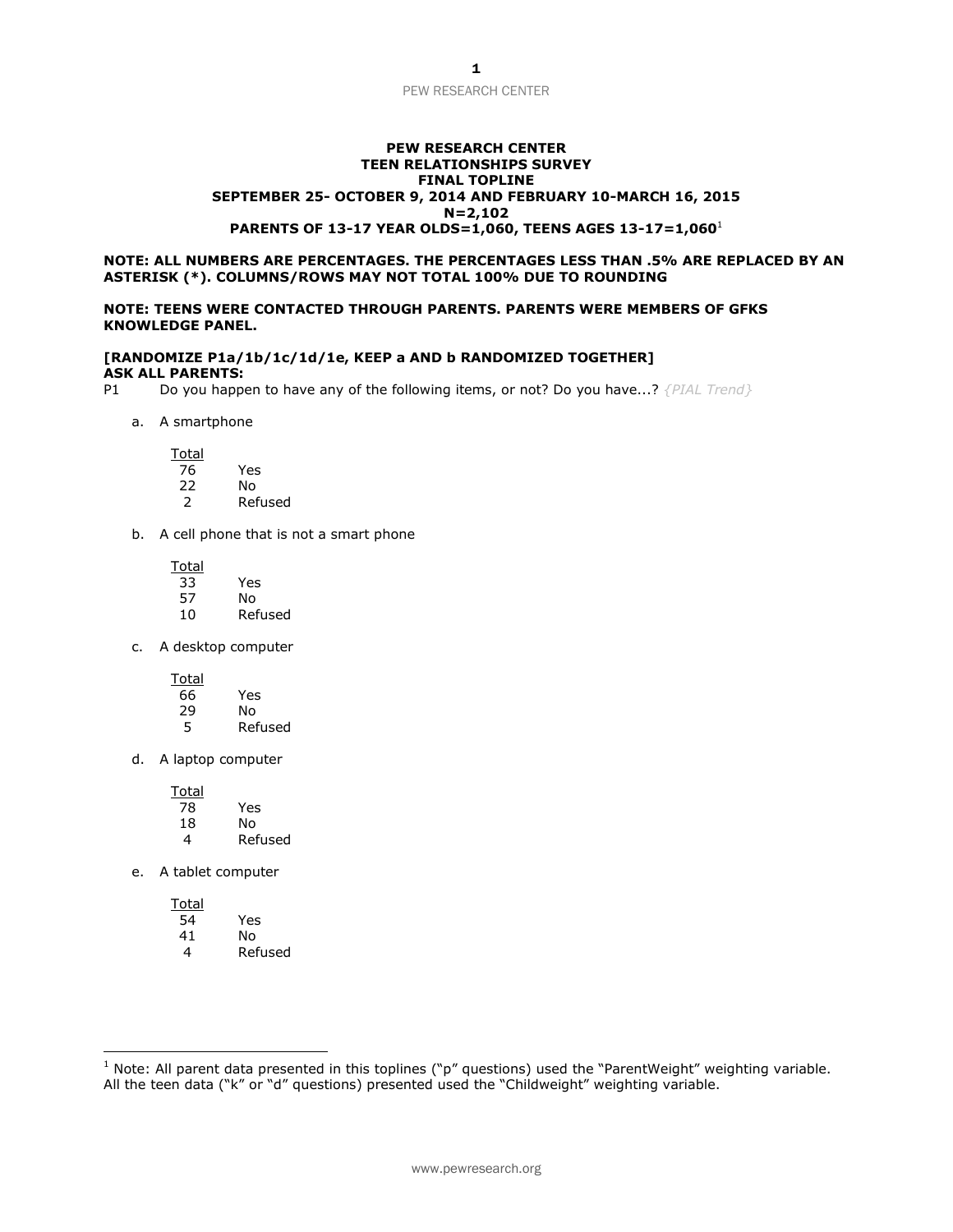# **[RANDOMIZE P2a/2b/2c, EXCEPT D ALWAYS LAST]**

#### **ASK ALL PARENTS:**

- P2 We're interested in the kinds of things you do when you use the internet. Not everyone has done these things. Do you ever..?
	- a. Use Facebook

Total

| 72 | Yes     |
|----|---------|
| 28 | N٥      |
| ж  | Refused |

b. Use Twitter

| Total  |         |
|--------|---------|
| 21     | Yes     |
| 79     | N٥      |
| $\ast$ | Refused |

- c. Access the Internet on a cell phone, tablet, or other mobile handheld device, at least occasionally
	- **Total**
	- 84 Yes No. **Refused**
- d. Use some other social media site

Yes

| Total |  |
|-------|--|
| 33    |  |
| 67    |  |

67 No \* Refused

#### **ASK ALL PARENTS:**

P3 And now a few questions about your child...

How many of [child name]'s friends have you met in person?

Total

- 15 All of them<br>48 Most of the
- 48 Most of them<br>24 Some of them
- Some of them
- 12 Few of them
- 1 None of them
- 1 Child does not have friends<br>\* Refused
- **Refused**

#### **ASK PARENTS WITH CHILD WHO HAS FRIENDS (P3=1-5): [n=1,051]**

P4 Which comes closer to the way you approach the time [child name] spends with his/her friends?

- $\overline{67}$  S/he can spend as much time with his/her friends as s/he wants as long as it doesn't interfere with other pre-planned activities.
- 32 I limit the time s/he spends with his/her friends, even if it doesn't interfere with other pre-planned activities.
- 1 Refused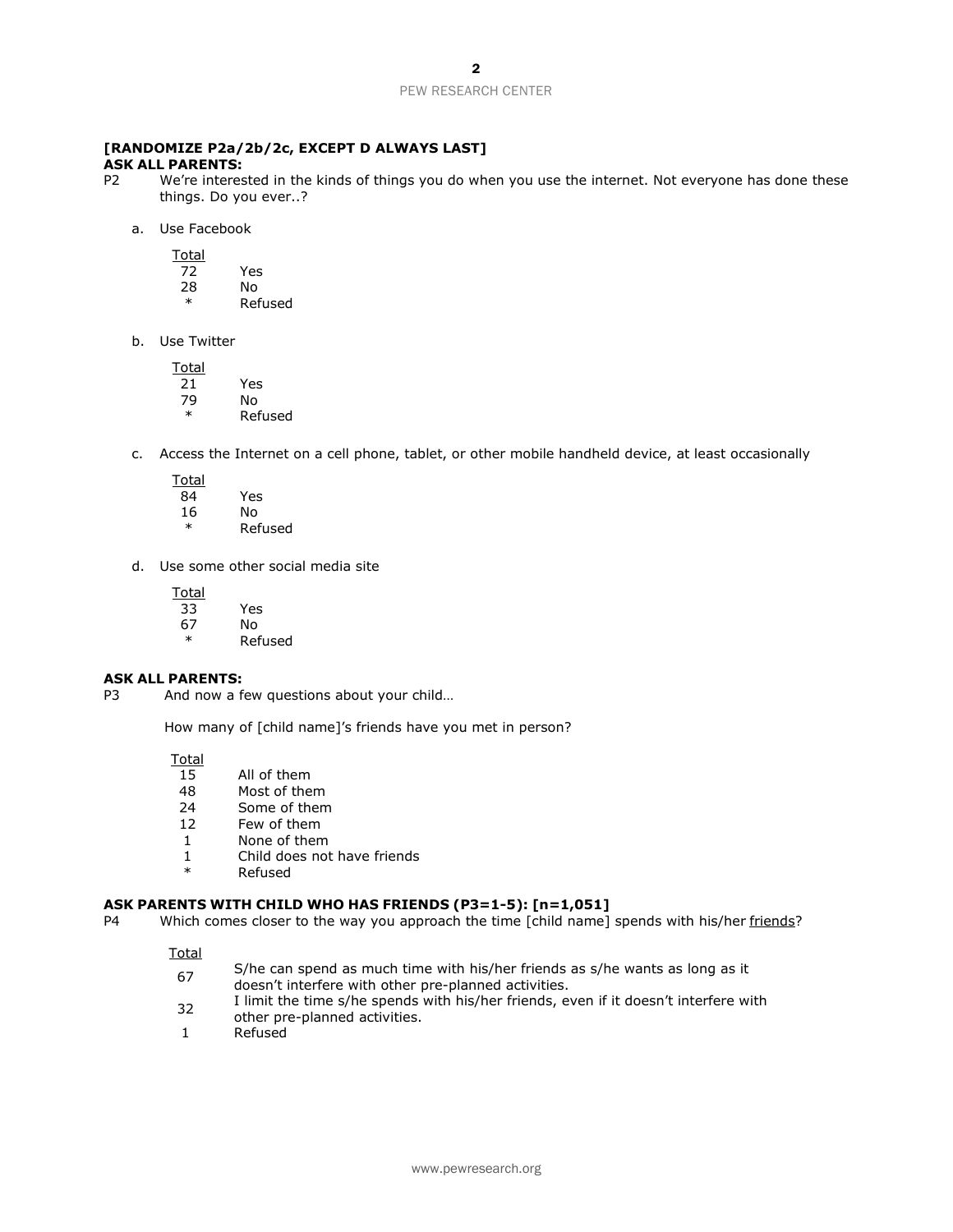#### **ASK ALL PARENTS:**

P5 To the best of your knowledge, does [child name] currently have a girlfriend, boyfriend or someone they are involved with romantically?

**Total** 

- 19 Yes
- 73 No
- Not sure
- 0 Refused

# **ASK PARENTS WITH TEEN WHO HAS BOYFRIEND, GIRLFRIEND, SIGNIFICANT OTHER (P5=1):**  $[n=207]$ <br>P6 W

Which comes closer to the way you approach the time [child name] spends with his/her *girlfriend*, boyfriend or significant other?

Total

- 50 S/he can spend as much time with his/her girlfriend, boyfriend or significant other as s/he wants as long as it doesn't interfere with other pre-planned activities.
- 1 I limit the time s/he spends with his/her girlfriend, boyfriend or significant other
- even if it doesn't interfere with other pre-planned activities.
- 1 Refused

#### **ASK ALL PARENTS:**

P7 And now thinking about [child name] and his/her use of technology…

As far as you know, does [child name]

a. Use Facebook

Total

- 67 Yes
- 32 No
- 1 Not sure
- 0 Refused
- b. Use Twitter

Total

- 29 Yes
- 63 No
- 8 Not sure<br>\* Refused
- **Refused**
- c. Have his/her own cellphone or smartphone

Total

- 82 Yes
- 17 No
- \* Not sure
- 0 Refused

#### **ASK PARENTS WHO USE FACEBOOK AND HAVE CHILD WHO USES FACEBOOK (P2a=1 AND P7a=1): [n=573]**

P8 Are you friends with [child name] on Facebook?

- 83 Yes
- 16 No
- 1 Refused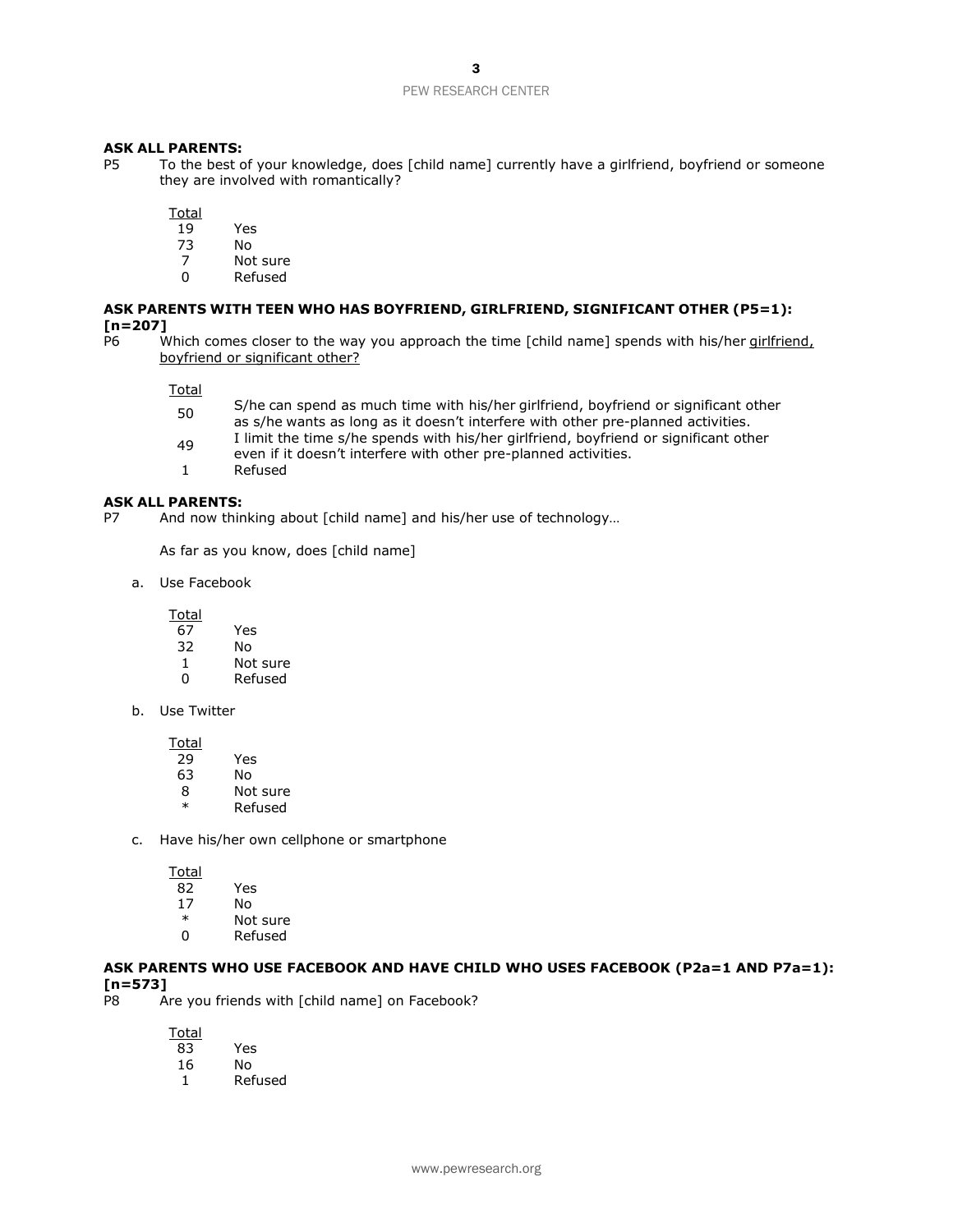#### **ASK PARENTS WITH CHILD WHO USES TWITTER (P7b=1): [n=313]**

P9 Do you follow [child name] on Twitter?

**Total** 

- 33 Yes
- 66 No
- 1 Refused

#### **ASK ALL PARENTS:**

P10 Are you connected with [child name] on any **[IF (P8=1 OR P9=1), INSERT:** other**]** social media sites?

Total<br>17

- 17 Yes
- 82 No
- \* Refused

If Yes (Please list which one(s)): \_\_**[SMALL TEXTBOX]**\_\_)

#### **[Note: Open-ended responses are not included in the topline]**

# **ASK ALL PARENTS:**

When you need to get a hold of [child name] quickly, what do you use MOST OFTEN to reach him/her?

Total

- 49 Text message
- 41 Phone call
- 1 Email
- 2 Message them on social media
- 8 Something else? [SPECIFY]
- **Refused**

#### **ASK ALL PARENTS:**

P12 Do you happen to know [child name]'s password for...?

a. Any of his/her social media accounts

Total

- 35 Yes
- 49 No
- 15 Does Not Apply
- 1 Refused
- b. His/her email

Total<br>48

- Yes
- 45 No
- 7 Does Not Apply
- 1 Refused

#### **ASK PARENTS OF TEEN CELL PHONE USERS (P7c=YES): [n=853]**

c. His/her cell phone

- 52 Yes
- 39 No
- 9 Does Not Apply
- 0 Refused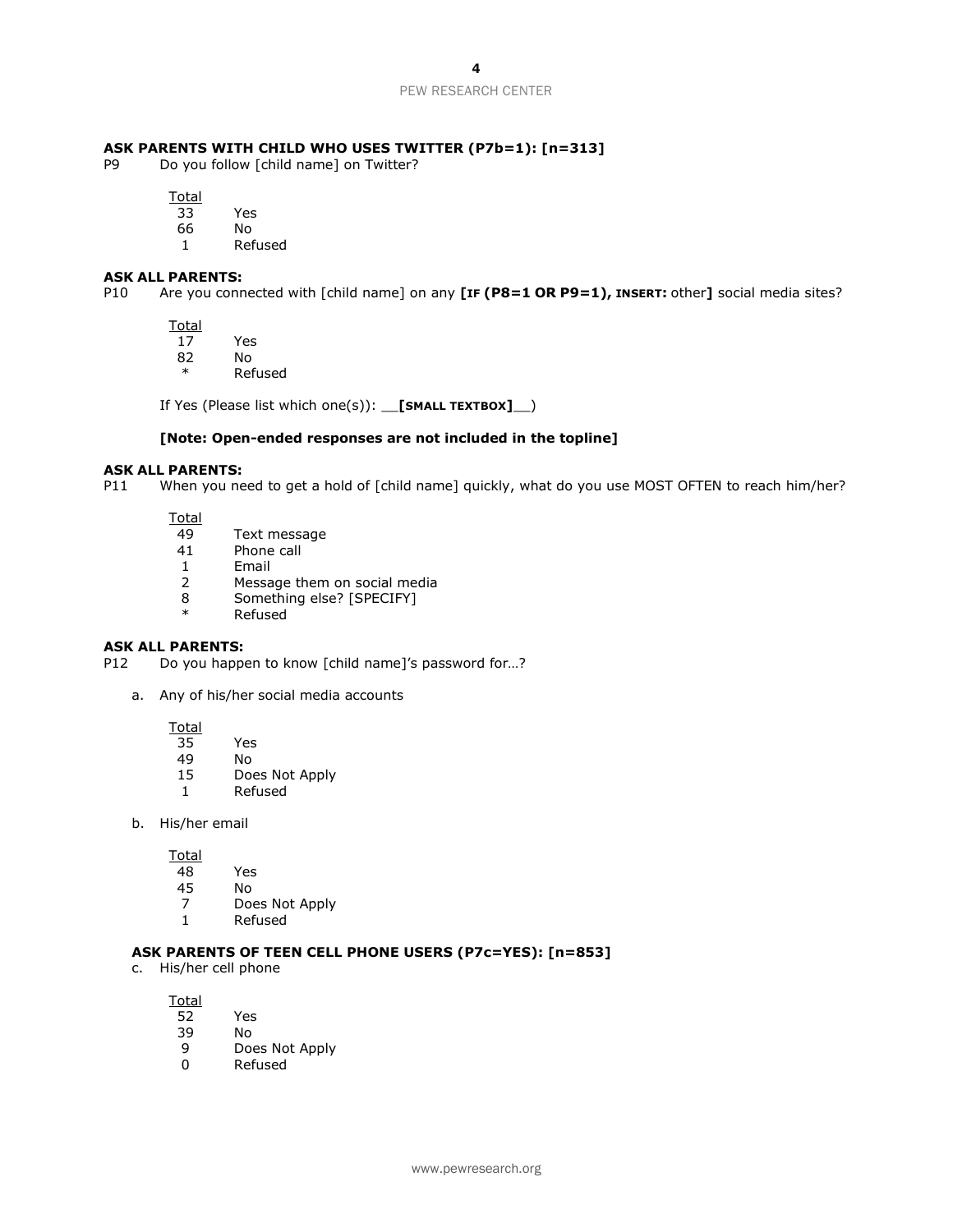### **[RANDOMIZE P13a/13b/13c/13d/13e]**

#### **ASK ALL PARENTS:**

- P13 Have you ever done any of the following things?
	- a. Used parental controls or other technological means of blocking, filtering or monitoring [child name]'s online activities?

**Total** 

- 39 Yes
- 58 No
- 3 Does Not Apply
- **Refused**
- b. Checked which websites [child name] visited?

Total

- 61 Yes
- 37 No
- 2 Does Not Apply<br>0 Refused
- **Refused**
- c. Checked [child name]'s profile on a social networking site?

Total

- 60 Yes
- 26 No
- 14 Does Not Apply
- 0 Refused
- d. Taken away [child name]'s cell phone or internet privileges as punishment?

**Total** 

- 65 Yes
- 32 No
- 3 Does Not Apply
- 0 Refused
- e. Limited the amount of time or times of day when [child name] can go online?

**Total** 

- 55 Yes
- 43 No
- 2 Does Not Apply<br>0 Refused
- **Refused**

#### **[RANDOMIZED P14f/14g/14h] ASK PARENTS OF TEEN CELL PHONE USERS (P7c=YES): [n=853]**

- P14 Have you ever done any of the following things?
	- f. Used parental controls to restrict [child name]'s use of his/her cell phone?

- 20 Yes
- 79 No
- 1 Does Not Apply
- 0 Refused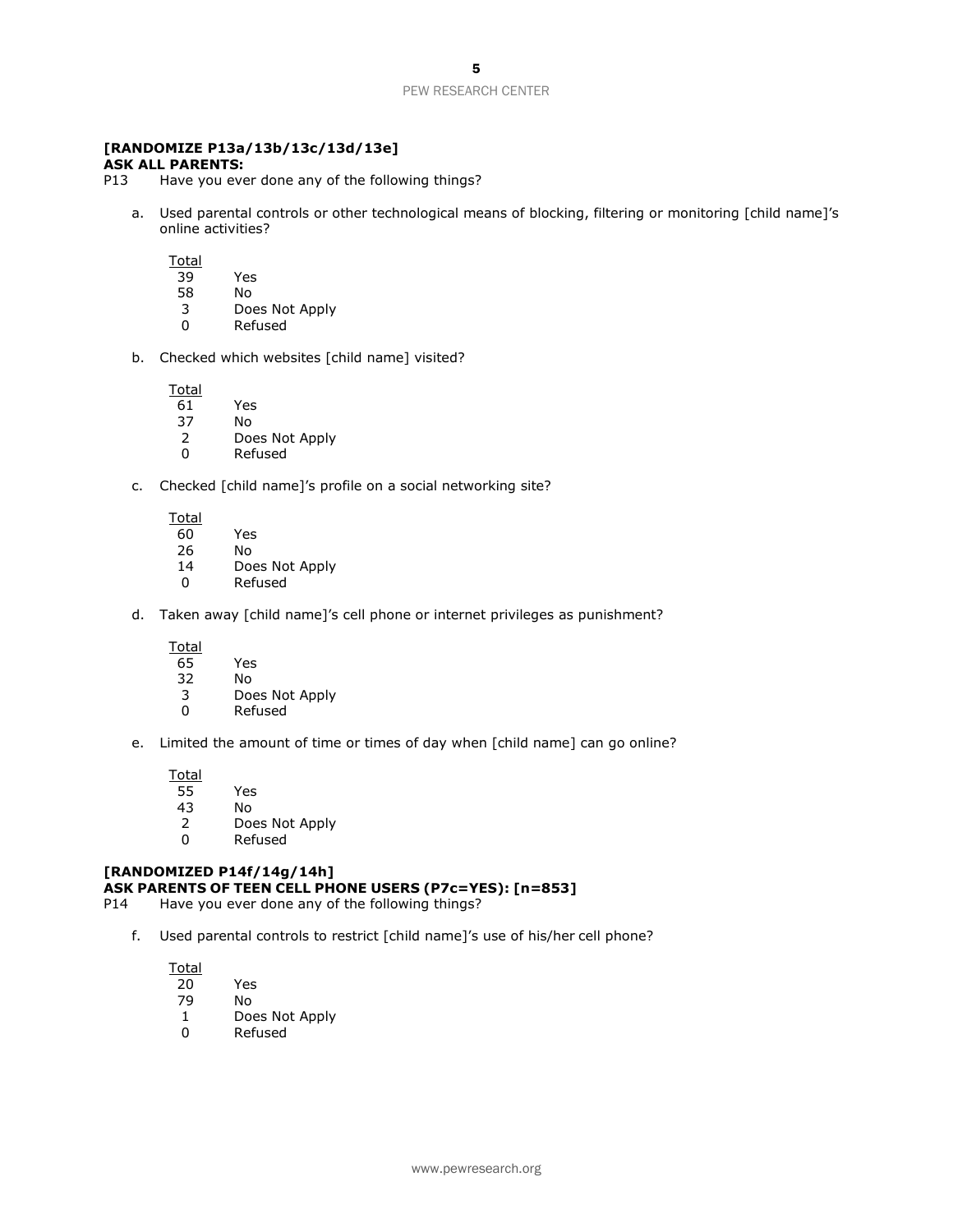#### **QUESTION P14 CONTINUED…**

g. Used monitoring tools to track [child name]'s location with his/her cell phone?

**Total** 

- 19 Yes<br>79 No
- 79 No
- Does Not Apply
- 0 Refused
- h. Looked at the phone call records or messages on [child name]'s phone?

**Total** 

- 59 Yes
- 41 No
- 1 Does Not Apply
- 0 Refused

#### **[RANDOMIZE P15a/15b/15c/15d/15e]**

**ASK ALL PARENTS:** *[grid, randomize]*

How often do you talk with [child name] about what is appropriate or inappropriate ...?

a. Online behavior towards others

Total

- 36 Frequently
- 42 Occasionally<br>15 Rarely
- 15 Rarely<br>7 Never
- Never
- 1 Refused
- b. To share online

Total<br>40

- **Frequently**
- 42 Occasionally
- 13 Rarely
- 6 Never
- \* Refused
- c. Content for them to be viewing online

Total<br>39

- Frequently
- 40 Occasionally<br>16 Rarely
- Rarely
- 4 Never
- \* Refused
- d. Behavior in their school, home and social lives

- 56 Frequently<br>33 Occasionall
- **Occasionally**
- 9 Rarely<br>2 Never
- **Never**
- 1 Refused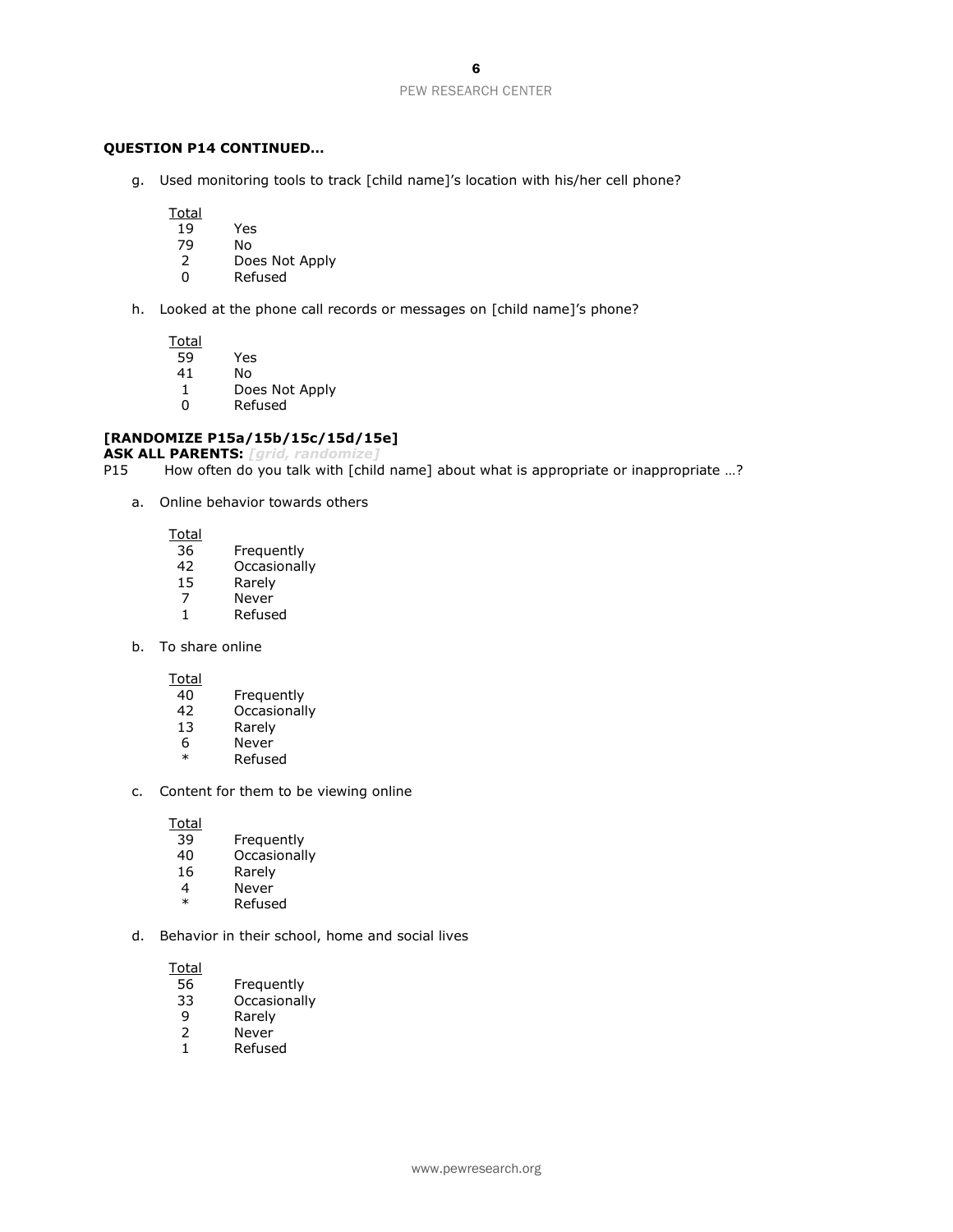#### **QUESTION P15 CONTINUED…**

e. Content for them to be viewing/hearing/reading on TV, music, books or magazines or in other media?

**Total** 

- 36 Frequently<br>43 Occasionall
- Occasionally
- 16 Rarely
- 4 Never
- 1 Refused

#### **ASK ALL TEENS: [sp]**

KINTMOB Do you access the internet on a cell phone, tablet or other mobile device, at least occasionally? *{PIAL modified trend}*

Total

- 91 Yes
- 8 No<br>\* Ref
- **Refused**

#### **ASK ALL TEENS: [sp]**

K2 Overall, how often do you use the internet? *{PIAL Trend – changed response options}*

**Total** 

- 92 Daily **(NET)**
- Almost constantly
- 56 Several times a day
- 12 About once a day
- 6 Weekly **(NET)**
- 5 Several times a week
- 1 Once a week
- 
- 2 Less often<br>0 Refused **Refused**

#### **[RANDOMIZE K3a/3b/3c/3d/3e]**

**ASK ALL TEENS: [grid, randomize][PROMPT]**

- K3 Do you, personally, have or have access to each of the following items, or not. Do you have...? *{PIAL Trend}*
	- a. A smartphone

**Total** 

- 73 Yes
- No.
- 0 Refused
- b. A cell phone that is not a smartphone

- 30 Yes 70 No
	- \* Refused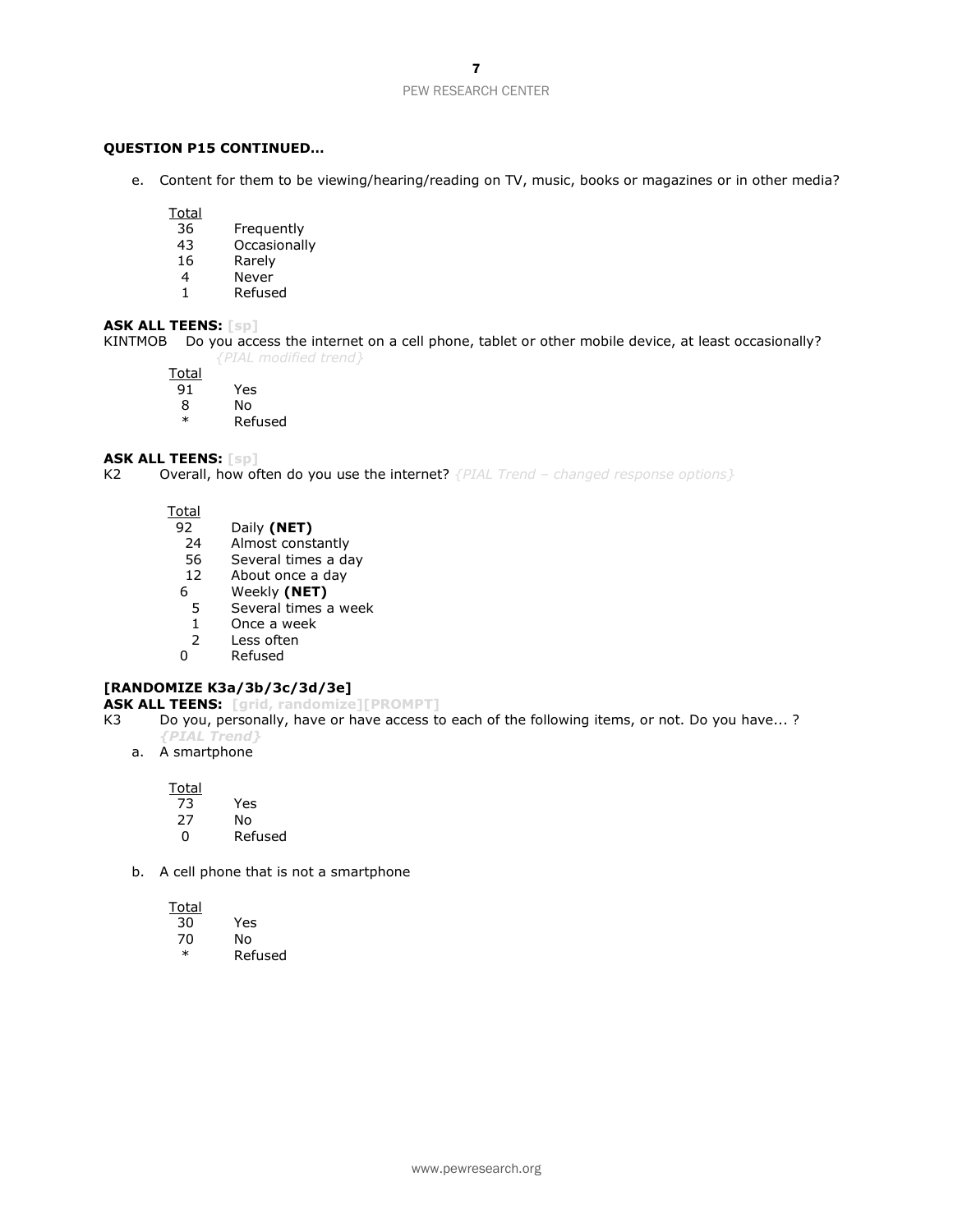#### **QUESTION K3 CONTINUED…**

c. A desktop or laptop computer

Total

- 87 Yes
- 13 No
- **Refused**
- d. A tablet computer like an iPad, Samsung Galaxy or Kindle Fire { modified trend}

**Total** 

- 58 Yes 42 No
- **Refused**
- e. A gaming console like an Xbox, PlayStation or Wii

**Total** 

- 81 Yes
- 19 No
- \* Refused

#### **ASK TEEN CELL PHONE USERS (K3A=1 OR K3B=1): [n=929]**

K4 On an average day, about how many text messages do you send and receive on your cell phone? (This includes messages you send through messaging apps like WhatsApp or Kik as well as messages you send directly from your phone.) *{PIAL Trend 2009}*

Total

- \* No text messages
- 23 1-10<br>18 11-20
- $11 20$
- 26 21-50
- 14 51-100
- 5 101-200
- 5 More than 200
- 9 Don't text
- 1 Refused
- 67 Mean
- 30 Median

# **[RANDOMIZE K5a/5b/5c/5d/5e]**

**ASK ALL TEENS:**

K5 Do you do any of the following online or on your cellphone?

a. Play video games - on a computer or on a game console or a portable device like a cell phone

| otal |   |
|------|---|
| ╯    | ⊷ |
|      |   |

28 No **Refused**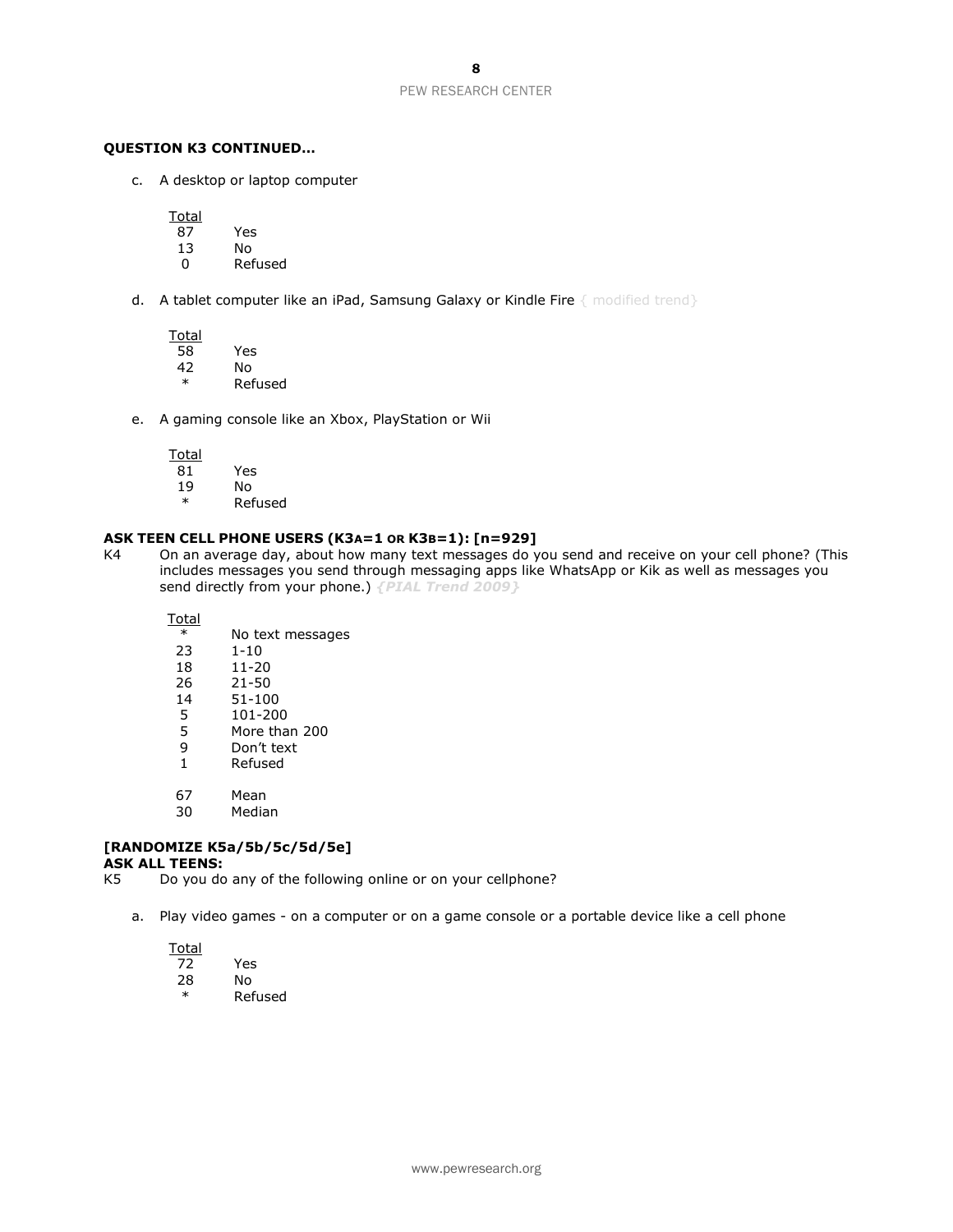#### **QUESTION K5 CONTINUED…**

b. Use online pinboards (like Pinterest or Polyvore) to collect and share inspiring content or things you would like to buy or make

**Total** 

- 22 Yes 78 No
- \* Refused
- c. Use social media

**Total** 76 Yes  $24$  No<br> $*$  Ref **Refused** 

d. Read or comment on a discussion board (like Reddit or digg)

Total<br>17

- 17 Yes 83 No
	- \* Refused
- e. Video call or chat

Total<br>47

- 47 Yes 53 No
- \* Refused

#### **[RANDOMIZE K5\_1a/5\_1b/5\_1c] ASK TEEN CELL PHONE USERS (K3A=1 OR K3B=1): [n=929]**

K5\_1 Do you do any of the following online or on your cellphone?

a. Use messaging apps like WhatsApp or Kik

Total

- 33 Yes
- 57 No
- 9 Phone doesn't have apps
- **Refused**
- b. Visit anonymous sharing or question apps (Whisper, YikYak, Ask.FM)

**Total** 

- 11 Yes
- 78 No
- 10 Phone doesn't have apps
- \* Refused
- c. Use an app that automatically deletes the messages you send like Snapchat or Wickr

- 36 Yes
- No.
- 10 Phone doesn't have apps
- \* Refused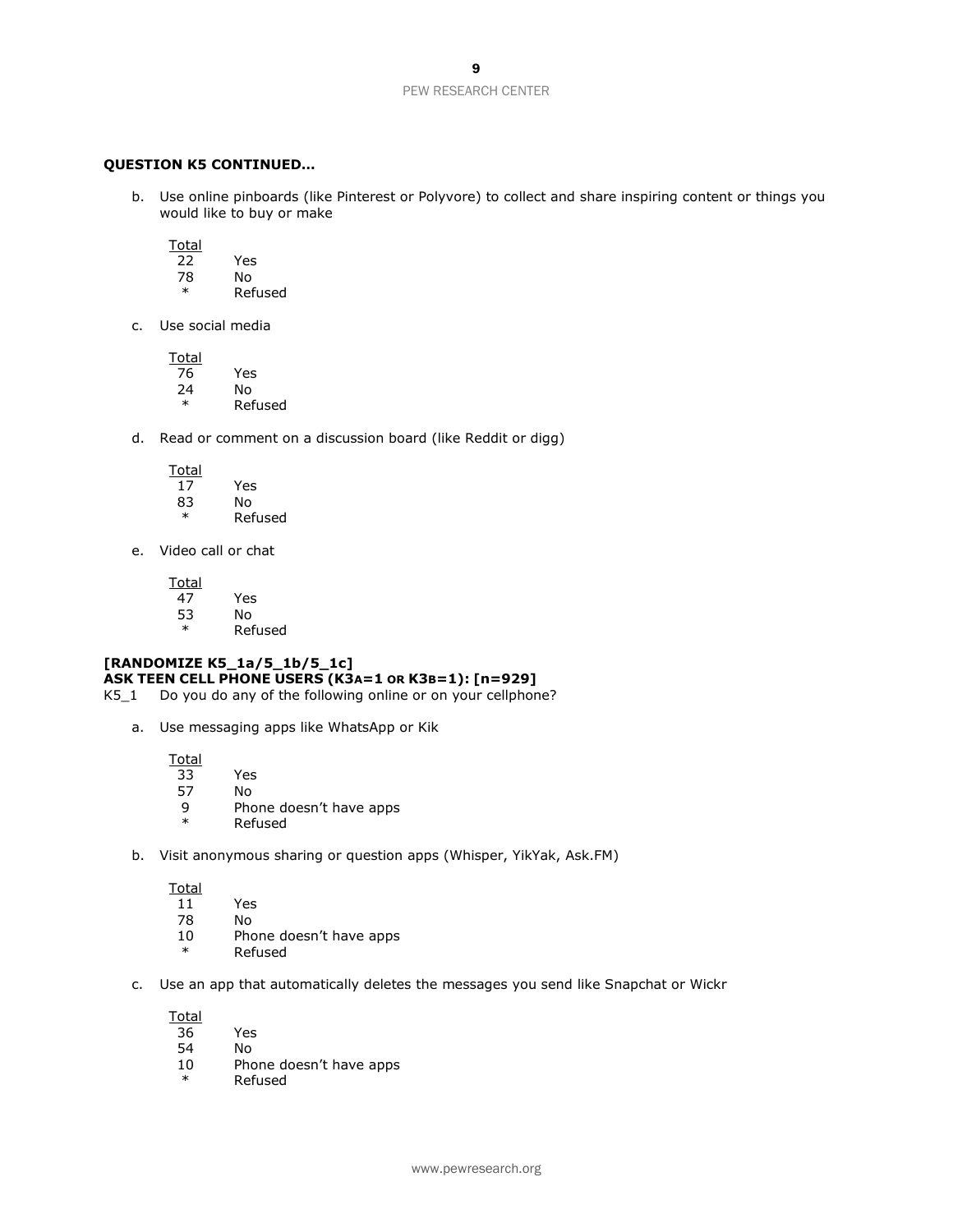#### **[RANDOMIZE K6a/6b/6c/6d/6e/6f/6g/6h] ASK ALL TEENS:**

- K6 Which of the following social media do you use?
	- a. Facebook

Total

| 71     | Yes     |
|--------|---------|
| 29     | N٥      |
| $\ast$ | Refused |

b. Twitter

| Total |         |
|-------|---------|
| 33    | Yes     |
| 66    | N٥      |
| ж     | Refused |

#### c. Instagram

| Total  |         |
|--------|---------|
| 52     | Yes     |
| 48     | N٥      |
| $\ast$ | Refused |
|        |         |

d. Google+

| Total  |         |
|--------|---------|
| 33     | Yes     |
| 67     | N٥      |
| $\ast$ | Refused |

e. Snapchat

| Total  |         |
|--------|---------|
| 41     | Yes     |
| 59     | N٥      |
| $\ast$ | Refused |

#### f. Vine

| Total  |         |
|--------|---------|
| 24     | Yes     |
| 76     | N٥      |
| $\ast$ | Refused |

g. Tumblr

| Total  |         |
|--------|---------|
| 14     | Yes     |
| 86     | No      |
| $\ast$ | Refused |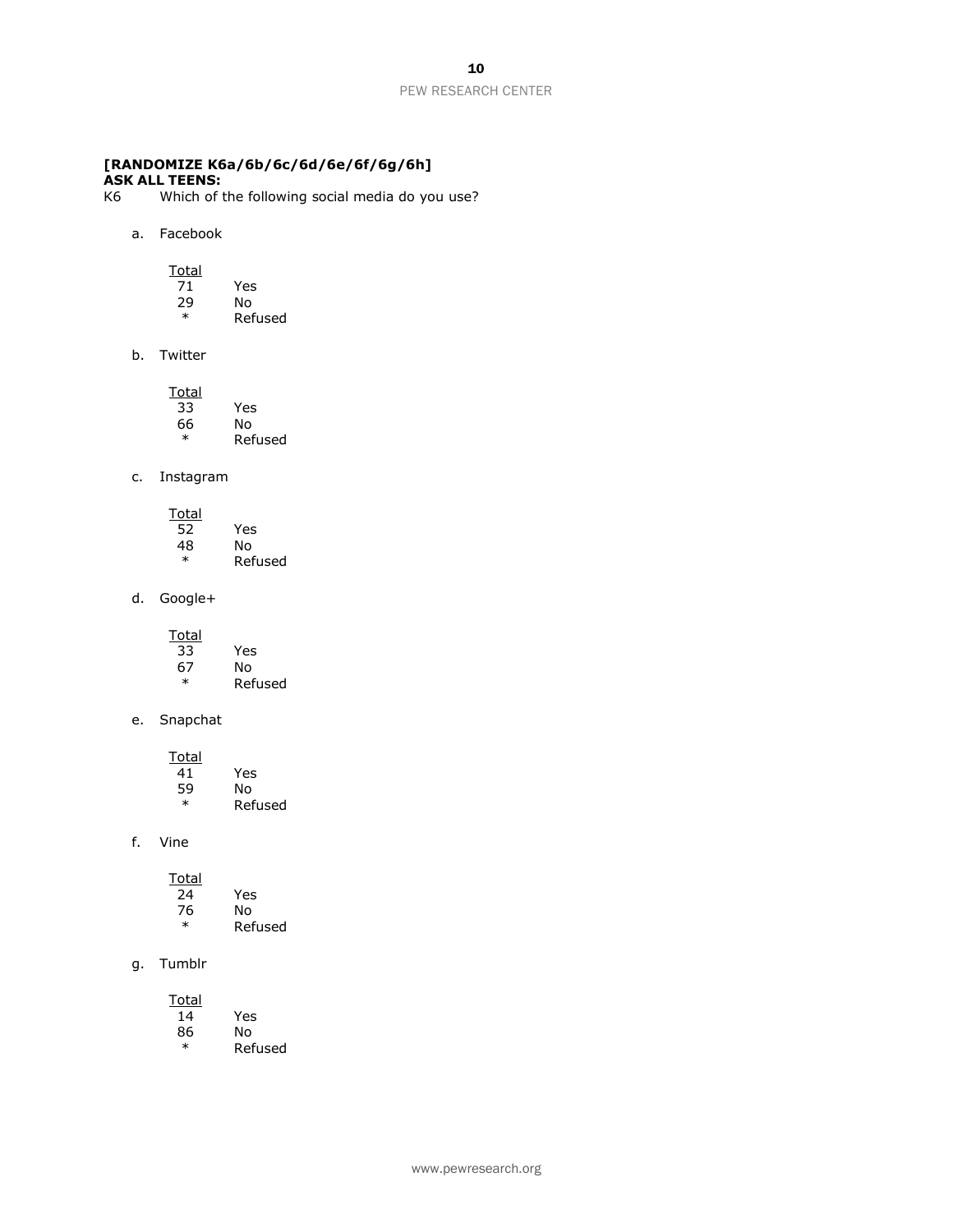#### **QUESTION K6 CONTINUED…**

h. Other social media not listed here

Total

- 11 Yes
- No.
- **Refused**

#### **ASK IF TEEN USES TOP SOCIAL MEDIA (K6=YES TO ONE RESPONSE OPTION): [n=930]**

K7 Which of these social media do you use MOST often?

Total

- 41 Facebook
- 6 Twitter<br>20 Instagr
- 20 Instagram<br>5 Google+
- 5 Google+<br>11 Snapcha
- Snapchat
- 1 Vine
- 3 Tumblr
- 1 Other social media site, not listed here
- 11 Don't use any
- **Refused**

#### **ASK IF TEEN USES OTHER SOCIAL MEDIA NOT LISTED IN RESPONSES (K6\_8=1):**

K8 What other social media sites do you use, if any? Please list all additional social media sites you use.

#### **[Note: Open-ended responses are not included in the topline]**

#### **ASK IF TEEN USES FACEBOOK, TWITTER, OR INSTAGRAM (K6\_1=1 OR K6\_2=1 OR K6\_3=1):**

KFB1 How many friends or followers do you have in each of the following social media sites? Enter numbers only.

#### **ASK TEEN FACEBOOK USERS (K6\_1=1): [n=737]**

a. How many friends do you have on Facebook? **[RECORD EXACT NUMBER]**

Total<br>30  $0 - 100$ 12 101-200 9 201-300 6 301-500

- 8 More than 500 friends
- 34 Not Sure
- 0 Refused
- 268 Mean<br>145 Media
- Median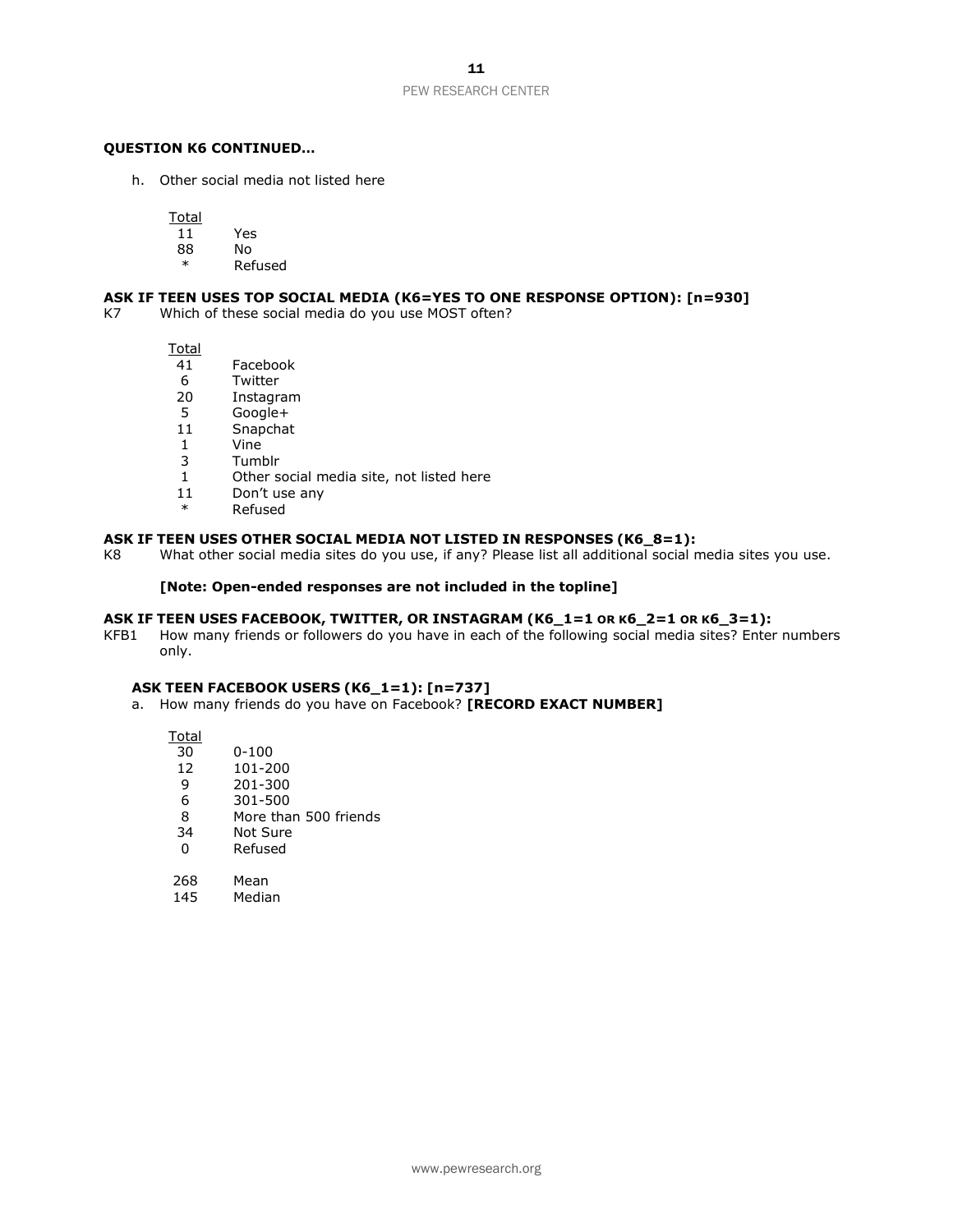#### **QUESTION KFB1 CONTINUED…**

#### **ASK TEEN TWITTER USERS (K6\_2=1): [n=349]**

**b.** How many followers do you have on Twitter? **[RECORD EXACT NUMBER]**

Total<br>14

- 14 0-25
- 26-50
- 8 51-100
- 18 101-500
- 7 More than 500 followers<br>44 Not sure
- 44 Not sure<br>2 Refused **Refused**
- 
- 218 Mean
- 95 Median

#### **ASK TEEN INSTAGRAM USERS (K6\_3=1): [n=534]**

c. How many followers do you have on Instagram? **[RECORD EXACT NUMBER]**

**Total** 

| 8              | 0-25                    |
|----------------|-------------------------|
| $\overline{7}$ | $26 - 50$               |
| 10             | 51-100                  |
| 11             | 101-200                 |
| 6              | 201-300                 |
| 6              | 301-500                 |
| 12             | More than 500 followers |
| 39             | Not Sure                |
| $\mathbf{1}$   | Refused                 |
|                |                         |
|                |                         |

424 Mean<br>150 Media Median

#### **ASK ALL TEENS:**

K9 Please think about your friends, followers and contacts across the different social media that you use. Would you say…?

Total<br>29

- You have all the same friends on the different sites
- 45 There is some overlap in your friends on the different sites
- 8 There is not a lot of overlap in your friends across different sites
- 15 There is no overlap in your friends across different sites
- 3 Refused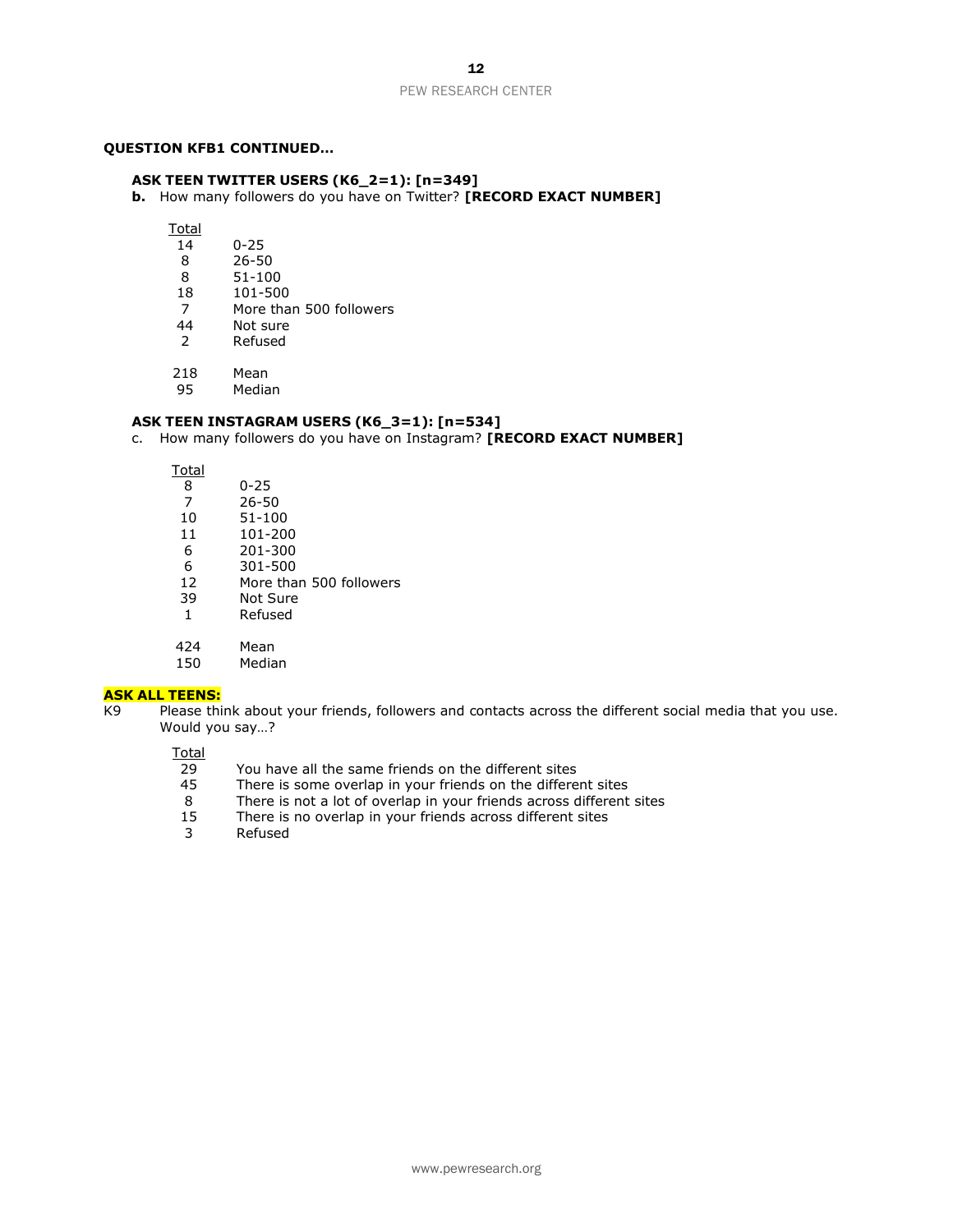#### **ASK ALL TEENS**:

KF10\_1 And now, we have some questions about friendships in general…

Think about when you first meet someone that you might want to be friends with. Below is a list of contact information that people might share to stay in touch with someone. Of these, what is the first thing that you would usually share with a new friend?

#### **Total**

- 54 Phone number so they can text or message you<br>9 Phone number so they can call you
- 9 Phone number so they can call you<br>18 Social media username
- 18 Social media username<br>5 Gaming handle
- 5 Gaming handle
- 3 Messaging username (for use in Gchat, Skype, etc)
- 6 Email address
- 3 Something else [SPECIFY]
- 1 Refused

#### **[HIDE OPTION SELECTED IN KF10\_1, EXCEPTION: NEVER HIDE "SOMETHING ELSE" OPTION] ASK ALL TEENS:**

KF10\_2 Of these, what is the second thing that you would usually share with a new friend?

Total

- 18 Phone number so they can text or message you
- 23 Phone number so they can call you
- 26 Social media username
- 6 Gaming handle<br>7 Messaging user
- 7 Messaging username (for use in Gchat, Skype, etc)
- Email address
- 4 Something else [SPECIFY]
- 2 Refused

### **[HIDE OPTION SELECTED IN KF10\_1 AND KF10\_2, EXCEPTION: NEVER HIDE "SOMETHING ELSE" OPTION]**

**ASK ALL TEENS:**

KF10\_3 Of these, what is the third thing that you would usually share with a new friend?

- 8 Phone number so they can text or message you<br>20 Phone number so they can call you
- Phone number so they can call you
- 17 Social media username<br>12 Gaming handle
- 12 Gaming handle<br>13 Messaging user
- Messaging username (for use in Gchat, Skype, etc)
- 19 Email address
- 8 Something else [SPECIFY]
- 3 Refused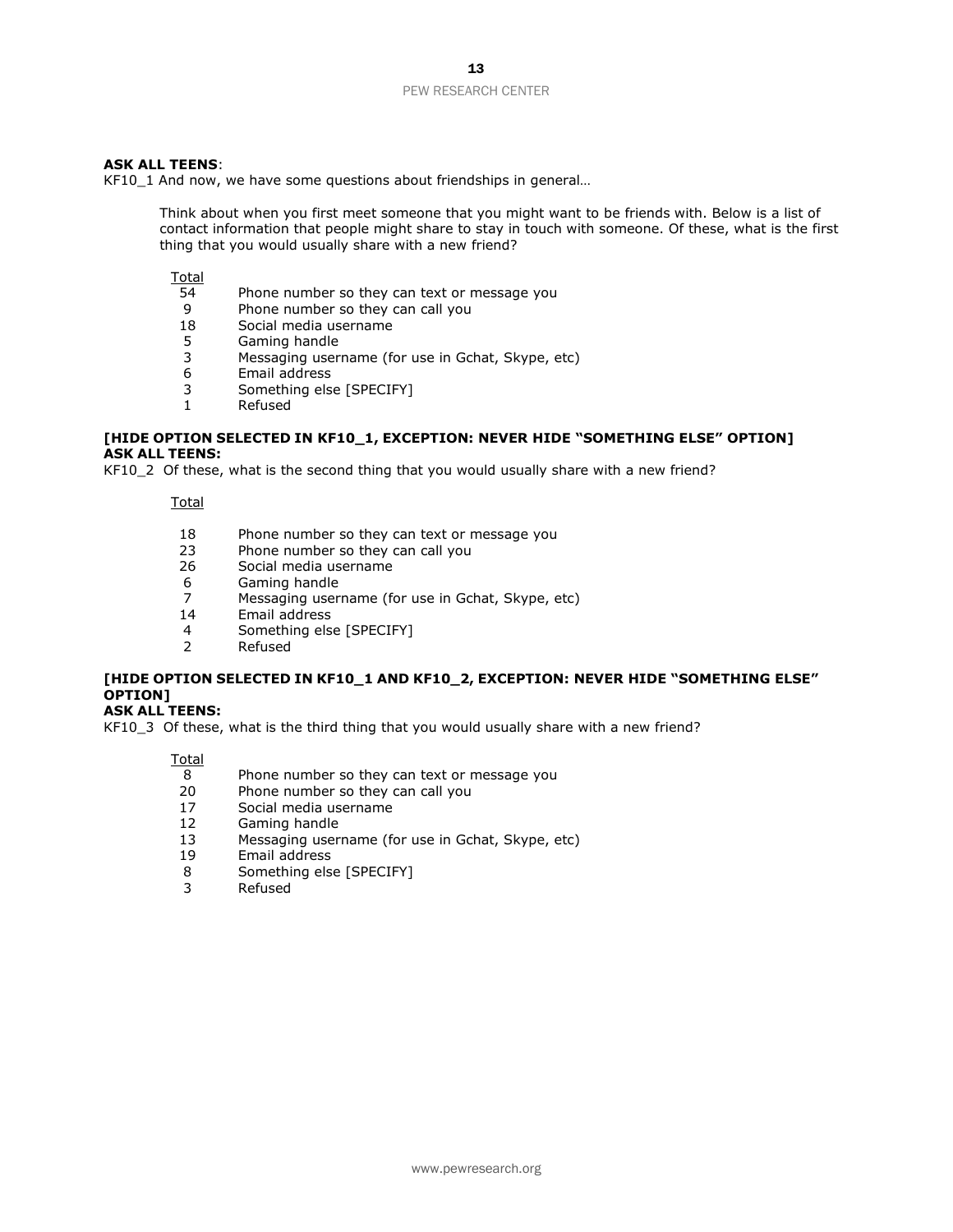#### **SUMMARY TABLE:**

KF10\_1, KF10\_2, KF10\_3 What is the first/second/third thing that you would usually share with a new friend?

% Most commonly shared contact information with new friends

- 80 Phone number so they can text or message you<br>52 Phone number so they can call you
- 52 Phone number so they can call you<br>62 Social media username
- Social media username
- 23 Gaming handle
- 24 Messaging username (for use in Gchat, Skype, etc)<br>39 Email address
- Email address
- 11 Something else
- **Refused**

#### **ASK ALL TEENS:**

KFMeet How many **new** friends, if any, have you made online?

Total

- 43 None<br>57 New f
- 57 New friends made online **(NET)**
- $6$  One<br> $22$   $2-5$
- $2 5$
- 29 More than 5
- 1 Refused

#### **[RANDOMIZE KFMeet2a/2b/2c/2d/2e] ASK TEENS WHO MADE NEW FRIENDS ONLINE (KFMeet=2-4): [n=593]**

KFMeet2 Where online did you meet your friend(s)?

a. Social media site (e.g. Facebook, Twitter)

**Total** 

- $\overline{64}$  Yes 36 No
- 0 Refused
- b. Discussion site (eg., reddit, Slashdot or other forums)

Total

| 3  | Yes     |
|----|---------|
| 97 | N٥      |
| n  | Refused |

c. Blogging site (e.g. Tumblr, Blogger)

Total

| 7  | Yes     |
|----|---------|
| 93 | N٥      |
| O  | Refused |

d. Playing a video game online

**Total** 36 Yes 64 No

0 Refused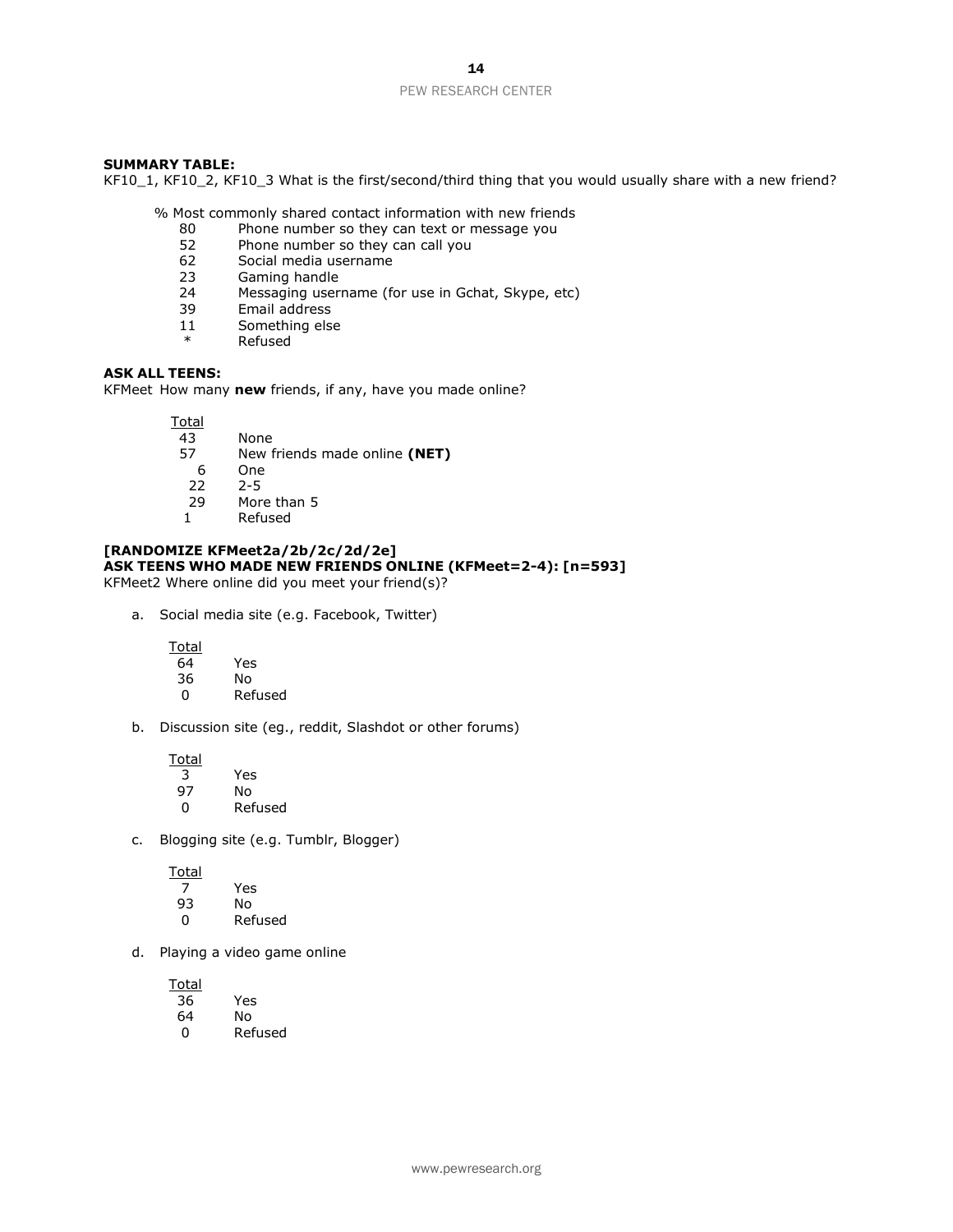#### **QUESTION KFMeet2 CONTINUED…**

e. A video sharing website like YouTube or Vine

**Total** 

- 11 Yes
- No.
- 0 Refused
- f. Someplace else? [SPECIFY]

Total<br>9

- Yes
- 91 No
- 0 Refused

#### **ASK TEENS WHO MADE NEW FRIENDS ONLINE (KFMEET=2-4): [n=593]**

KFMeet3 Have you ever met someone in person that you first became friends with online?

- Total<br>35
- 35 Yes
- 60 No
- 5 Refused

### **[ASK ITEMS a-b FIRST IN ORDER, THEN RANDOMIZE KFR11c/d/e/f/g/h/i]**

**ASK ALL TEENS: Prom** 

KFR11 Thinking now about people that you are friends with, in person and/or online…

How often do you spend time with friends …?

a. In person, outside of school

**Total** 

- 95 Ever **(NET)**
- 25 Every day
- 39 Every few days
- 32 Less often
- 4 Never<br>\* Refuse **Refused**
- b. Talking on the phone

Total<br>85

- Ever (NET)
- 19 Every day
- 24 Every few days
- 41 Less often
- 15 Never
- 1 Refused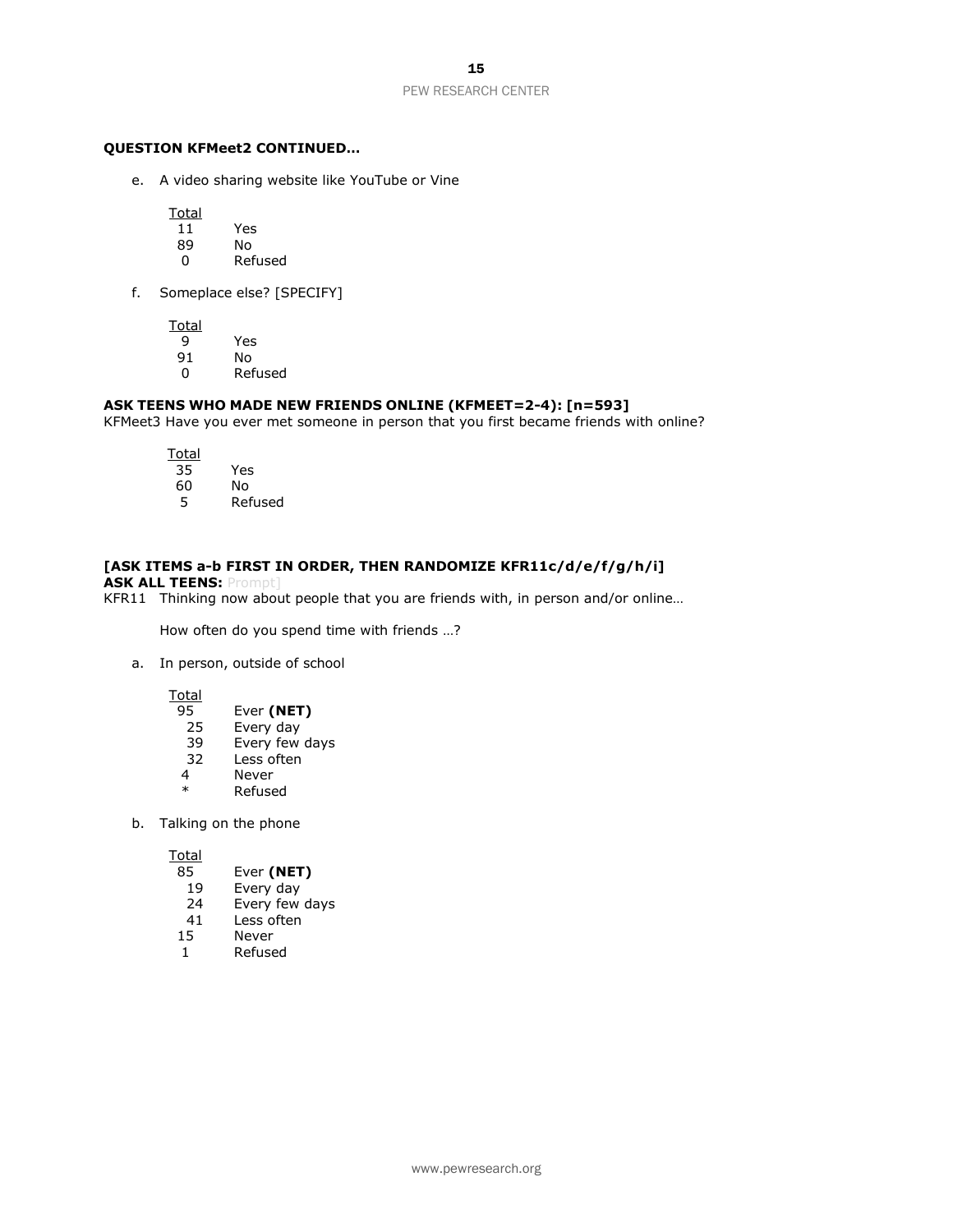#### **QUESTION KFR11 CONTINUED…**

c. Text messaging

**Total** 

- 88 Ever **(NET)**
- 55 Every day<br>20 Every few
- Every few days
- 13 Less Often
- 11 Never
- \* Refused
- d. Instant or online messaging

Total<br>79

- 79 Ever **(NET)**<br>27 Every day
- Every day
- 26 Every few days<br>25 Less often
- 25 Less often<br>21 Never
- 21 Never<br>\* Pefuse
- **Refused**

#### e. Video chatting

Total

- 59 Ever **(NET)**
- 7 Every day
- 14 Every few days
- 37 Less often<br>41 Never
- **Never**
- \* Refused
- f. Emailing

Total

- 64 Ever **(NET)**
- 6 Every day<br>14 Every few
- Every few days
- 43 Less often
- 36 Never
- \* Refused

#### **ASK TEEN CELL PHONE USERS (K3a=1 or K3b=1): [n=929]**

g. On messaging apps (like WhatsApp or Kik)

Total

#### 48 Ever **(NET)**

- 16 Every day
- 13 Every few days
- 19 Less often<br>52 Never
- 52 Never<br>\* Refuse
	- **Refused**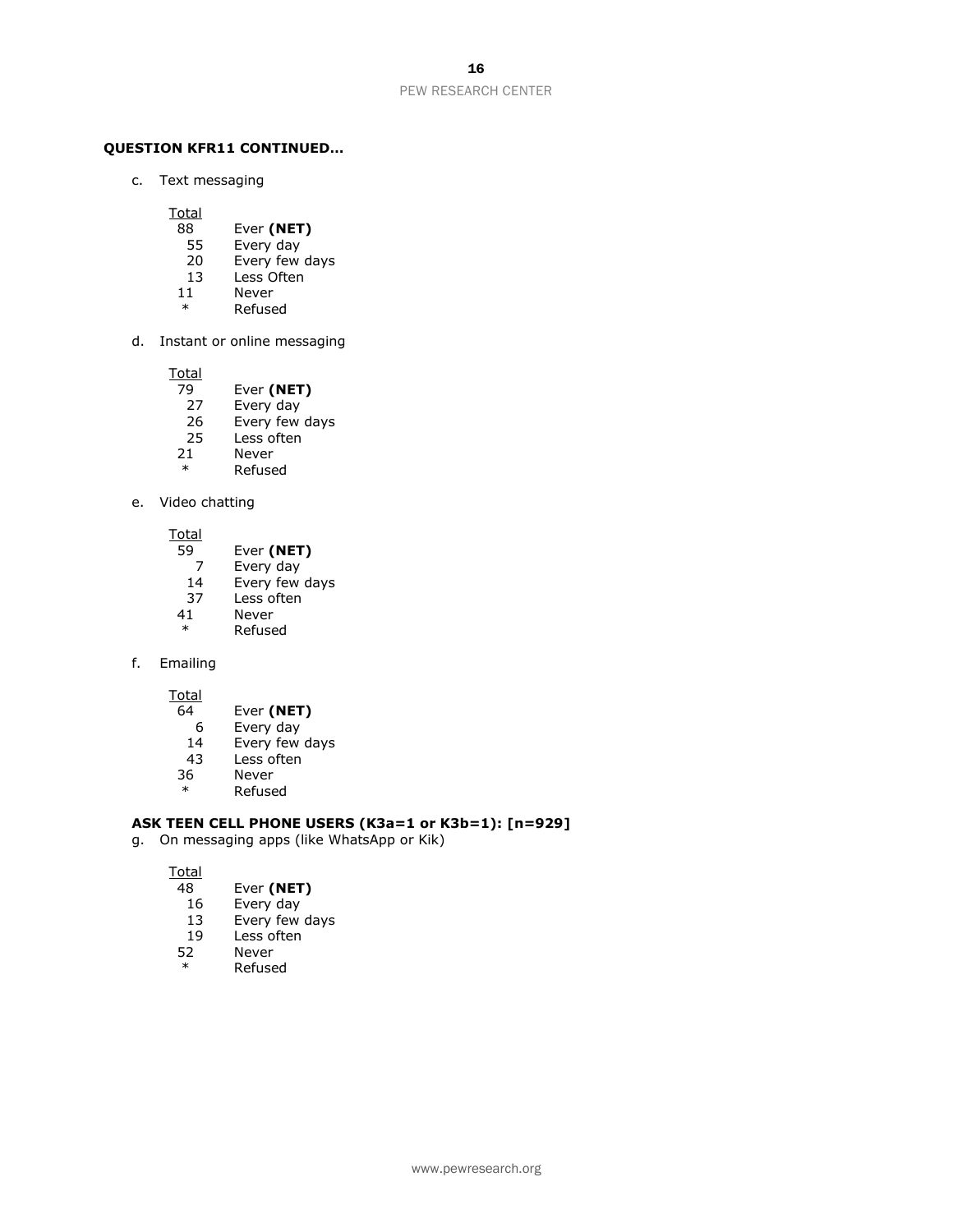#### **QUESTION KFR11 CONTINUED…**

#### **ASK TEEN SOCIAL MEDIA USERS (K5c=1): [n=789]**

h. Posting on social media sites

Total<br>94

- 94 Ever **(NET)**<br>30 Every day
- Every day
- 37 Every few days
- 28 Less often
- 6 Never
- \* Refused

#### **ASK TEENS WHO PLAY GAMES (K5a=1): [n=761]**

i. Talking while playing video games together

**Total** 

- 73 Ever **(NET)**
- 18 Every day<br>23 Every few
- 23 Every few days<br>33 Less often
- 33 Less often<br>27 Never
- **Never**
- \* Refused

#### **ASK TEENS WHO PLAY GAMES (K5a=YES): [n=761]**

KGAME1 The next few questions are about games.

How often do you play video games in person with people where you are together in the same room?

Total

- 83 Ever **(NET)**
	- 11 Every day or almost every day
	- 27 Weekly<br>15 Monthly
	- 15 Monthly<br>30 Less ofte
	- Less often
- 16 Never
- 1 Refused

#### **ASK TEENS WHO PLAY GAMES (K5a=YES): [n=761]**

KGAME2 How often do you play video games with people where you are connected over the internet, and not in the same room?

Total<br>75

- 75 Ever **(NET)**
- 23 Every day or almost every day<br>23 Weekly
- Weekly
- 9 Monthly
- 20 Less often
- 24 Never
- 1 Refused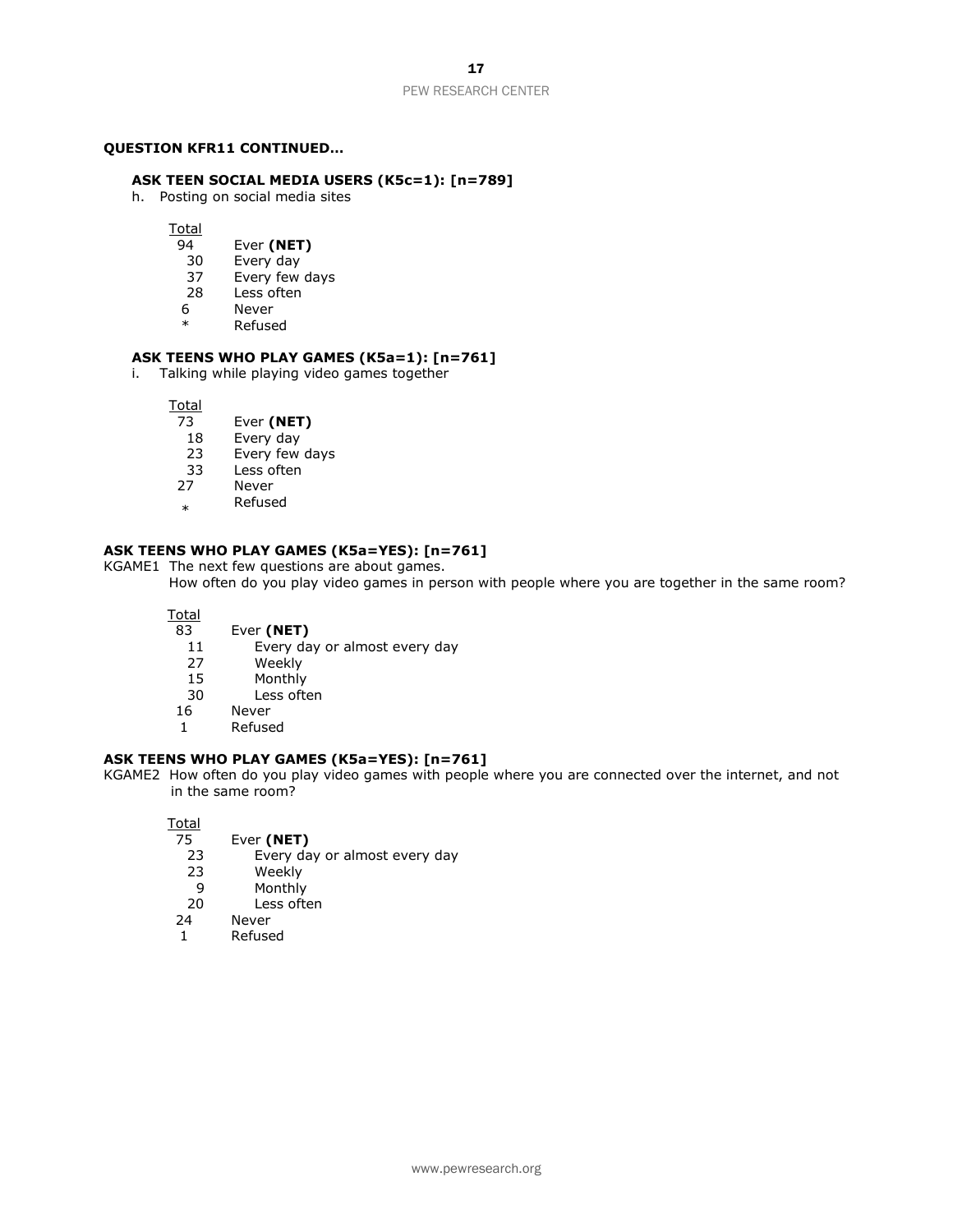#### **ASK TEENS WHO PLAY GAMES WITH PEOPLE OVER THE INTERNET (KGAME2=1-4): [n=567]**

KGAME3 Thinking about the people you play games with online, are any of them…?

a. Friends you know in-person

Total 89 Yes

- 11 No \* Refused
- b. Friends you know only online (who you haven't met in person)

**Total** 54 Yes 46 No 1 Refused

c. People you play games with, but would not call a friend

Total<br>52 52 Yes N<sub>o</sub> \* Refused

#### **ASK TEENS WHO PLAY GAMES WITH PEOPLE OVER THE INTERNET (KGAME2=1-4): [n=567]**

KGAME4 Do you have a voice connection so you can talk to other players when you play games online?

Total<br>59 59 Yes 40 No 1 Refused

#### **[RANDOMIZE KGAME5a/5b/5c/5d]**

#### **ASK TEENS WHO PLAY GAMES WITH PEOPLE OVER THE INTERNET (KGAME2=1-4): [n=567]**

KGAME5 When you play games online with others, do you ever…?

a. Feel more connected to friends you play games with who you already know

| Total |               |
|-------|---------------|
| 78    | Yes (NET)     |
| 38    | Yes, a lot    |
| 40    | Yes, a little |
| 21    | No            |
| 1     | Refused       |

b. Feel more relaxed and happy

| 82     | Yes (NET)     |
|--------|---------------|
| 29     | Yes, a lot    |
| 53     | Yes, a little |
| 18     | N٥            |
| $\ast$ | Refused       |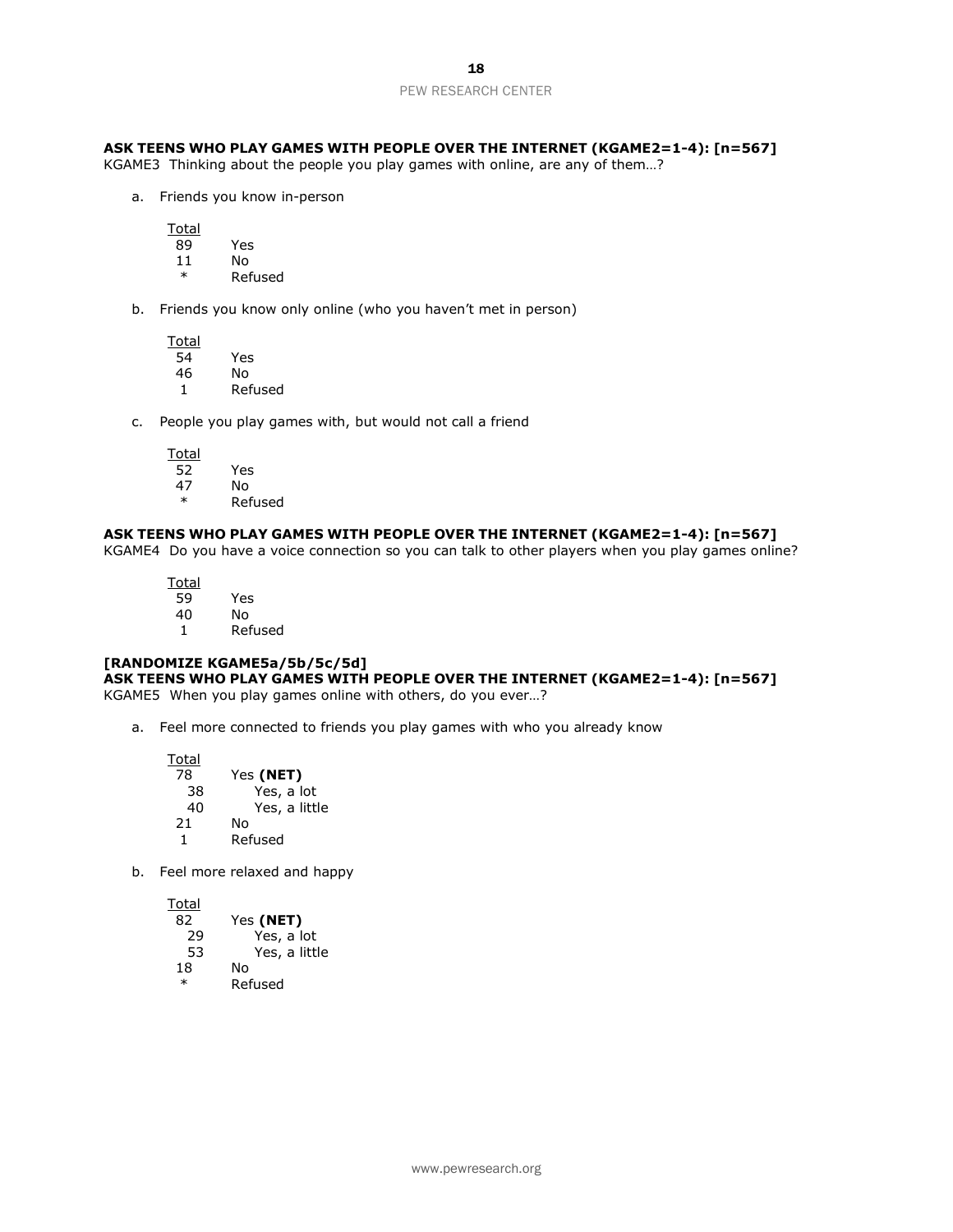#### **QUESTION KGAME5 CONTINUED…**

c. Feel more angry and frustrated

**Total** 30 Yes **(NET)** 4 Yes, a lot<br>26 Yes, a littl Yes, a little 70 No 1 Refused

d. Feel connected to people you play games with, but aren't friends with yet?

Total 52 Yes **(NET)** Yes, a lot 44 Yes, a little 47 No \* Refused

#### **ASK ALL TEENS:**

KF12 Now, thinking again about friends, please think about the friend you are closest to – someone you can talk to about things that are really important to you, but who is not a boyfriend or girlfriend.

How often are you in touch with this person? This includes face-to-face, on the phone, text messaging and all the other ways you might talk to this person.

Total

- 59 Daily **(NET)** 41 Many times a day
	-
- 18 Once a day<br>28 Weekly**(NET)** 
	- 8 Weekly**(NET)**<br>24 A few time A few times a week
- 4 Once a week
- 8 Less often **(NET)**
	- 5 Once every few weeks
- 3 Less often
- 4 Do not have a close friend
- 1 Refused

#### **[RANDOMIZE KF13a/13b/13c/13d/13e/13f/13g/13h, EXCEPT KF13i ALWAYS LAST] ASK TEENS WHO HAVE A CLOSE FRIEND (KF12=1-6): [n=1,009]**

- KF13 Do you spend time with your closest friend on a regular basis at any of these places?
	- a. School

Total

- 83 Yes 17 No
- \* Refused
- b. Church, temple, synagogue or a religious group

Total 21 Yes 79 No

**Refused**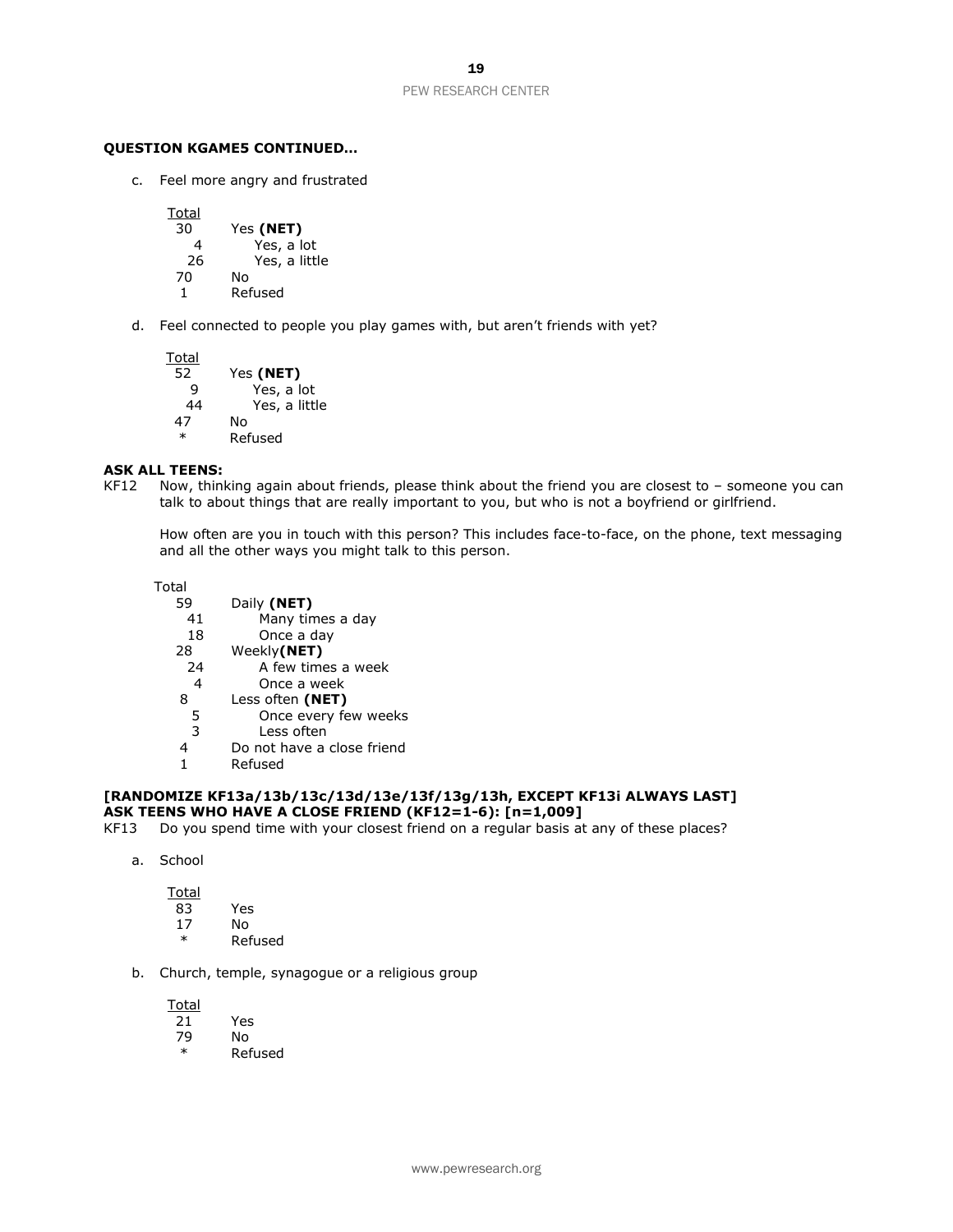### **QUSTION KF13 CONTINUED…**

c. Sports, clubs, hobbies or other activities outside of school

Total<br>45

- $\overline{45}$  Yes<br>55 No
- 55 No<br>\* Ref
	- **Refused**
- d. Online, such as places like social networking sites or gaming sites

| Total |         |
|-------|---------|
| 55    | Yes     |
| 45    | N٥      |
| ж     | Refused |

e. Job

| Total |         |
|-------|---------|
| 6     | Yes     |
| 93    | N٥      |
|       | Refused |

f. Coffee shop, mall or stores

| Total |         |
|-------|---------|
| 23    | Yes     |
| 76    | N٥      |
|       | Refused |

g. Neighborhood

Total<br>42 42 Yes

| 57 | N٥      |
|----|---------|
| 1  | Refused |

h. Someone's house

Total<br>58  $\overline{\begin{array}{ccc} 58 \\ 41 \end{array}}$  Yes 41 No<br>1 Ref

**Refused** 

i. Someplace else [SPECIFY]

Total

|    | Yes |
|----|-----|
| 93 | N٥  |

2 Refused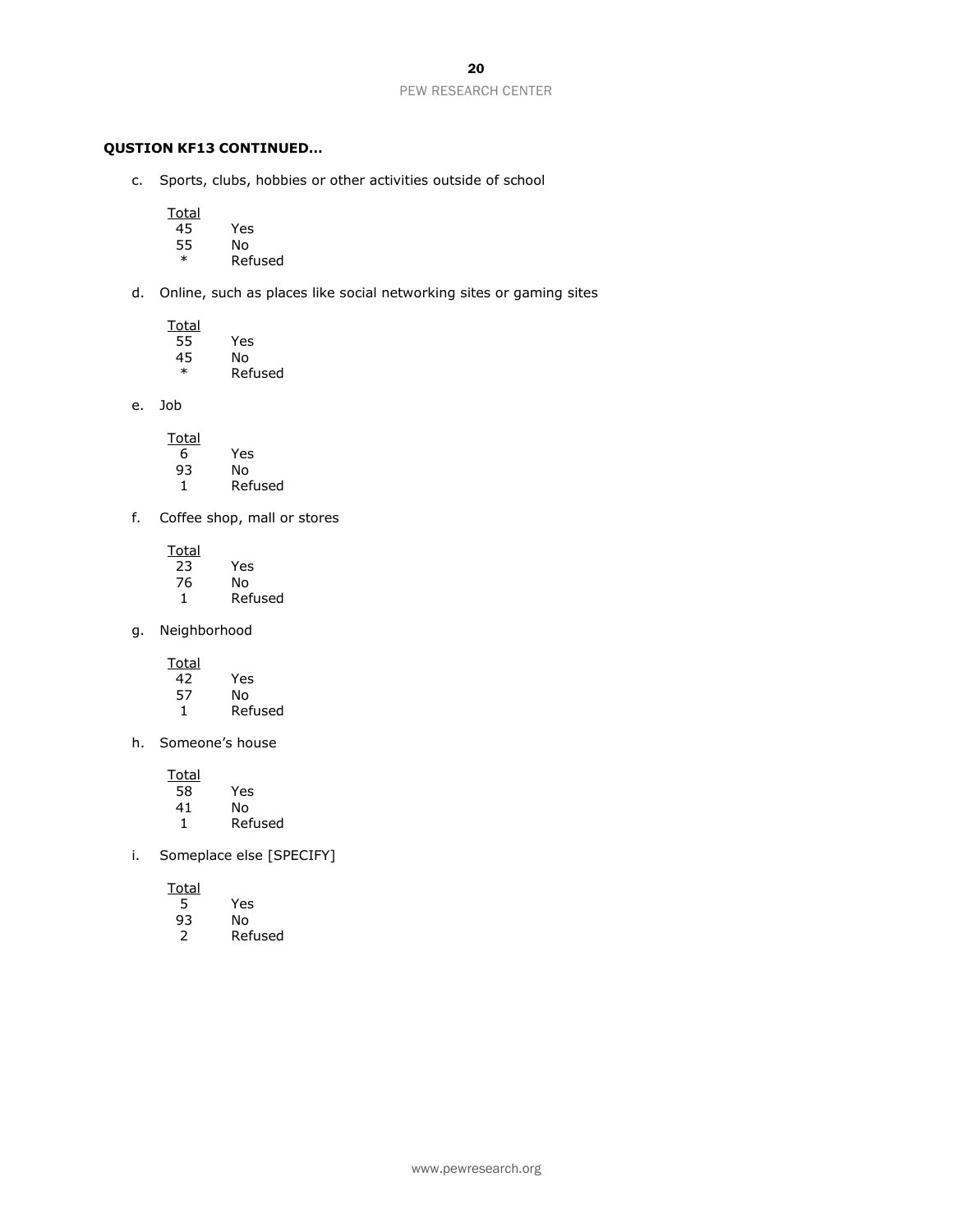#### **[RANDOMIZE RESPONSE OPTION, EXCEPT "SOMETHING ELSE" ALWAYS LAST] ASK TEENS WHO HAVE A CLOSE FRIEND (KF12=1-6): [n=1,009]**

KF13\_1 Still thinking about this close friend, what is the most common way that you talk with him or her online or on your phone?

Total

- 20 Through a social network site  $(e.g., Facebook, Twitter)$ <br>  $*$  Discussion site (e.g., reddit, Slashdot)
- \* Discussion site (e.g., reddit, Slashdot)
- Blogging site (e.g., Tumblr, Blogger)
- 6 Game site or server (e.g., Call of Duty, Halo)
- \* A video sharing site (e.g., YouTube or Vine)
- Text messaging (including apps like WhatsApp or Kik)
- 13 Phone calls
- 4 Something else [SPECIFY]
- \* Refused
- 5 Don't communicate online or by phone

#### **[HIDE OPTION SELECTED IN KF13\_1; EXCEPTION: NEVER HIDE "SOMETHING ELSE;" RESPONSE OPTIONS DISPLAYED IN SAME ORDER AS DISPLAYED IN KF13\_1] ASK TEENS WHO HAVE A CLOSE FRIEND AND COMMUNICATE WITH FRIENDS ONLINE OR BY PHONE**

#### **(KF12=1-6 AND KF13\_1=1-8): [n=1,001]**

KF13\_2 Still thinking about this close friend, what is the second most common way that you talk with him or her online or on your phone?

Total

- 24 Through a social network site (e.g., Facebook, Twitter)
- 1 Discussion site (e.g., reddit, Slashdot)
- 2 Blogging site (e.g., Tumblr, Blogger)<br>2 Game site or server (e.g., Call of Dut
- Game site or server (e.g., Call of Duty, Halo)
- 2 A video sharing site (e.g., YouTube or Vine)
- 24 Text messaging (including apps like WhatsApp or Kik)
- 27 Phone calls
- 9 Something else [SPECIFY]
- 3 Refused

#### **[HIDE OPTION SELECTED IN KF13\_1 AND KF13\_2; EXCEPTION: NEVER HIDE "SOMETHING ELSE;" RESPONSE OPTIONS DISPLAYED IN SAME ORDER AS DISPLAYED IN KF13\_1] ASK TEENS WHO HAVE A CLOSE FRIEND AND COMMUICATE WITH FRIENDS ONLINE OR BY PHONE (KF12=1-6 AND KF13\_1=1-8): [n=1,001]**

KF13\_3 Still thinking about this close friend, what is the third most common way that you talk with him or her online or on your phone?

- 22 Through a social network site (e.g., Facebook, Twitter)
- 2 Discussion site (e.g., reddit, Slashdot)
- 2 Blogging site (e.g., Tumblr, Blogger)
- 8 Game site or server (e.g., Call of Duty, Halo)
- 7 A video sharing site (e.g., YouTube or Vine)
- 8 Text messaging (including apps like WhatsApp or Kik)
- 30 Phone calls
- 16 Something else [SPECIFY]
- 5 Refused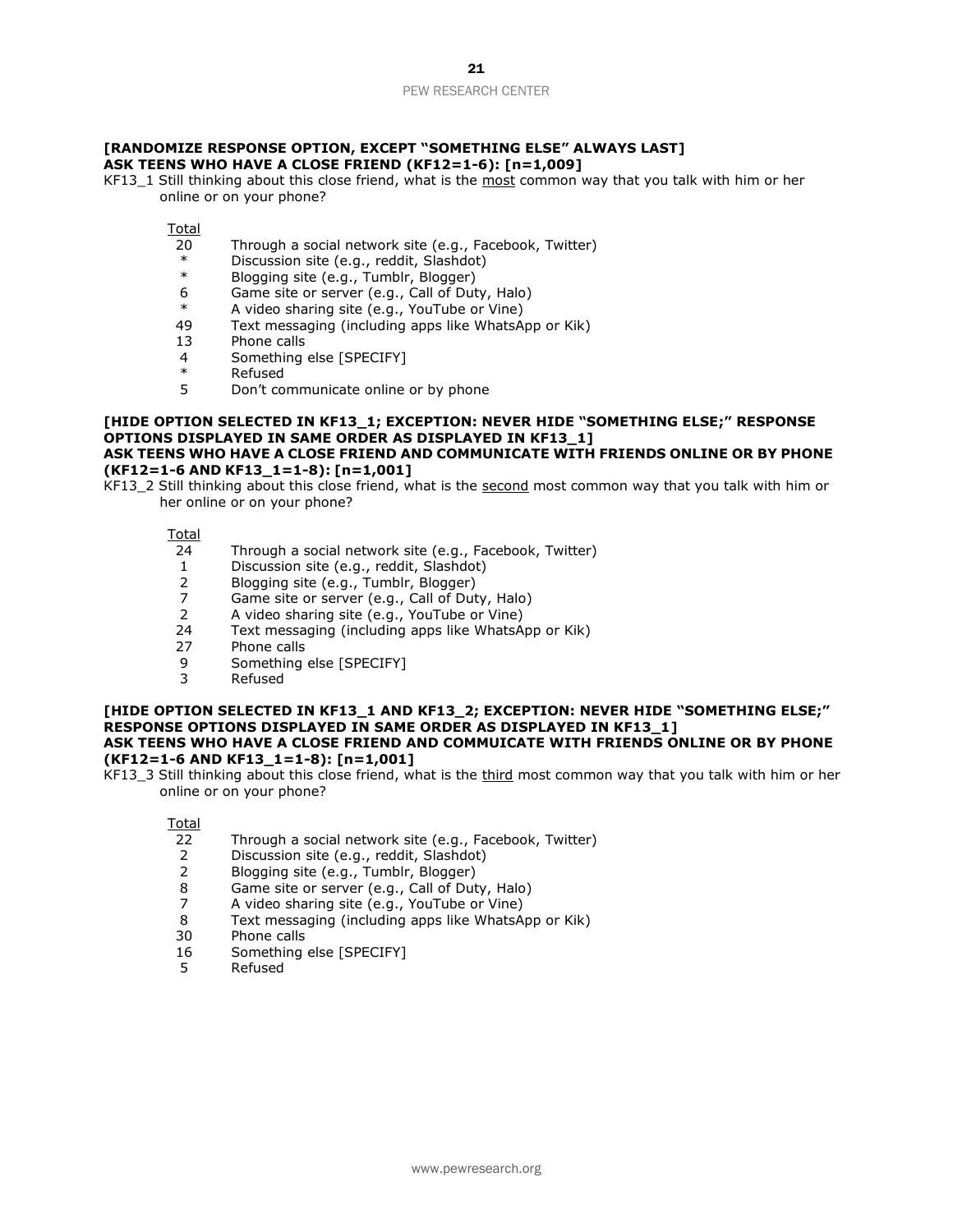#### **SUMMARY TABLE:**

KF13\_1, KF13\_2, KF13\_3 What is the most/second/third common way that you talk with him or her online or on your phone?

**Total** 

- 66 Through a social network site (e.g., Facebook, Twitter)<br>4 Discussion site (e.g., reddit, Slashdot)
- 4 Discussion site (e.g., reddit, Slashdot)<br>4 Blogging site (e.g., Tumblr, Blogger)
- Blogging site (e.g., Tumblr, Blogger)
- 21 Game site or server (e.g., Call of Duty, Halo)
- 10 A video sharing site (e.g., YouTube or Vine)<br>80 Text messaging (including apps like WhatsA
- 80 Text messaging (including apps like WhatsApp or Kik)<br>69 Phone calls
- 69 Phone calls<br>21 Something
- Something else [SPECIFY]
- 5 Don't communicate online or by phone<br>5 Refused
- **Refused**

#### **[RANDOMIZE KFSNS1a/1b/1c/1d/1e] ASK TEEN SOCIAL MEDIA USERS (K5c=1): [n=789]**

KFSNS1 Thinking more broadly about all your friends…

In general, does social media make you feel…?

a. More connected to information about what's going on in your friends' lives?

| Total  |               |
|--------|---------------|
| 83     | Yes (NET)     |
| 33     | Yes, a lot    |
| 50     | Yes, a little |
| 17     | N٥            |
| $\ast$ | Refused       |

b. Worse about your own life because of what you see from other friends on social media?

**Total** 

| 21     | Yes (NET)     |  |
|--------|---------------|--|
| 4      | Yes, a lot    |  |
| 17     | Yes, a little |  |
| 78     | N٥            |  |
| $\ast$ | Refused       |  |

c. Better connected to your friends' feelings?

**Total** 70 Yes **(NET)** 20 Yes, a lot<br>49 Yes, a littl Yes, a little 30 No **Refused**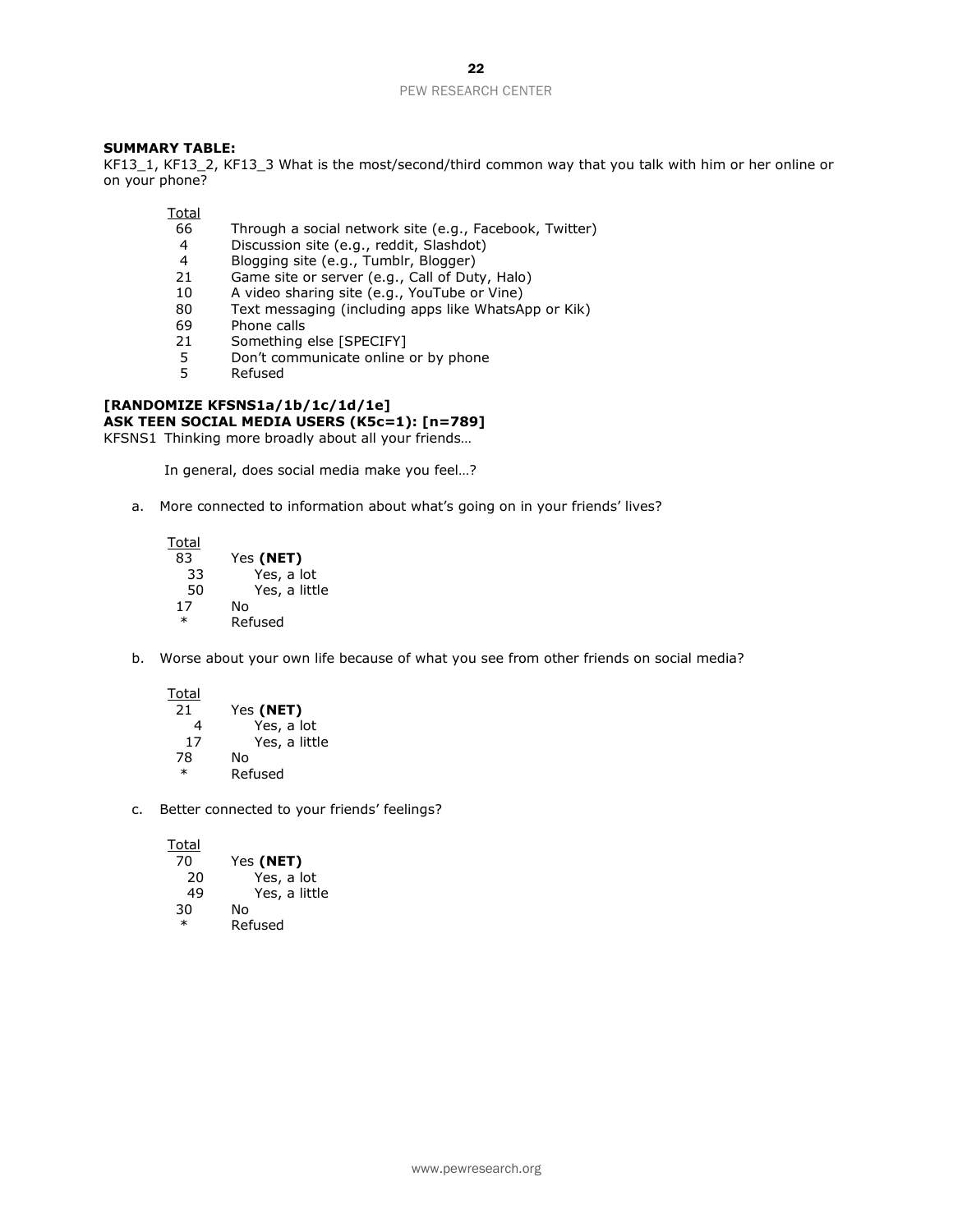#### **QUESTION KFSNS1CONTINUED…**

d. Pressure to post content that will be popular and get lots of comments or likes?

Total<br>39 39 Yes **(NET)** Yes, a lot 29 Yes, a little 61 No \* Refused

e. Pressure to only post content that makes you look good to others?

Total<br>40 40 Yes **(NET)** 10 Yes, a lot 30 Yes, a little 60 \* Refused

# **[RANDOMIZE KFSNS2a/2b/2c/2d] ASK TEEN SOCIAL MEDIA USERS (K5c=1): [n=789]**

KFSNS2 Do you ever experience any of the following on social media?

a. People posting about things you weren't invited to?

| Total  |                   |
|--------|-------------------|
| 53     | Yes (NET)         |
| 11     | Yes, frequently   |
| 42     | Yes, occasionally |
| 47     | N٥                |
| $\ast$ | Refused           |

b. People stirring up drama?

Total

| 68     | Yes (NET)         |
|--------|-------------------|
| 23     | Yes, frequently   |
| 45     | Yes, occasionally |
| 32     | N٥                |
| $\ast$ | Refused           |

c. People posting things about you that you can't change or control?

| 42     | Yes (NET)         |
|--------|-------------------|
| q      | Yes, frequently   |
| 33     | Yes, occasionally |
| 58     | No                |
| $\ast$ | Refused           |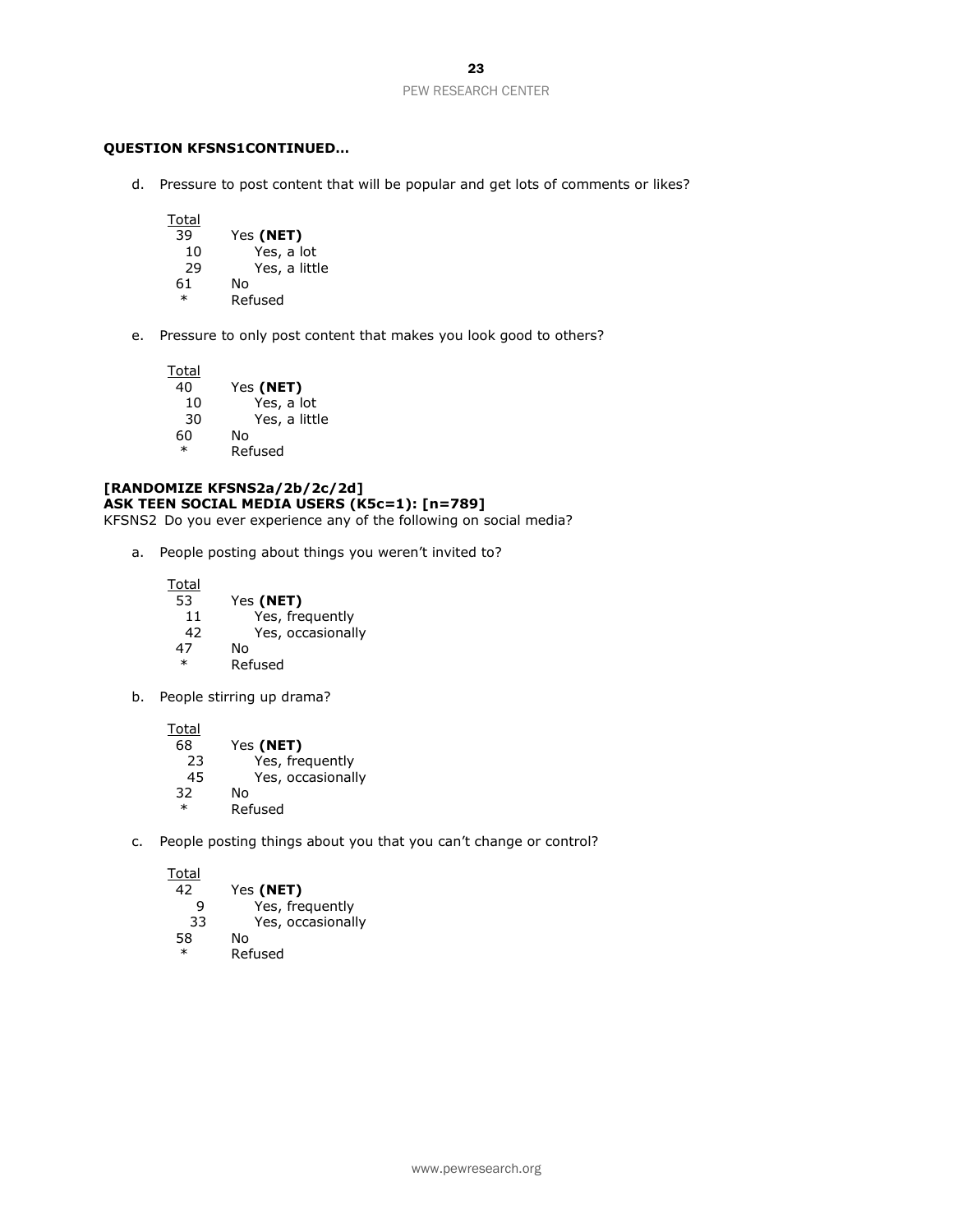#### **QUESTION KFSNS2 CONTINUED…**

d. People supporting you through challenges or tough times?

**Total** 68 Yes **(NET)** 18 Yes, frequently<br>50 Yes, occasionall Yes, occasionally 32 No \* Refused

# **[RANDOMIZE KFSNS3a/3b/3c] ASK TEEN SOCIAL MEDIA USERS (K5C=1): [n=789]**

KFSNS3 Do you agree or disagree with each of the following statements?

a. People get to show different sides of themselves on social media that they can't show offline?

| Total         |                          |
|---------------|--------------------------|
| 85            | Agree (NET)              |
| 22            | <b>Strongly Agree</b>    |
| 63            | Agree                    |
| 15            | Disagree (NET)           |
| 13            | <b>Disagree</b>          |
| $\mathcal{P}$ | <b>Strongly Disagree</b> |
| $\ast$        | Refused                  |
|               |                          |

b. People are less authentic and real on social media than they are offline?

| Total  |                          |
|--------|--------------------------|
| 77     | Agree (NET)              |
| 23     | <b>Strongly Agree</b>    |
| 54     | Agree                    |
| 22     | Disagree (NET)           |
| 20     | <b>Disagree</b>          |
|        | <b>Strongly Disagree</b> |
| $\ast$ | Refused                  |

c. People share too much information about themselves on social media?

Total<br>88

| 88     | Agree (NET)              |
|--------|--------------------------|
| 35     | <b>Strongly Agree</b>    |
| 53     | Agree                    |
| 12     | Disagree (NET)           |
| 10     | <b>Disagree</b>          |
| 1      | <b>Strongly Disagree</b> |
| $\ast$ | Refused                  |
|        |                          |

#### **ASK ALL TEENS:**

KF14 Have you ever shared one of your passwords with a friend? [PIAL trend]\

| <u>Total</u> |     |
|--------------|-----|
| 19           | Yes |
| 80           | N٥  |
| $-1$         | -   |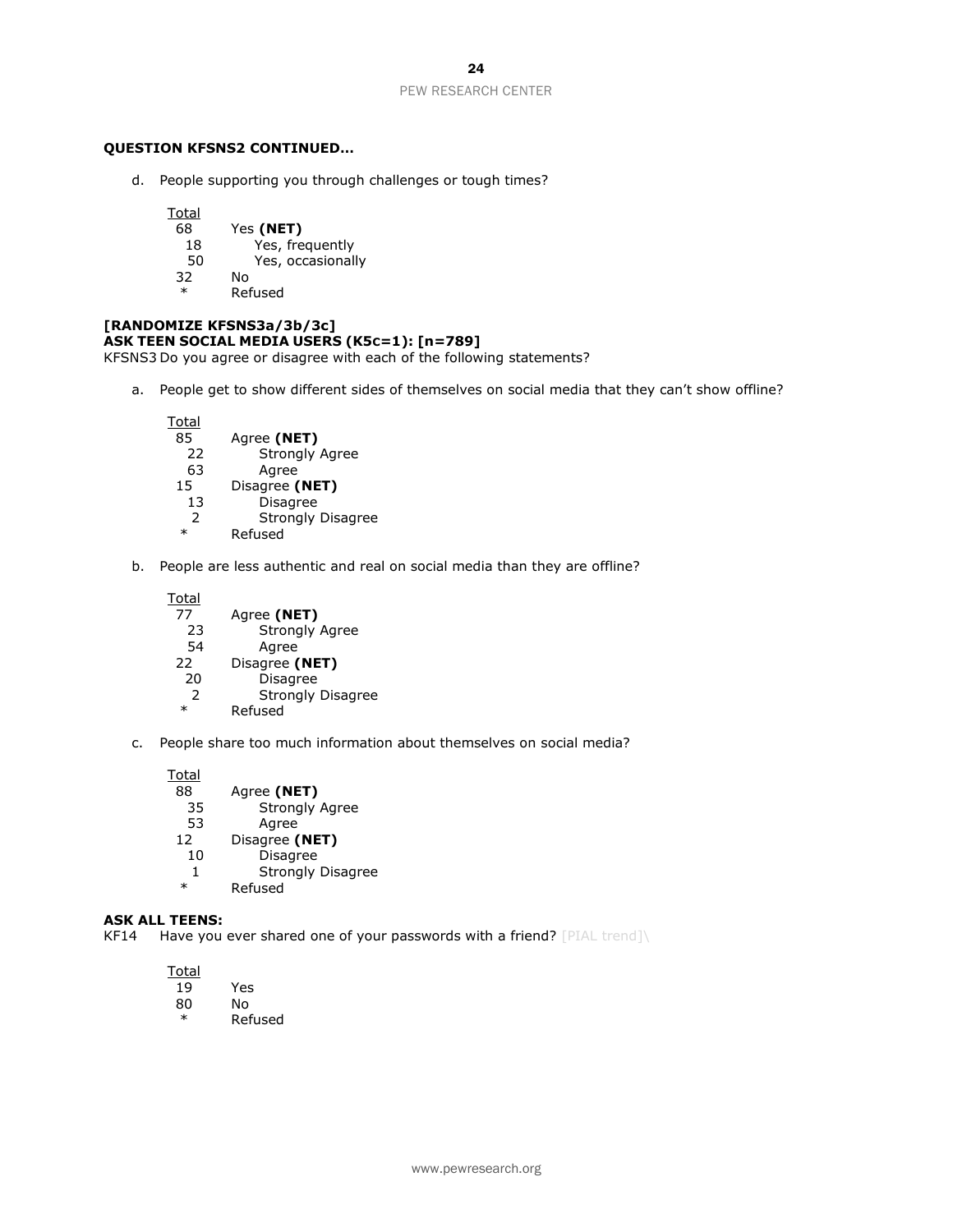#### **[RANDOMIZE KFSNS4a/4b/4c] ASK SOCIAL MEDIA USERS AND CELL PHONE USERS (K5c=1 or K3a=1 or K3b=1): [n=995]**

KFSNS4 Thinking about your experiences online... Have you ever...? *{PIAL Spring 2013 adult trend}*

a. Unfriended or unfollowed someone that you used to be friends with?

Total

- 58 Yes
- 31 No
- 11 Does Not Apply
- \* Refused
- b. Untagged or deleted photos of you and someone you used to be friends with?

Total

- 42 Yes
- 44 No
- 14 Does Not Apply
- **Refused**
- c. Blocked someone you used to be friends with?

**Total** 

- 45 Yes
- 43 No
- 12 Does Not Apply
- \* Refused

#### **ASK ALL TEENS:**

KF15 Have you ever had a fight with any of your friends that started because of something that happened online or because of a text?

**Total** 

- 26 Yes
- 73 No
- 1 Refused

#### **ASK ALL TEENS:**

KDATE1 And now on another subject…

Have you ever dated, hooked up with or otherwise had a romantic relationship with another person?

**Total** 

- 35 Yes
- N<sub>o</sub>
- 1 Refused

#### **ASK TEENS WHO HAVE EVER DATED ( KDATE1=1): [n=361]**

DT1 Do you currently have a serious boyfriend, girlfriend or significant other? *(MTV-AP-NORC Digital Abuse Study 2012 Modified)* 

- 39 Yes
- 60 No
- 1 Refused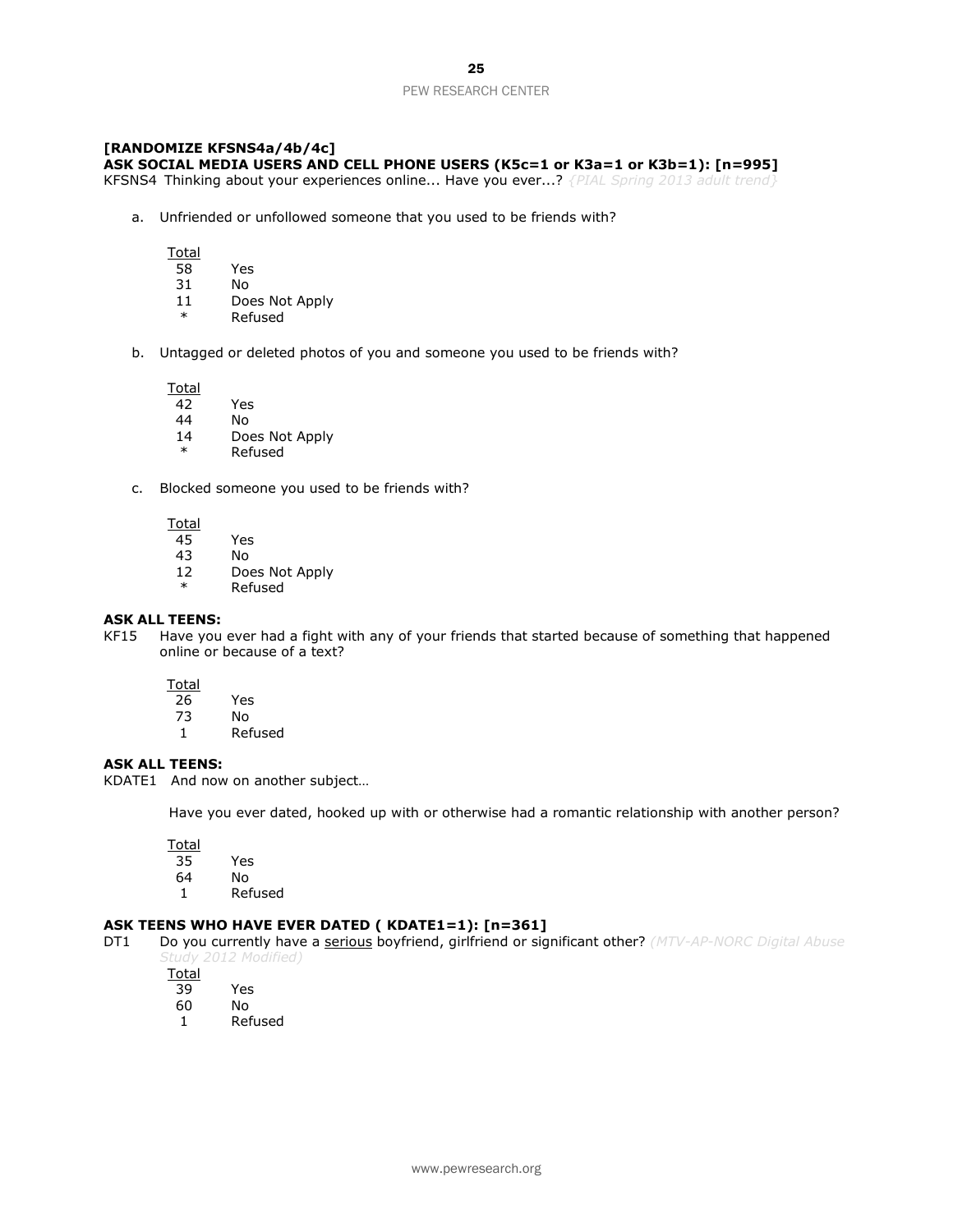#### **ASK TEENS NOT IN A SERIOUS RELATIONSHIP (DT1=2): [n=215]**

DT1a Are you currently dating, hooking up with, or seeing anyone in a relationship of some sort that you do not consider serious? *(Modified MTV-AP-NORC Digital Abuse Study 2012)*

Total

- 22 Yes, I am dating, hooking up with or seeing someone in a relationship that I don't consider serious
- 78 No, I'm NOT dating, hooking up with or seeing anyone right now
- 0 Refused

#### **SUMMARY TABLE:**

KDATE1 And now on another subject….Have you ever dated, hooked up with or otherwise had a romantic relationship with another person?/DT1. Do you currently have a serious boyfriend, girlfriend or significant other/ DT1a. Are you currently dating, hooking up with, or seeing anyone in a relationship of some sort that you do not consider serious?

**Total** 

- 14 Current Dater, Serious<br>5 Current Dater. Not Seri
- 5 Current Dater, Not Serious<br>16 Not Currently Dating
- 16 Not Currently Dating<br>64 Never Dated
- Never Dated
- 1 Refused

#### **ASK TEENS WHO HAVE EVER DATED (KDATE1=1): [n=361]**

- KR1 How many people, if any, have you ever dated or hooked up with who you first met ONLINE?
	- Total
	- 76 None
	- 24 Dated/hooked up with someone met online **(NET)**
	- 12 One
	- 11 2-5
	- 1 More than 5
	- Refused

#### **ASK IF MET PARTNER ONLINE(KR1=2-4)** [OPEN-END] SMALL TEXT BOX

REL3 On which site(s) did you first meet the person**/**people you met online? *{New}*

#### **[OPEN-END RESPONSES NOT INCLUDED ON TOPLINE]**

#### **ASK TEENS WHO HAVE EVER DATED AND MET A PARTNER ONLINE ( KR1=2-4): [n=89]**

KR2 Have you ever had a boyfriend, girlfriend or significant other that you first met online, but never met in person?

- 31 Yes
- 69 No
- 0 Refused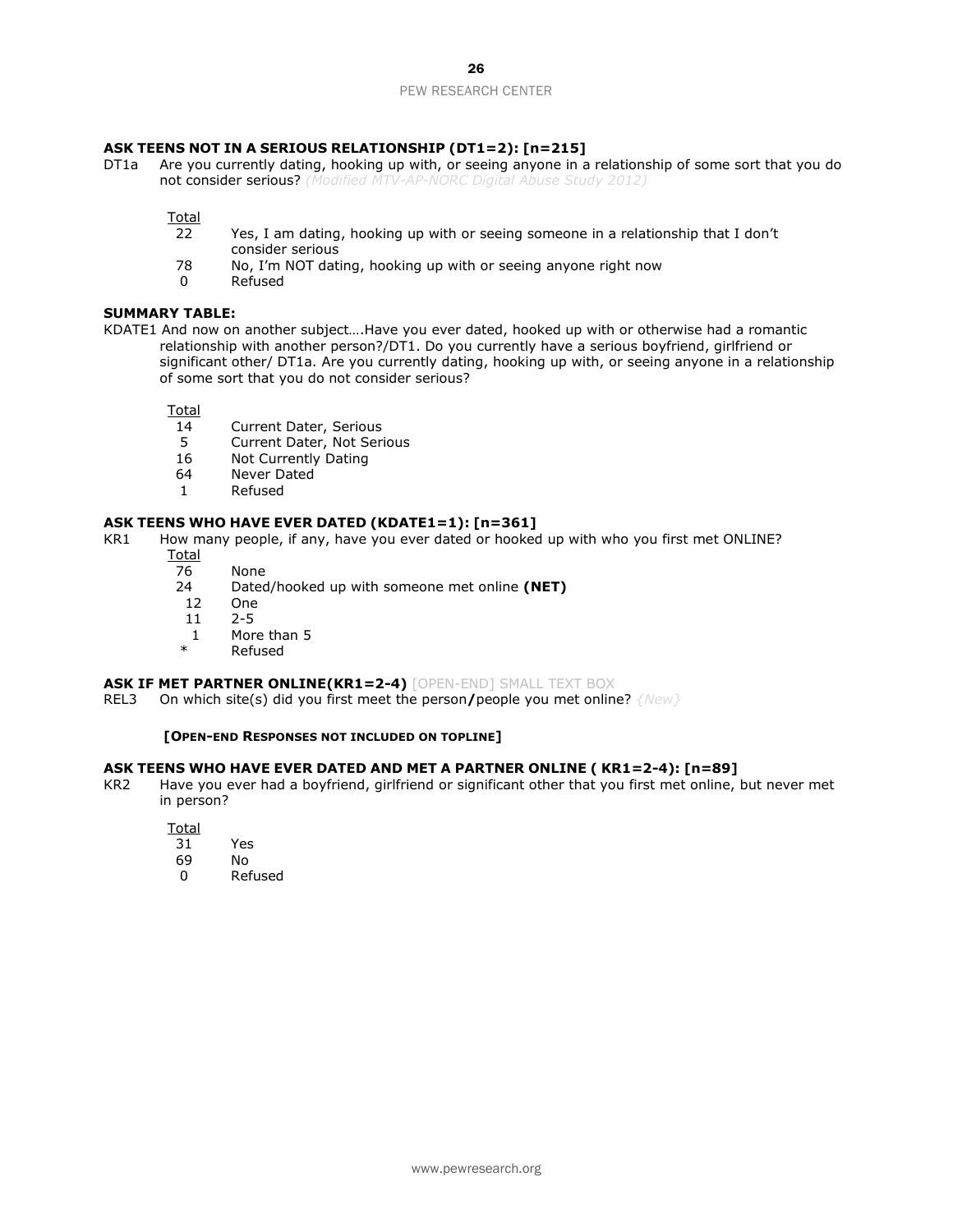#### **[RANDOMIZE KDATE2a/2b/2c/2d/2e/2f/2g/2h, KEEP 2i LAST AND 2g MUST NEVER BE FIRST] ASK ALL TEENS:**

KDATE2 Have you ever done any of these things to let someone know you were attracted to them or interested in them? Have you…?

#### **ASK TEEN SOCIAL MEDIA USERS (K5c=1): [n=789]**

a. Liked, commented or otherwise interacted with them on social media

- **Total**
- 62 Yes
- 38 No
	- **Refused**

#### **ASK TEEN SOCIAL MEDIA USERS (K5c=1): [n=789]**

b. Friended them on Facebook or another social network

Total

- 65 Yes 35 No
- \* Refused
- c. Shared something with them online you thought they would find funny or interesting
	- **Total** 46 Yes 54 No \* Refused
- d. Sent them flirtatious messages

**Total** 

| 31 | Yes     |
|----|---------|
| 68 | N٥      |
| ж  | Refused |

e. Made a video for them

**Total** 7 Yes 93 No

- \* Refused
- f. Made a music playlist for them

**Total** 

- 11 Yes
- No
- \* Refused
- g. Sent them sexy or flirty pictures or videos of yourself

- 90 No
- \* Refused

Yes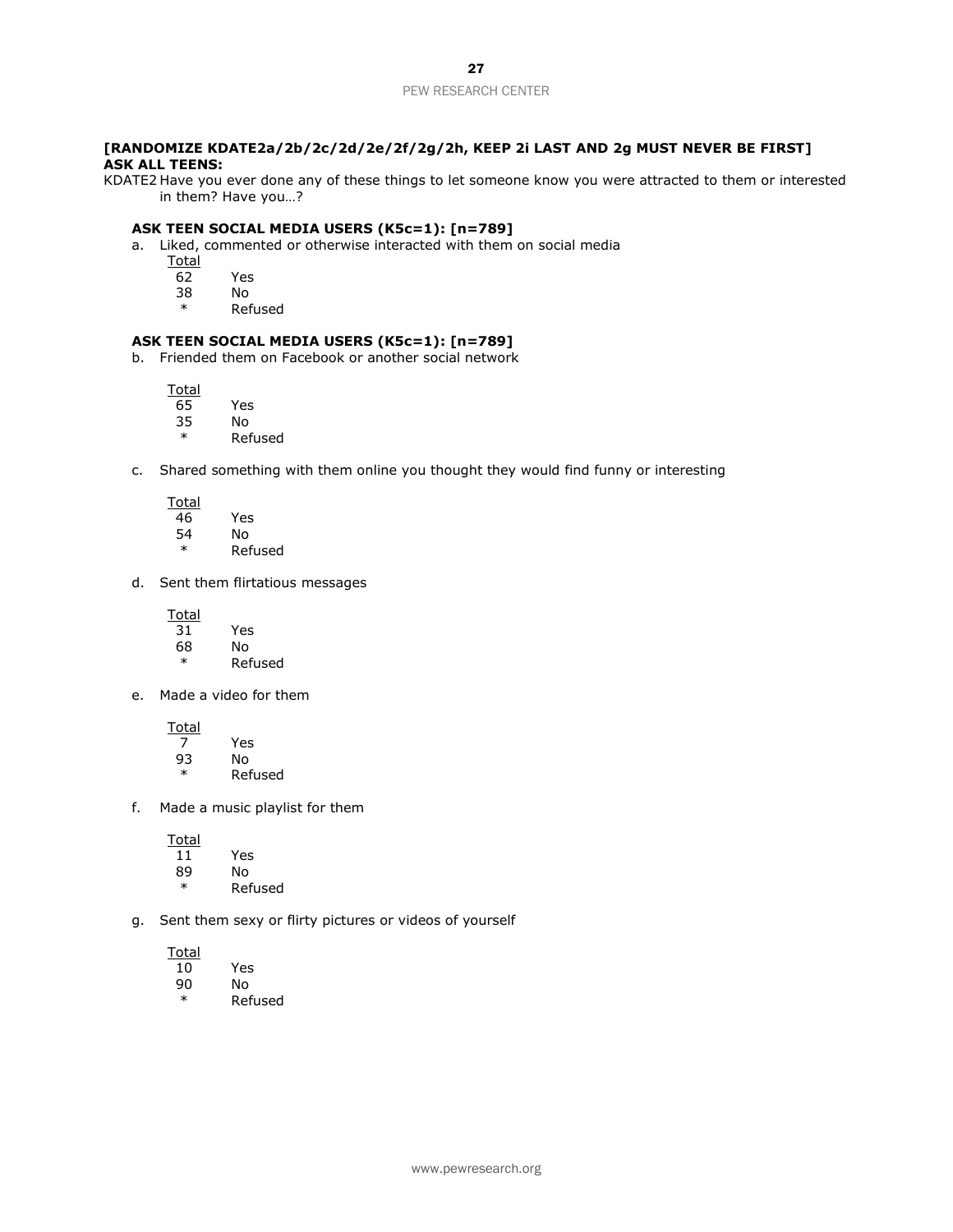#### **QUESTION KDATE2 CONTINUED…**

h. Flirted with them or talked to them in person

**Total** 

- 55 Yes
- 44 No
	- **Refused**
- i. Done something else we haven't asked about? [SPECIFY]

Total<br>3 96 No

1 Refused

**Yes** 

#### **[RANDOMIZE KR3a/3b/3c]**

#### **ASK ALL TEENS:**

KR3 Have you ever....? *{PIAL Modified Trend – Spring 2013}*

a. Searched for information online about someone you were currently dating or were interested in dating?

Total

28 Yes

- 72 No
- \* Refused

#### **ASK TEEN SOCIAL MEDIA USERS (K5c=1): [n=789]**

b. 'Followed' or 'Friended' someone because one of your friends suggested you might want to date that person?

Total

| 26 | Yes |
|----|-----|
| 74 | No  |

**Refused** 

#### **ASK TEENS WHO ARE OR HAVE EVER DATE SOMEONE (KDATE1=1): [n=361]**

c. Searched for information online about someone you dated or hooked up with in the past?

**Total** 38 Yes 62 No \* Refused

#### **[RANDOMIZE KR4a/4b/4c/4d/4e/4f/4g] ASK ALL TEENS:**

- KR4 If you want to ask someone out on a date, how would you USUALLY do that?
	- a. Send them a text message

**Total** 24 Yes 76 No<br>0 Ref

**Refused**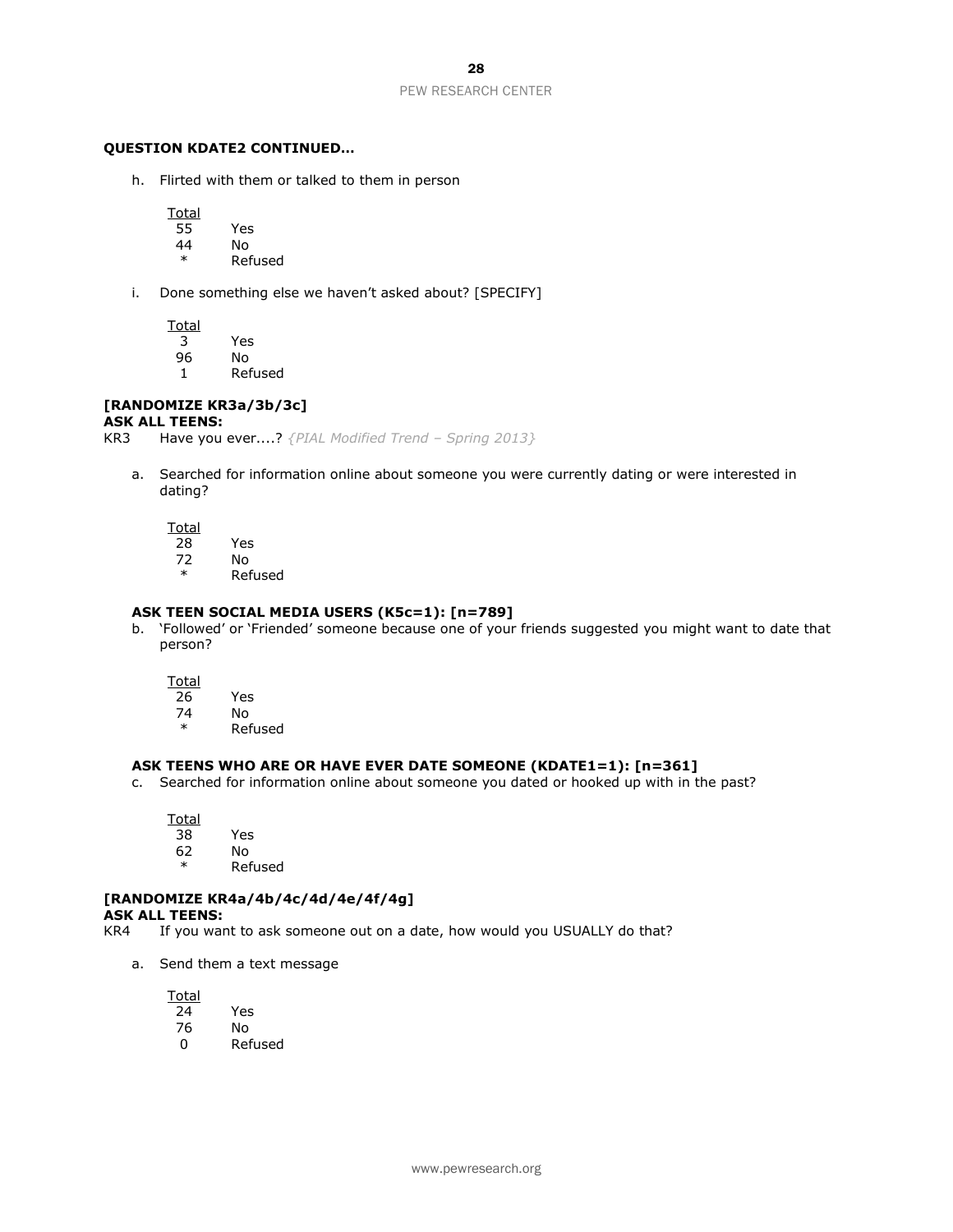#### **QUESTION KR4 CONTINUED…**

b. Ask them in person

**Total** 

- 52 Yes
- 48 No
- 0 Refused
- c. Call them on the phone

 $\frac{Total}{15}$ Yes 85 No 0 Refused

d. Send them a message on a social networking site

Total<br>9

- $\overline{9}$  Yes<br>91 No
- 91 No **Refused**
- e. Get one of your friends to ask them
	- **Total** 13 Yes No. 0 Refused
- f. You wouldn't ask them, you would wait for them to ask you
	- Total<br>26
	- 26 Yes<br>74 No 74 No
	- 0 Refused
- g. Some other way [SPECIFY]

**Total** 6 Yes

94 No **Refused** 

# **ASK TEENS WHO ARE OR HAVE EVER DATED SOMEONE (KDATE1=1): [n=361]<br>KR5 Have you ever shared one of your passwords with a boyfriend or girlfriend? [1]**

Have you ever shared one of your passwords with a boyfriend or girlfriend? [PIAL trend]

- 22 Yes
- 78 No<br>\* Pof **Refused**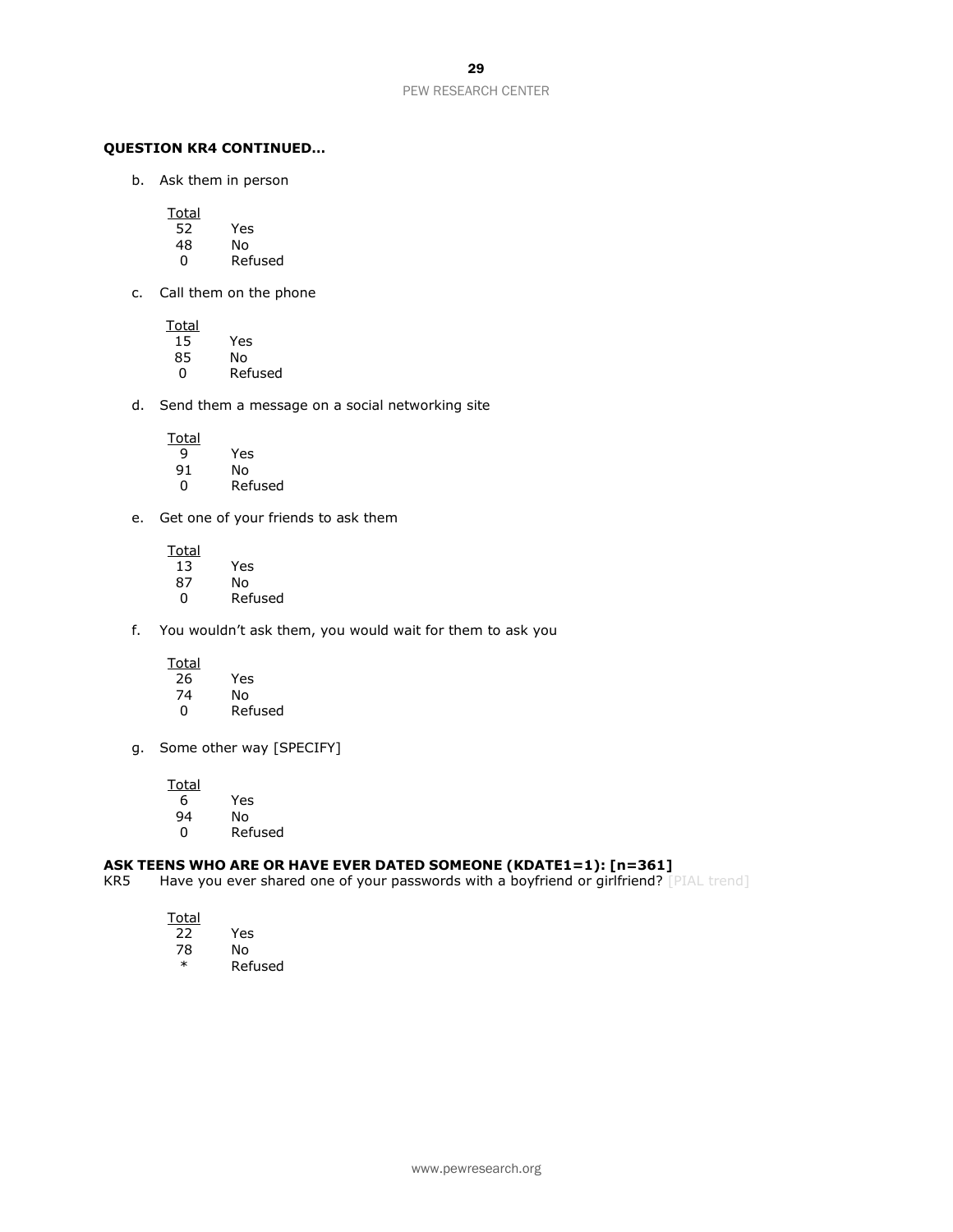#### **[ASK ITEMS a-b FIRST IN ORDER, THEN RANDOMIZE KR6c/6d/6e/6f/6g/6h/6i]**

- **ASK ALL WHO ARE OR HAVE EVER DATED SOMEONE (KDATE1=1): [n=361]** *{PIAL Trend – modified*
- KR6 Now, thinking about your current or most recent boyfriend, girlfriend, significant other or hook up...

How often did/do you spend time with your boyfriend, girlfriend or significant other …?

a. In person, outside of school?

**Total** 

- 86 Ever **(NET)**
- 21 Every day<br>40 Every few
- 40 Every few days<br>25 Less often
- Less often
- 13 Never
- \* Refused
- b. Talking on the phone

**Total** 

- 87 Ever **(NET)**
- 39 Every day<br>29 Every few
- Every few days
- 19 Less often
- 12 Never
- \* Refused
- c. Text messaging

Total<br>92

- 92 Ever **(NET)**<br>72 Every day
- Every day
- 13 Every few days
- 7 Less often<br>7 Never
- 7 Never<br>\* Pefuse
- **Refused**
- d. Instant or online messaging

Total

- 69 Ever **(NET)**
- 29 Every day<br>25 Every few
- 25 Every few days<br>15 Less often
- 15 Less often<br>31 Never
- **Never**
- **Refused**
- e. Video chatting

- 55 Ever **(NET)**
- 12 Every day<br>22 Every few
- Every few days
- 21 Less often
- 44 Never
- Refused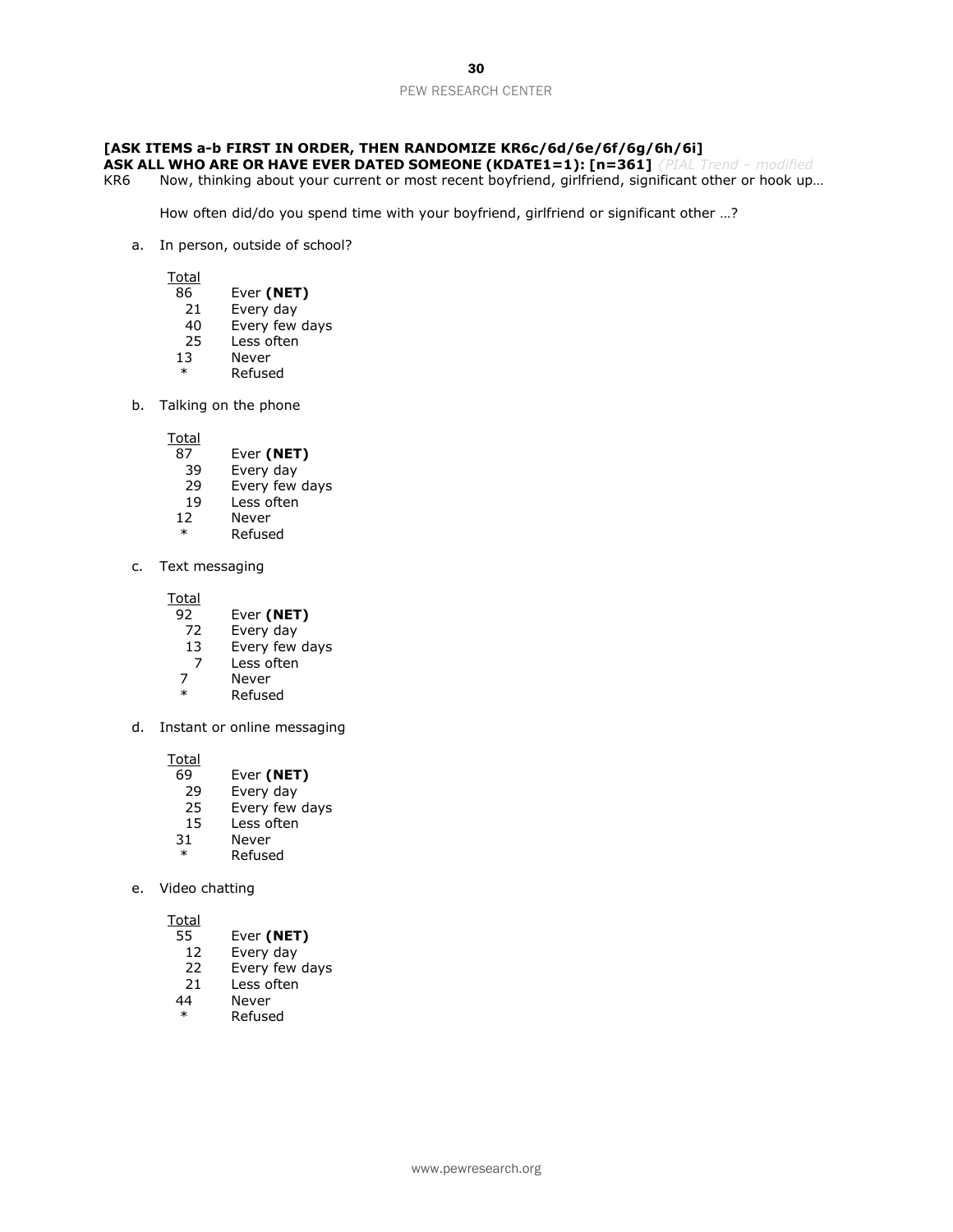#### **QUESTION KR6 CONTINUED…**

f. Emailing

**Total** 

- 37 Ever **(NET)**
- 6 Every day
- 9 Every few days
- 23 Less often
- 62 Never
- \* Refused

#### **ASK TEEN SOCIAL MEDIA USERS (K5c=1): [n=317]**

g. Posting on social media sites

Total<br>80

- Ever (NET)
- 24 Every day
- 26 Every few days
- 30 Less often
- 20 Never
- \* Refused

#### **ASK TEENS WHO PLAY GAMES (K5A=1): [N=274]**

h. Talking while playing video games together

**Total** 

- 42 Ever **(NET)**
- 5 Every day<br>12 Every few
- 12 Every few days<br>24 Less often
- Less often
- 58 Never
	- **Refused**

#### **ASK TEEN CELL PHONE USERS (K3a=1 OR K3b=1): [n=345]**

i. On messaging apps (like WhatsApp or Kik)

Total

- 51 Ever **(NET)**
- 21 Every day
- 12 Every few days
- 18 Less often<br>49 Never
- 
- 49 Never<br>\* Refuse **Refused**

#### **[RANDOMIZE KR7a/7b/7c/7d/7e/7f/7g/7h/7i/7j] ASK TEENS WHO ARE OR HAVE EVER DATED SOMEONE (KDATE1=1): [n=361]**

- KR7 Have you ever shared any of the following things online with your boyfriend, girlfriend or significant other?
	- a. Where you were

- 73 Yes
- 26 No
- **Refused**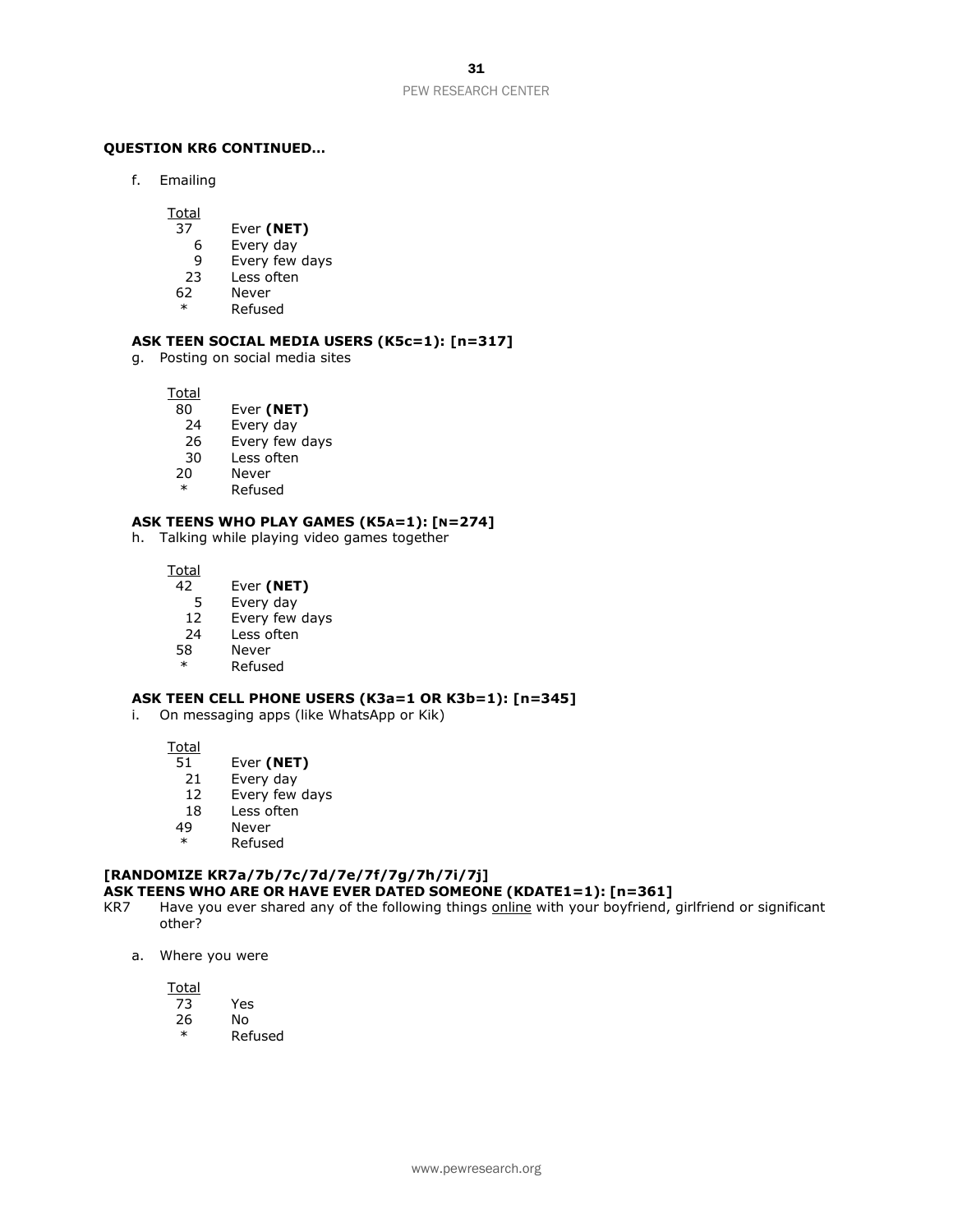#### **QUESTION KR7 CONTINUED…**

b. What you were doing/eating/seeing

Total<br>78

- 78 Yes
- 21 No<br>\* Ref
- **Refused**
- c. Things you were thinking about

Total<br>78 Yes 21 No

- \* Refused
- d. Stuff that is going on with other friends

Total<br>74  $\overline{74}$  Yes<br>26 No 26 No<br>\* Ref **Refused** 

- e. Information that he or she needs for school (homework questions, practice information)
	- **Total** 57 Yes  $42$  No<br>\* Ref **Refused**
- f. Personal things about your health

Total<br>31 31 Yes

- 67 No 1 Refused
- g. Difficulties with your family

Total<br>50 50 Yes 50 No 1 Refused

h. Political content

**Total** 10 Yes 89 No 1 Refused

i. Religious content

Total<br>22 22 Yes 78 No<br>\* Ref **Refused**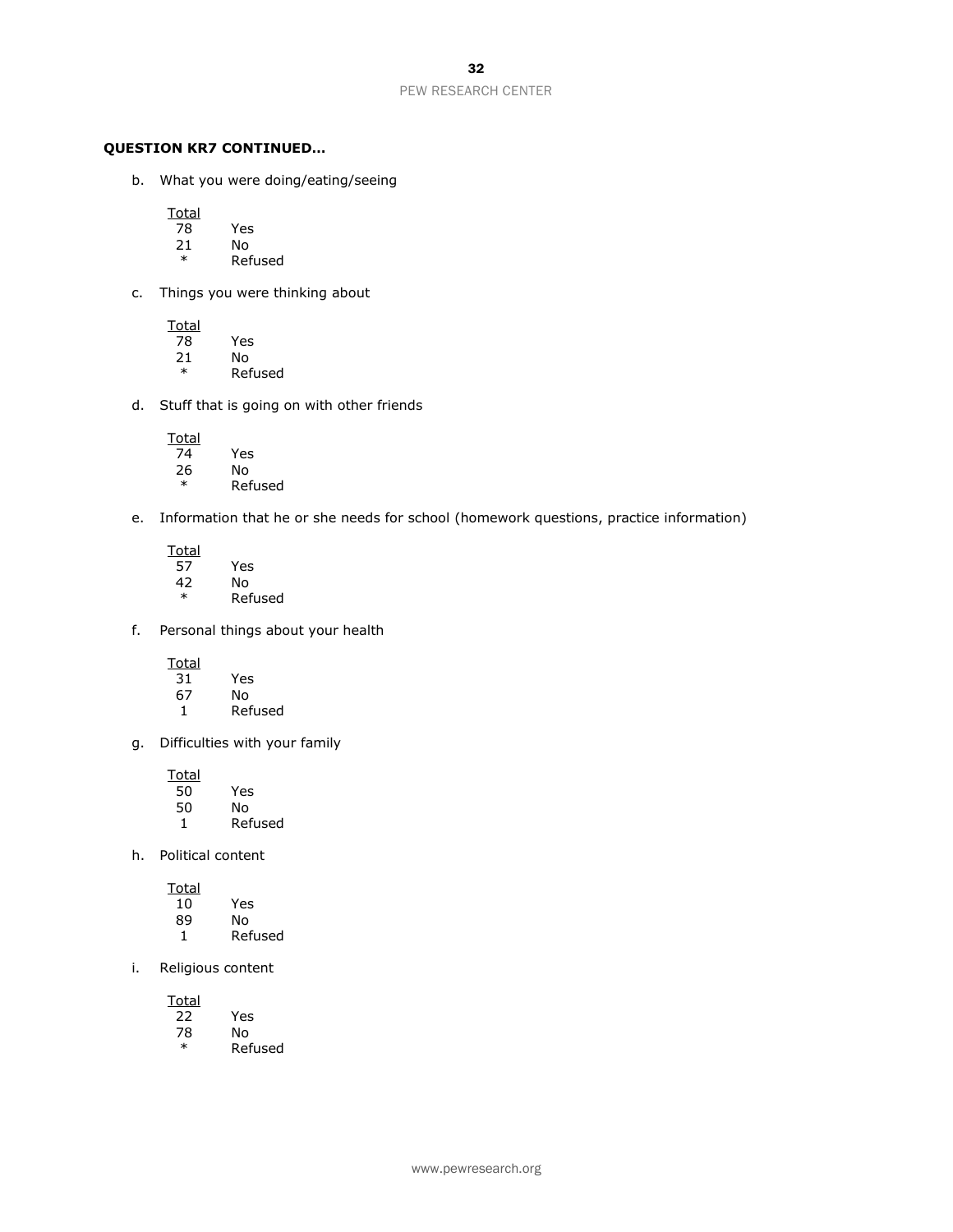#### **QUESTION KR7 CONTINUED…**

j. Funny stuff

**Total** 

- 85 Yes
- 14 No
	- **Refused**

#### **ASK TEENS WHO ARE OR HAVE EVER DATED SOMEONE (KDATE1=1): [n=361]**

KR8 Still thinking of your current or most recent boyfriend, girlfriend or significant other…How frequently did/do you expect to hear from your boyfriend/girlfriend/significant other in some way?

Total

- 85 Daily **(NET)**
	- 11 Hourly
- 35 Every few hours
- 38 Once a Day
- 12 Weekly **(NET)**
- 12 A few times a week
- \* Once a week
- Less often
- 1 Refused

#### **ASK TEENS WHO ARE OR HAVE EVER DATED SOMEONE (KDATE1=1): [n=361]**

KR9 How frequently **DID/DOES** your boyfriend/girlfriend/significant other expect to hear from you in some way?

Total

- 88 Daily **(NET)**
- 15 Hourly
- 38 Every few hours
- 35 Once a Day
- 10 Weekly **(NET)**
- 10 A few times a week
- \* Once a week
- 2 Less often
- 0 Refused

#### **[RANDOMIZE KRSNS1a/1b/1c/1d] ASK TEENS WHO ARE OR HAVE EVER DATED SOMEONE AND USE SOCIAL MEDIA (KDATE1=1) AND (K5C=1): [n=317]**

KRSNS1 Does social media make you feel …?

a. More connected with what's going on in your boyfriend, girlfriend or significant other's life?

| Total |                |
|-------|----------------|
| 59    | Yes (NET)      |
| 15    | Yes, a lot     |
| 45    | Yes, a little  |
| 35    | N٥             |
| 6     | Does Not Apply |
| 0     | Refused        |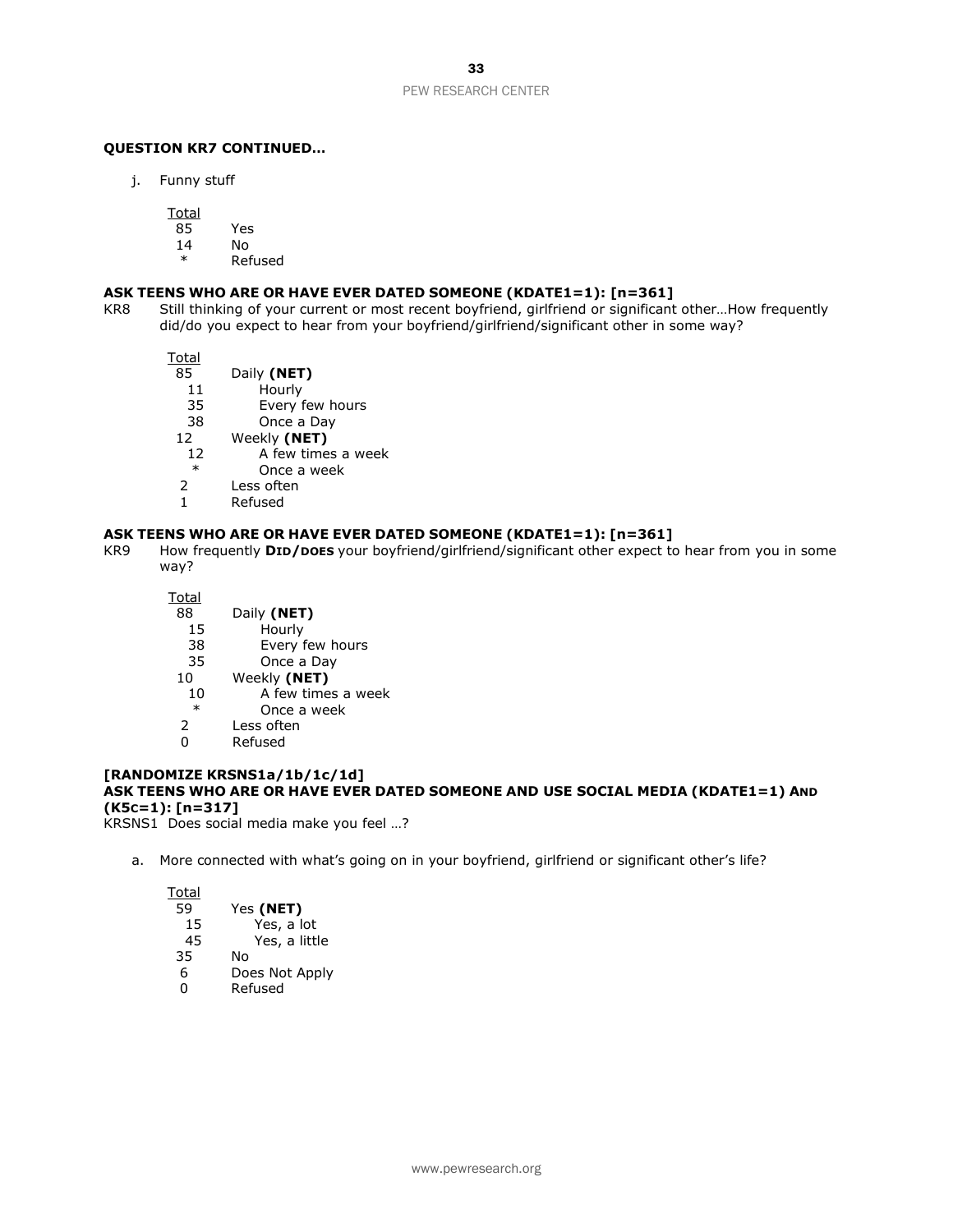#### **QUESTION KRSNS1 CONTINUED…**

b. Emotionally closer to your boyfriend, girlfriend or significant other?

**Total** 44 Yes **(NET)** 10 Yes, a lot<br>34 Yes, a littl Yes, a little 50 No 7 Does Not Apply<br>0 Refused **Refused** 

c. Jealous or unsure of your relationship?

Total 27 Yes **(NET)** Yes, a lot 20 Yes, a little 68 No 6 Does Not Apply **Refused** 

d. Like you have a place to show how much you care about your boyfriend, girlfriend or significant other?

Total 47 Yes **(NET)** 12 Yes, a lot 35 Yes, a little 45 No Does Not Apply 0 Refused

#### **[RANDOMIZE KRSNS2a/2b/2c/2d/2e] ASK TEENS WHO ARE OR HAVE EVER DATED SOMEONE AND USE SOCIAL MEDIA (KDATE1=1 AND K5C=1): [n=317]**

KRSNS2 Do you agree or disagree with the following statements?

a. Your boyfriend, girlfriend or significant other shows a different side of themselves on social media than they do when you are together?

**Total** 42 Agree **(NET)** 9 Strongly Agree<br>33 Agree **Agree** 58 Disagree **(NET) Disagree**  8 Strongly Disagree 0 Refused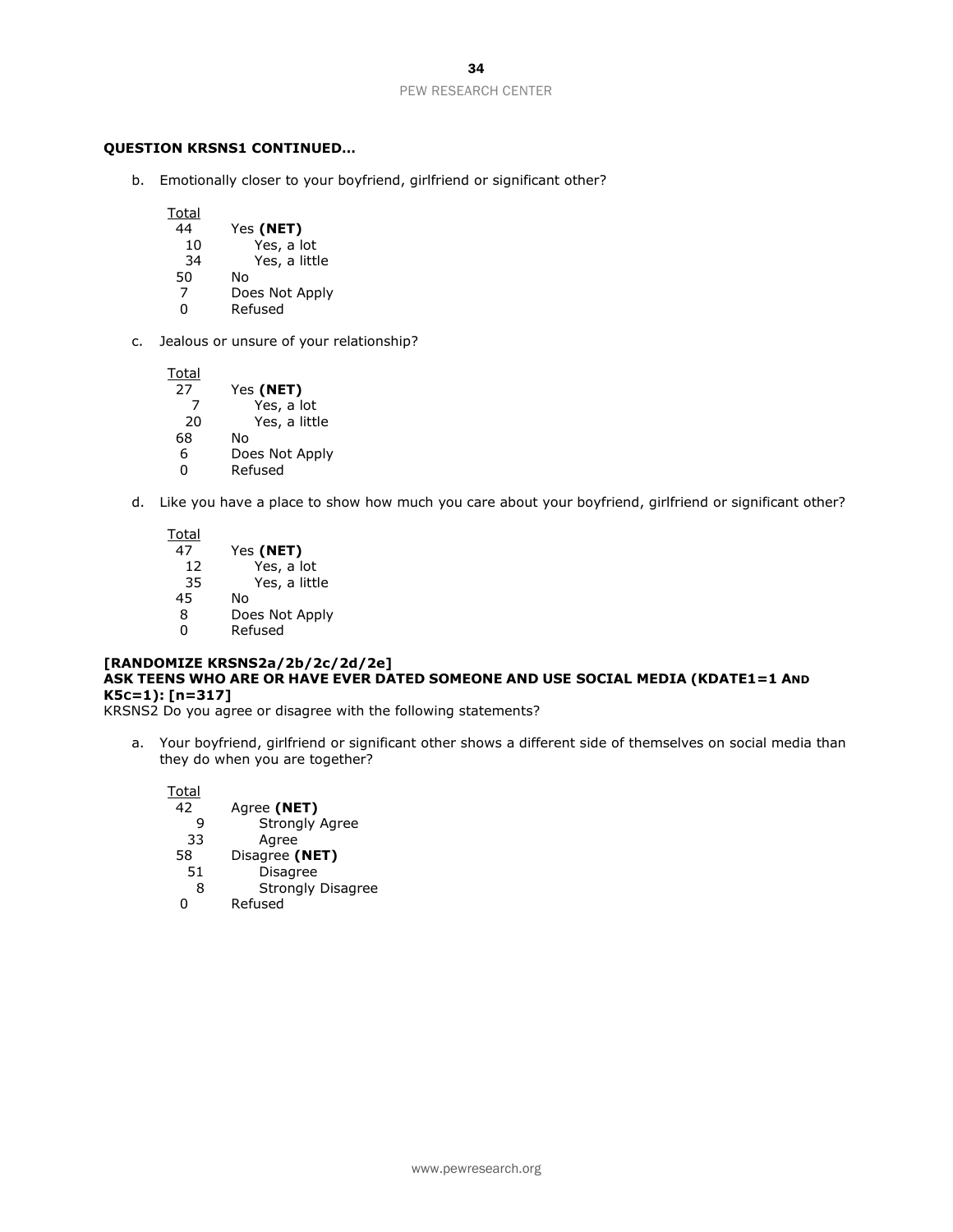#### **QUESTION KRSNS2 CONTINUED…**

- b. Your boyfriend, girlfriend or significant other is less authentic and real on social media than they are offline?
	- **Total**
	- 36 Agree **(NET)** Strongly Agree 29 Agree 64 Disagree **(NET) Disagree** 9 Strongly Disagree<br>0 Refused
	- **Refused**
- c. You can't escape people you used to date because you still see them in photos and posts on social media?
	- **Total** 47 Agree **(NET)** 8 Strongly Agree<br>39 Agree 39 Agree<br>53 Disagree ( 53 Disagree **(NET)** 47 Disagree 7 Strongly Disagree 0 Refused
- d. Too many people can see what's happening in your relationship on social media?
	- Total<br>69 Agree (NET) 16 Strongly Agree 52 Agree<br>31 Disagree ( 31 Disagree **(NET)**<br>29 Disagree 29 Disagree<br>2 Strongly Strongly Disagree 0 Refused
- e. Social media allows people to support you when a relationship ends?

Total 63 Agree **(NET)** 8 Strongly Agree<br>55 Agree Agree 37 Disagree **(NET)** 34 Disagree 3 Strongly Disagree<br>0 Refused **Refused**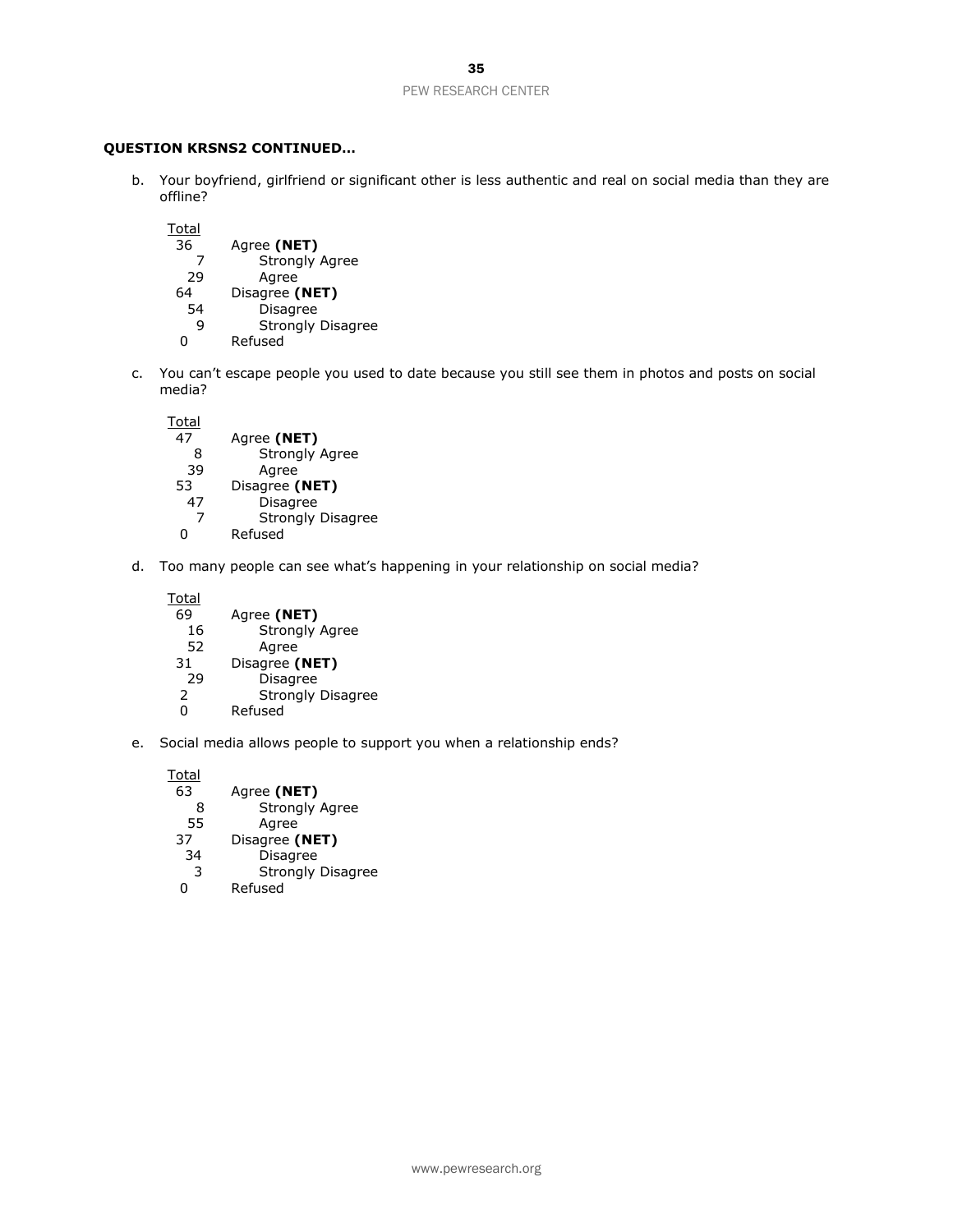#### **[RANDOMIZE KRSNS3a/3b/3c] ASK TEENS WHO ARE OR HAVE EVER DATED SOMEONE AND USE SOCIAL MEDIA (KDATE1=1) AND (K5C=1): [n=317]**

KRSNS3 When you use social media do you ever…?

a. Keep track of where your boyfriend, girlfriend or significant other is or what they are doing?

Total 31 Yes \* Refused

b. Post or like something to show your support of your friends' relationships?

Total 72 Yes 28 No

\* Refused

69 No

c. Tell your boyfriend, girlfriend or significant other how much you like them in a way that other people can see?

**Total** 42 Yes

57 No

\* Refused

### **[RANDOMIZE REL8a/8b/8c/8d/8e]**

#### **ASK TEENS WHO ARE OR HAVE EVER DATED SOMEONE (KDATE1=1): [n=361]**

REL8 Have you ever...? *{PIAL Spring adult 2013 trend}*

a. Found out that your boyfriend, girlfriend or significant other was doing something online that was upsetting to you

**Total** 

- 33 Yes
- 67 No 0 Refused
- b. Felt closer to your girlfriend, boyfriend or significant other because of exchanges or conversations you had online or by text message

**Total** 

| 70 | Yes     |
|----|---------|
| 30 | N٥      |
| O  | Refused |

c. Resolved an argument with your girlfriend, boyfriend or significant other online or by text messaging that you were having difficulty resolving in person

**Total** 48 Yes 52 No 0 Refused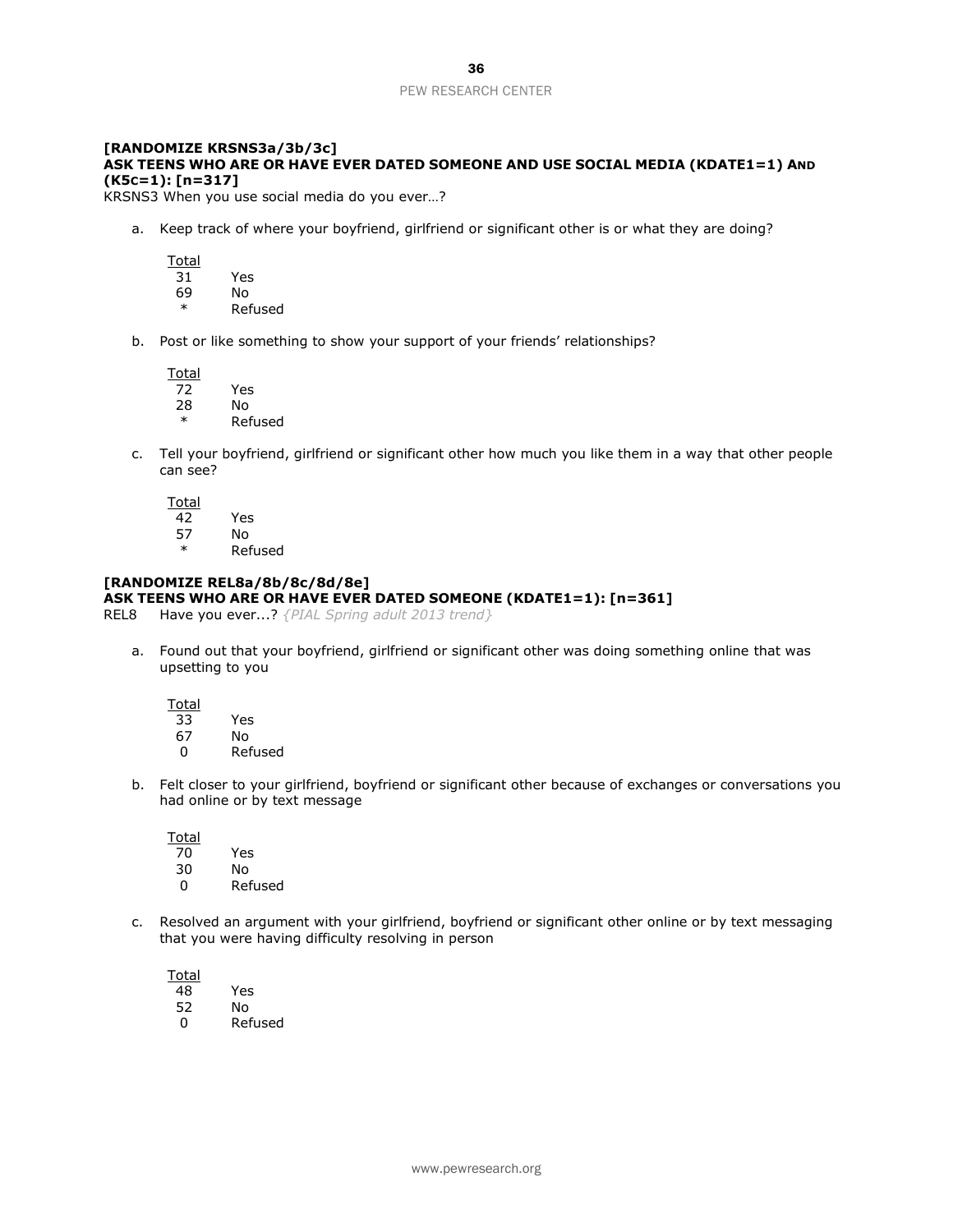#### **QUESTION REL8 CONTINUED…**

#### **ASK TEEN CELL USERS (K3a=1 or K3b=1) and KDATE1=1): [n=345]**

d. Felt that your boyfriend, girlfriend or significant other was distracted by their cell phone when the two of you were together

Total<br>45

45 Yes 55 No

0 Refused

#### **ASK TEEN CELL USERS (K3a=1 or K3b=1) and KDATE1=1): [n=345]**

e. Texted your boyfriend, girlfriend or significant other while you were hanging out together in-person

Total 48 Yes

52 No

0 Refused

### **[RANDOMIZE KR10a/10b/10c/10d/10e]**

#### **ASK ALL TEENS:**

- KR10 How acceptable is it to break up with someone each of these ways? Please tell us how acceptable you think each way is - from least acceptable (1) to most acceptable (10).
	- a. Send them a text message

Total 59 1-3  $4 - 7$ 12 8-10 3 Refused

- 3 Mean
- 3 Median
- b. Tell them in person

**Total** 

| 14 | 1-3     |
|----|---------|
| 5  | 4-7     |
| 78 | 8-10    |
| 3  | Refused |
|    |         |
| 8  | Mean    |
|    |         |

- 10 Median
- c. Call them on the phone

- 31 1-3 34 4-7 31 8-10 3 Refused
- 5 Mean
- 5 Median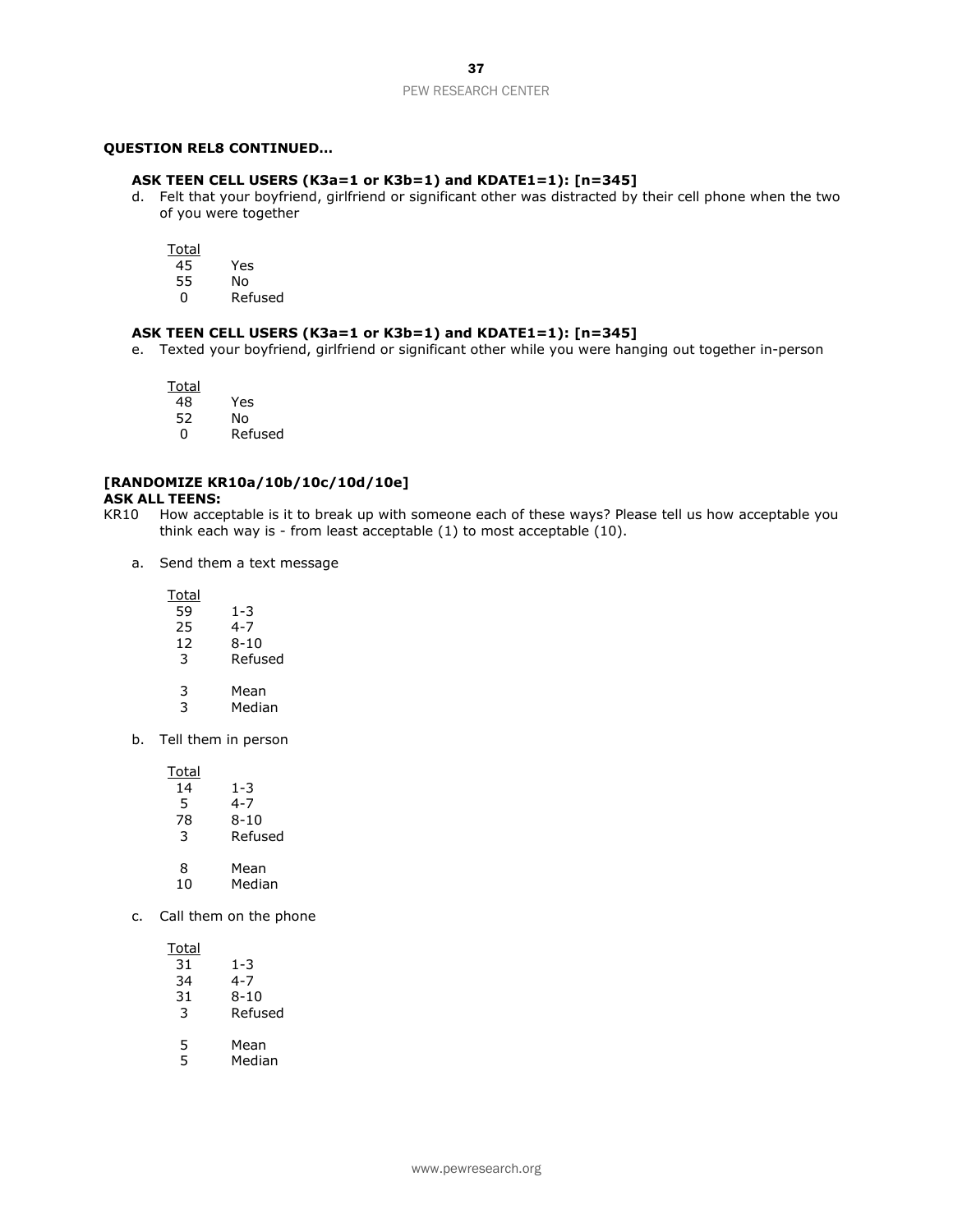#### **QUESTION KR10 CONTINUED…**

d. Send them a message on a social media site

Total<br>72

- $\begin{array}{@{}c@{\hspace{1em}}c@{\hspace{1em}}c@{\hspace{1em}}c@{\hspace{1em}}c@{\hspace{1em}}c@{\hspace{1em}}c@{\hspace{1em}}c@{\hspace{1em}}c@{\hspace{1em}}c@{\hspace{1em}}c@{\hspace{1em}}c@{\hspace{1em}}c@{\hspace{1em}}c@{\hspace{1em}}c@{\hspace{1em}}c@{\hspace{1em}}c@{\hspace{1em}}c@{\hspace{1em}}c@{\hspace{1em}}c@{\hspace{1em}}c@{\hspace{1em}}c@{\hspace{1em}}c@{\hspace{1em}}c@{\hspace{$  $4 - 7$
- 8 8-10 4 Refused
- 
- 3 Mean<br>1 Media
- **Median**
- e. Get one of your friends to tell them

Total

- 69 1-3
- $4 7$
- 7 8-10<br>3 Refus **Refused**
- 3 Mean
- 1 Median
- f. Change your status to "single" on a social media site

 $\frac{Total}{71}$  $\overline{71}$  1-3<br>19 4-7

- 19 4-7<br>7 8-10  $8 - 10$
- 3 Refused
- 
- 3 Mean<br>1 Media **Median**

# **[RANDOMIZE KR11a/11b/11c/11d/11e/11f/11g/11h] ASK TEENS WHO ARE OR HAVE EVER DATED SOMEONE (KDATE1=1): [n=361]**

KR11 Have you ever broken up with another person in any of the following ways?

a. By phone call

| Total |         |
|-------|---------|
| 29    | Yes     |
| 71    | N٥      |
| n     | Refused |

b. In person

| Total |         |
|-------|---------|
| 62    | Yes     |
| 38    | No      |
| O     | Refused |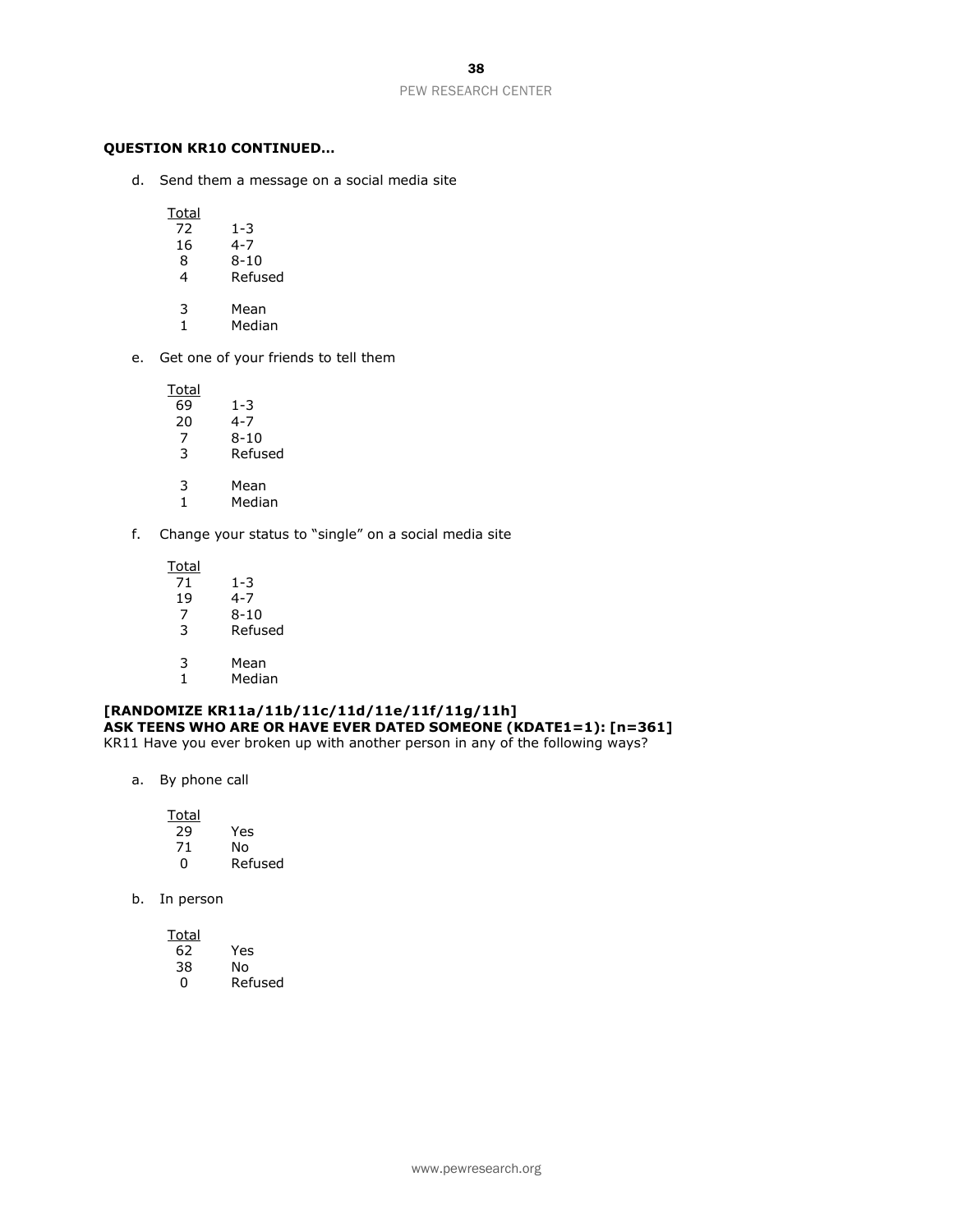# **QUESTION KR11 CONTINUED…**

c. By Text

- Total<br>27 27 Yes
- 73 No
- **Refused**
- d. By private message on a social network site

**Total** 6 Yes

94 No **Refused** 

e. By email

- Total 2 Yes 98 No **Refused**
- f. By changing your Facebook relationship status
	- **Total** 6 Yes 94 No 0 Refused

g. By posting a status update

**Total** 4 Yes 96 No 0 Refused

h. By posting an image

**Total** 2 Yes No. 0 Refused

i. Just drifted away, never ended it formally

| 15 | Yes     |
|----|---------|
| 85 | N٥      |
| O  | Refused |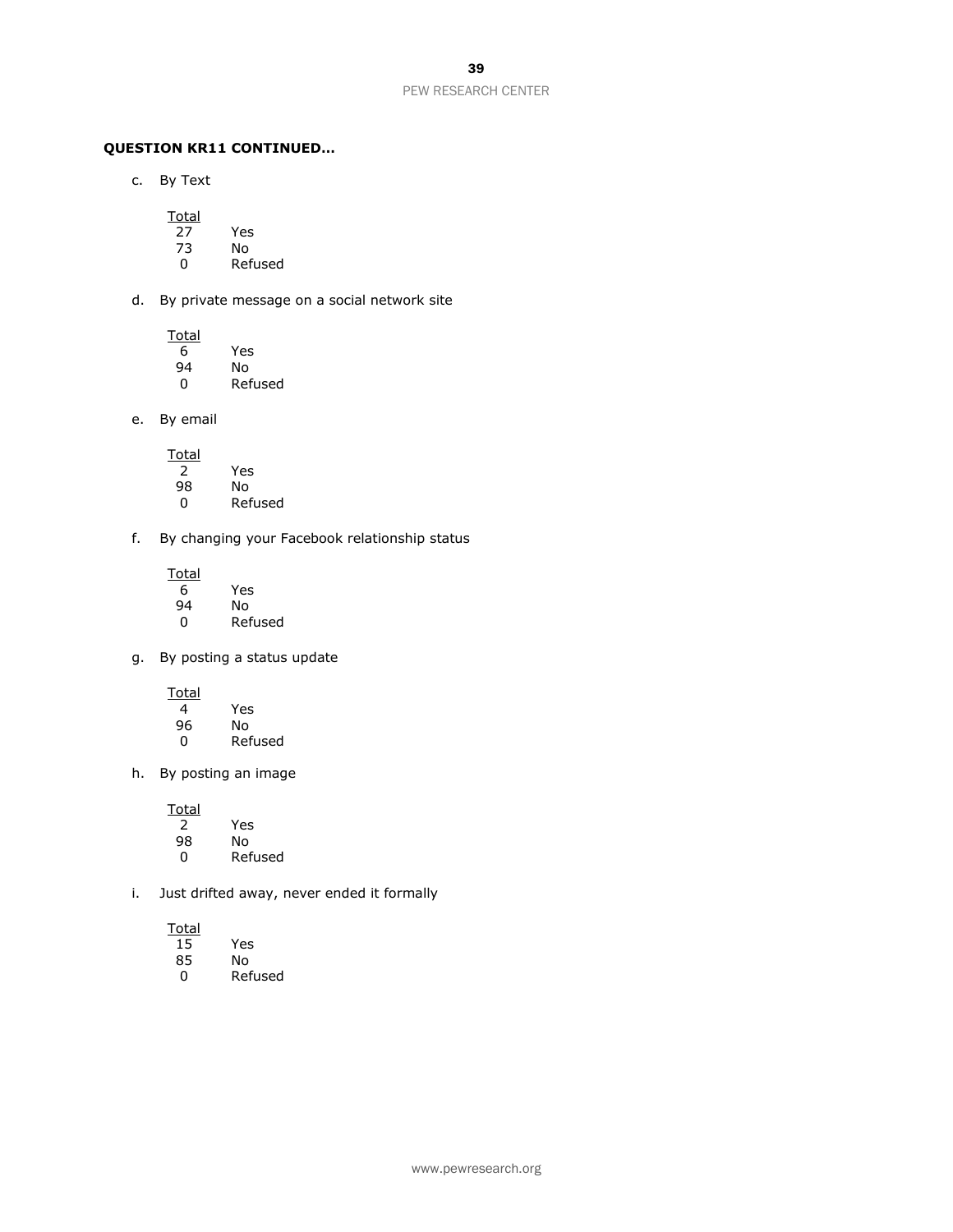#### **QUESTION KR11 CONTINUED…**

j. Some other way [SPECIFY]

**Total** 

1 Yes

- No
- 0 Refused
- k. I haven't broken up with anyone

Total<br>20

- $\overline{20}$  Yes<br>80 No
- 80 No **Refused**

### **ASK TEENS WHO ARE OR HAVE EVER DATED SOMEONE (KDATE1=1): [n=361]**

KR12 Has anyone ever broken up with you in any of the following ways?

a. By phone call

| Total |         |
|-------|---------|
| 27    | Yes     |
| 73    | N٥      |
| 0     | Refused |

b. In person

**Total** 

| 47 | Yes     |
|----|---------|
| 53 | N٥      |
| O  | Refused |

c. By Text

| Yes     |
|---------|
| N٥      |
| Refused |
|         |

d. By private message on a social network site

| Total |         |
|-------|---------|
|       | Yes     |
| 93    | N٥      |
| 0     | Refused |

e. By email

**Total** 1 Yes 99 No **Refused**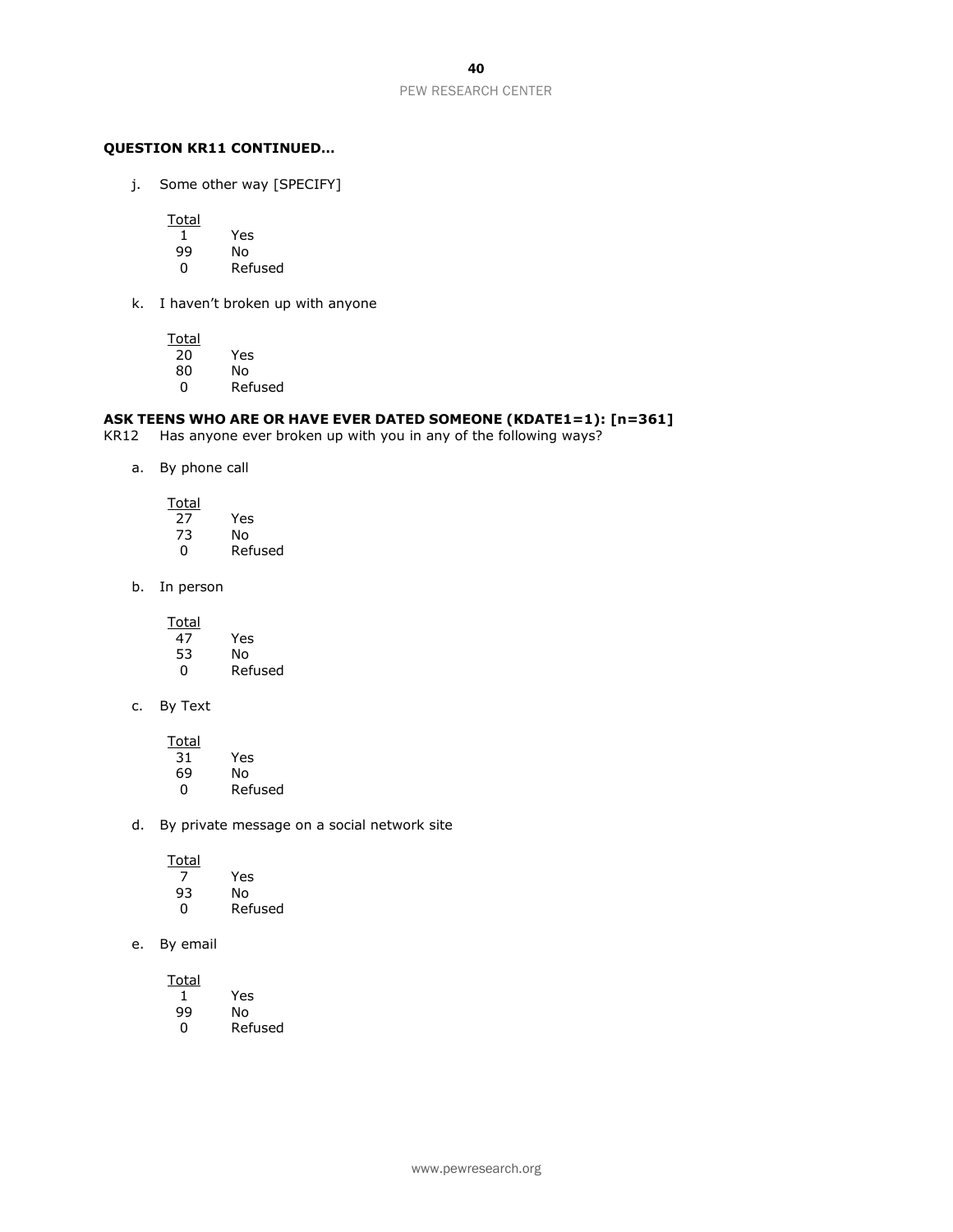#### **QUESTION KR12 CONTINUED…**

f. By changing your Facebook relationship status

Total<br>5

- 5 Yes
- 95 No
- 0 Refused
- g. By posting a status update

**Total** 

- $\begin{array}{c} 6 \ \hline 94 \ \hline \end{array}$  Yes 94 No **Refused**
- h. By posting an image

**Total** 2 Yes 98 No **Refused** 

- i. Just drifted away, never ended it formally
	- **Total** 15 Yes 85 No 0 Refused
- j. Some other way [Specify]

**Total** 

| 2  | Yes     |
|----|---------|
| 98 | N٥      |
| O  | Refused |

k. No one has ever broken up with me

**Total** 22 Yes

- 
- 78 No **Refused**

# **[RANDOMIZE KR13A/13B/13C/13D/13E/13F]**

- **ASK TEENS WHO ARE DATING OR EVER DATED (KDATE1=1): [n=361]**
- KR13 Have you ever done any of the following to someone you were dating or used to date:
	- a. Sent them a very large number of texts in a short period of time

| Total |         |
|-------|---------|
| 36    | Yes     |
| 64    | No      |
| n     | Refused |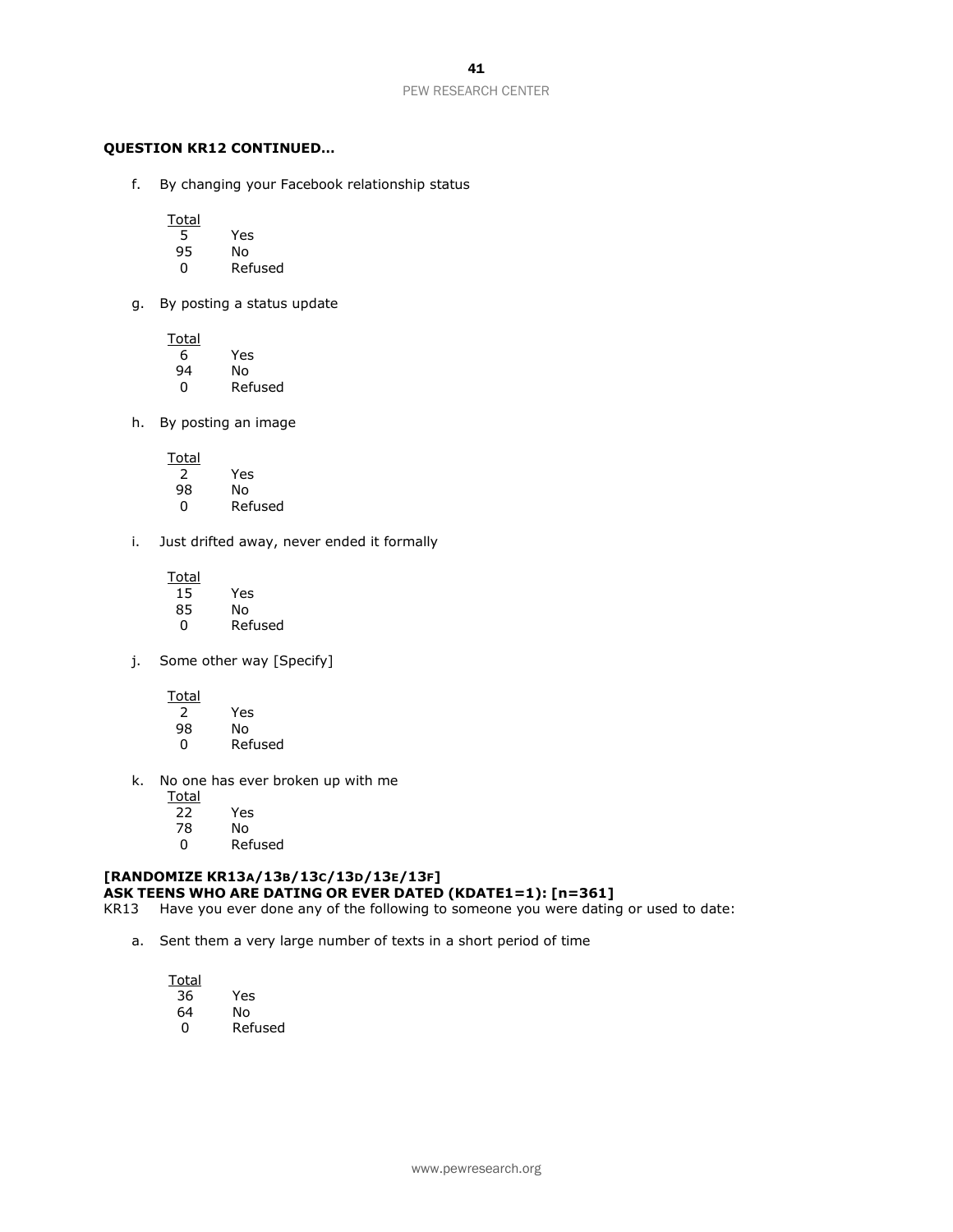#### **QUESTION KR13 CONTINUED…**

b. Sent messages to other people while pretending to be your boyfriend, girlfriend or ex

Total

| Yes |
|-----|
|     |

- 90 No
- **Refused**
- c. Accessed their mobile phone or online accounts

**Total** 11 Yes

- 89 No 0 Refused
- d. Modified or deleted their social media profile

**Total** 10 Yes 90 No 0 Refused

e. Sent embarrassing pictures of them to someone else

Total 8 Yes 92 No 0 Refused

f. Downloaded a GPS or tracking program to their cell phone without them knowing

**Total** 4 Yes

- 96 No
- 0 Refused

#### **[RANDOMIZE KRSNS4/KRCELLa/b/c/d/e]**

KRSNS4/KRCELL Thinking again about your experiences on social media sites such as Facebook or Twitter... Have you ever …? *{PIAL Spring 2013 adult trend}*

#### **ASK TEEN DATERS AND SOCIAL MEDIA USERS (K5C=1 AND KDATE1=1): [n=317]**

a. Unfriended or blocked someone that you used to be in a relationship with

| таі<br>O |  |
|----------|--|
| . )      |  |
| . .      |  |

58 No **Refused** 

Yes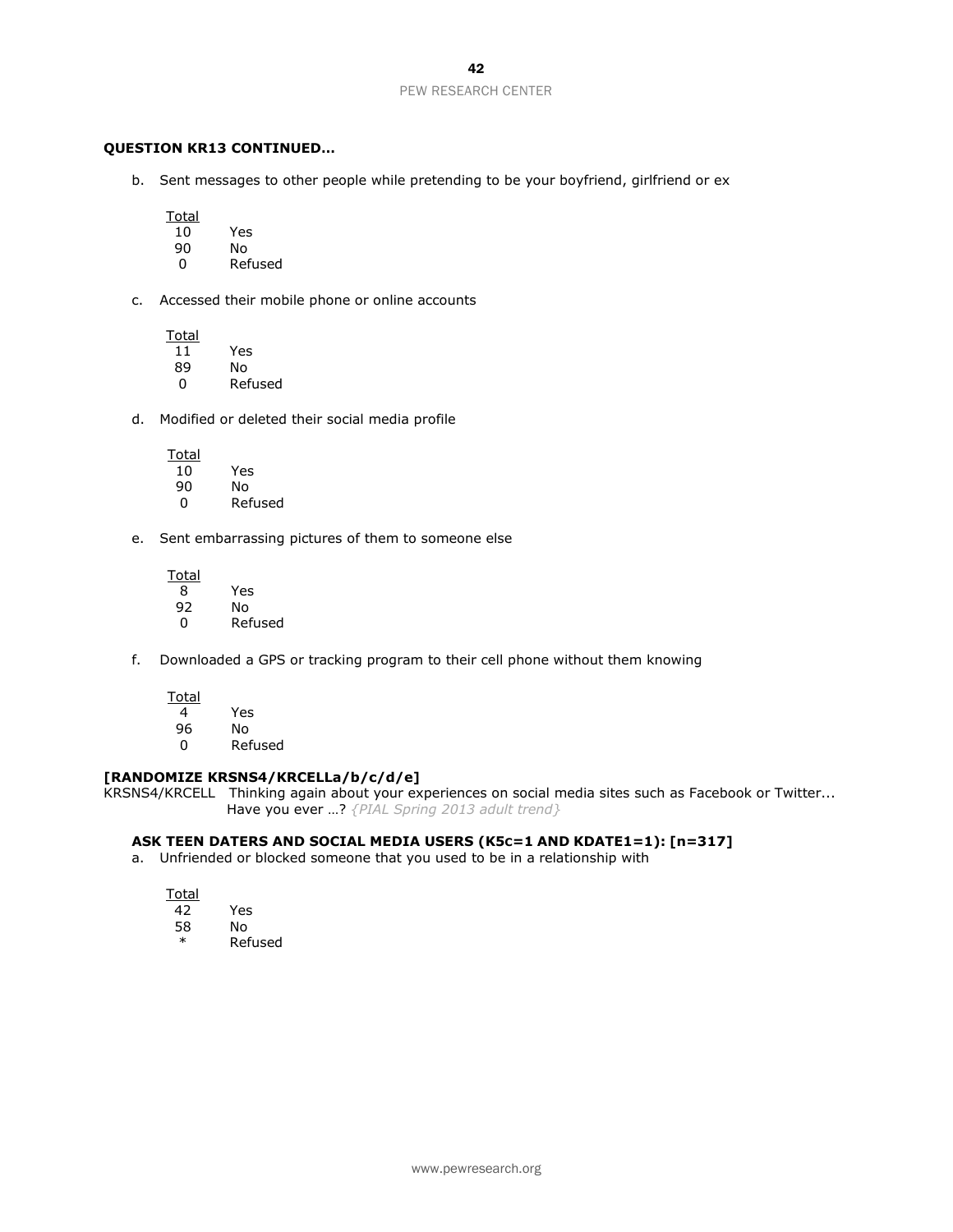#### **ASK TEEN SOCIAL MEDIA USERS (K5c=1): [n=789]**

- b. Unfriended or blocked someone who was flirting with you in a way that made you feel uncomfortable
	- Total
	- 33 Yes
	- 66 No
	- 1 Refused

#### **ASK TEEN DATERS AND SOCIAL MEDIA USERS (K5C=1 AND KDATE1=1): [n=317]**

c. Untagged or deleted photos of you and someone you used to be in a relationship with

**Total** 

- 43 Yes
- 57 No
- 0 Refused

#### **ASK TEEN DATERS AND CELL USERS [(KDATE1=1) AND (K3a=1 or K3b=1)]: [n=345]**

d. Removed someone that you used to be in a relationship with from your phone address book

Total<br>50

- Yes
- 50 No
- 0 Refused

### **ASK TEEN DATERS AND CELL USERS [(KDATE1=1) AND (K3a=1 or K3b=1)]: [n=345]**

e. Blocked an ex from texting you?

Total 32 Yes

- 68 No
	- \* Refused

# **[RADNOMIZE DT2a/2b/2c/2d/2e/2f/2g/2h/2i]**

- **ASK TEENS WHO ARE OR HAVE EVER DATED SOMEONE (KDATE1=1): [n=361]**
- DT2 Has your current or former boyfriend, girlfriend, significant other, or person you're dating or hooking up with ever done any of the following? {MTV-AP-NORC Trend questions.}
	- a. Checked up with you multiple times per day on the Internet or on your cell phone, asking where you are, who you're with, or what you're doing

Total

- 31 During/After Relationship **(NET)**
- 26 Did this DURING our relationship
- 5 Did this AFTER our relationship
- 69 Has NOT done this
- Refused
- b. Read your text messages without your permission

Total<br>21

- 21 During/After Relationship **(NET)**
- 18 Did this DURING our relationship
- 3 Did this AFTER our relationship
- 79 Has NOT done this
- \* Refused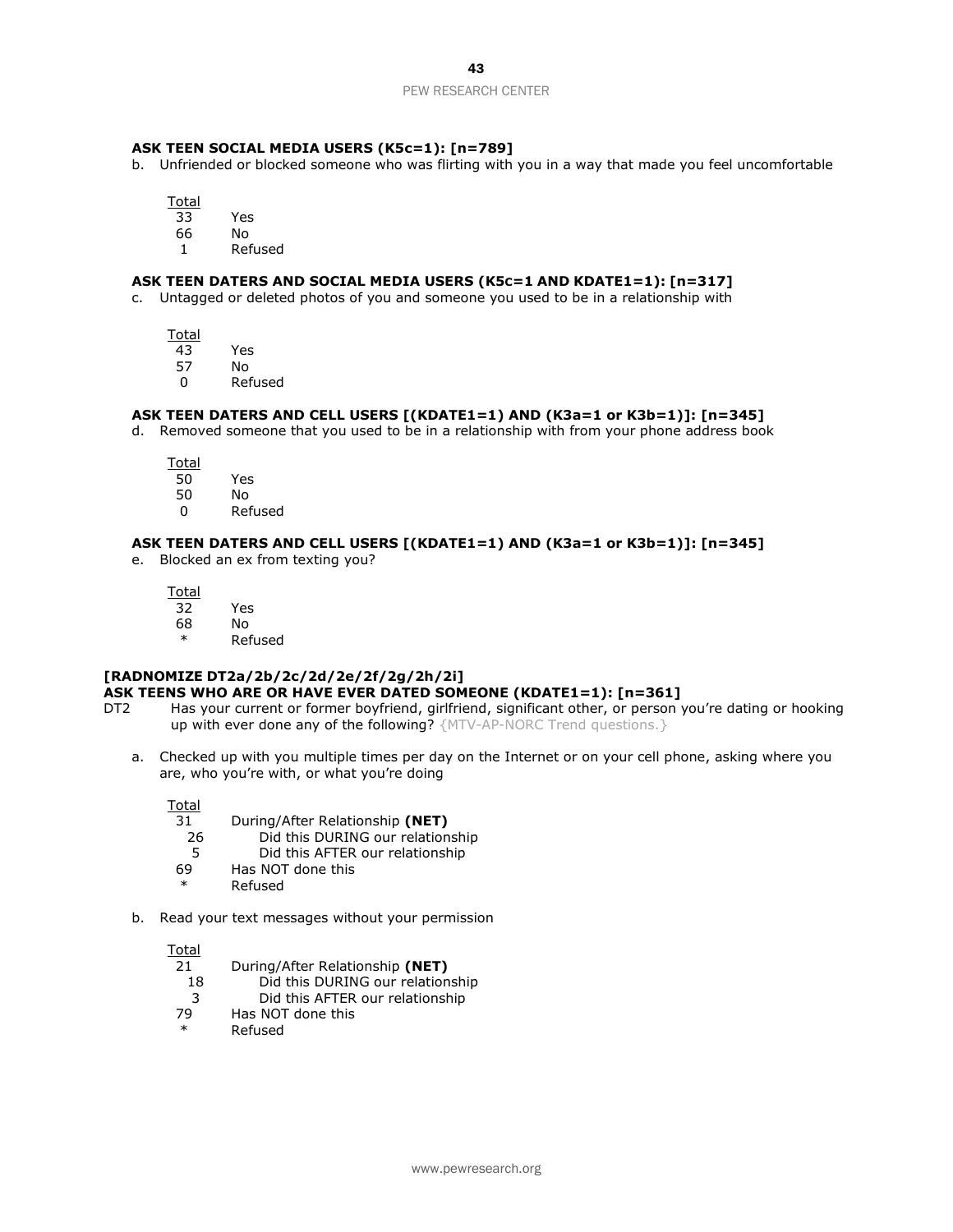#### **QUESTION DT2 CONTINUED…**

c. Made you remove former girlfriends or boyfriends from your friends list on Facebook, Twitter or other social media such as Tumblr

Total

- 16 During/After Relationship **(NET)**
	- 10 Did this DURING our relationship
	- 7 Did this AFTER our relationship
- 83 Has NOT done this
- **Refused**
- d. Called you names, put you down, or said really mean things to you on the Internet or on your cell phone

Total

- 22 During/After Relationship **(NET)**
- 8 Did this DURING our relationship
- 14 Did this AFTER our relationship
- 78 Has NOT done this
- **Refused**
- e. Demanded to know the passwords to your email and internet accounts

Total

- 13 During/After Relationship **(NET)**
	- 7 Did this DURING our relationship<br>5 Did this AFTER our relationship
- 5 Did this AFTER our relationship<br>87 Has NOT done this
- Has NOT done this
- **Refused**
- f. Used information posted on the Internet against you, to harass or embarrass you

Total

- 8 During/After Relationship **(NET)**
	- 4 Did this DURING our relationship
- 4 Did this AFTER our relationship<br>92 Has NOT done this
- Has NOT done this
- \* Refused
- g. Used the Internet or text messages to try to pressure you into sexual activity you didn't want to have

Total

- 15 During/After Relationship **(NET)**
	- 10 Did this DURING our relationship
	- 5 Did this AFTER our relationship
- 85 Has NOT done this
- **Refused**
- h. Spread rumors about you on the Internet or on a cell phone

- 15 During/After Relationship **(NET)**
	- 2 Did this DURING our relationship
- 13 Did this AFTER our relationship
- 85 Has NOT done this
- \* Refused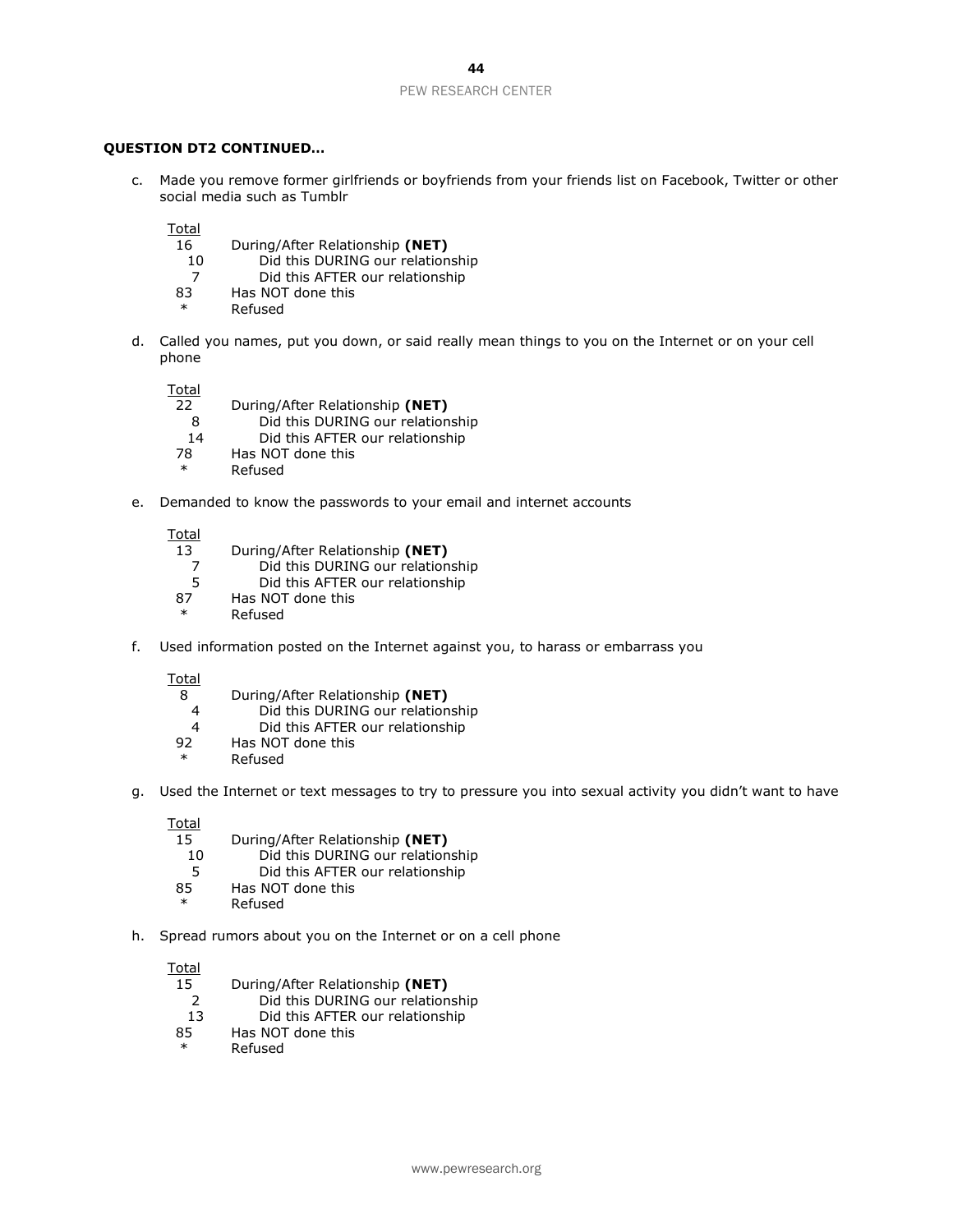#### **QUESTION DT2 CONTINUED…**

i. Contacted you on the Internet or on your cell phone to threaten to hurt you

**Total** 

- 11 During/After Relationship **(NET)**
	- 4 Did this DURING our relationship
	- 8 Did this AFTER our relationship
- 89 Has NOT done this
- **Refused**

#### **NO QUESTION DT3**

#### **ASK TEENS IN SERIOUS RELATIONSHIP (DT1=1): [n=143]** *(MTV-AP-NORC TREND 2009, 2010, 2012)*

DT4 Do you ever feel like your boyfriend, girlfriend or significant other tries to check up on you too often? Would you say you feel this way…

**Total** 

- 
- 2 Always **Sometimes**
- 29 Rarely<br>51 Never
- **Never**
- 1 Refused

#### **ASK TEENS IN SERIOUS RELATIONSHIP (DT1=1): [n=143]** *(MTV-AP-NORC TREND 2009, 2010, 2012)*

DT4a Do you ever feel like your boyfriend, girlfriend or significant other tries to pressure you into responding to their phone calls, emails, texts or IMs? Would you say you feel this way...

Total

- 3 Always
- 18 Sometimes<br>32 Rarely
- 32 Rarely<br>47 Never
- Never
- 0 Refused

#### **ASK TEEN DATERS (KDATE1=1): [n=361]**

KRS Have you ever had sex?

Total

- 30 Yes
- 66 No
- 0 Don't know
- 2 Refused

**ASK ALL TEENS:**